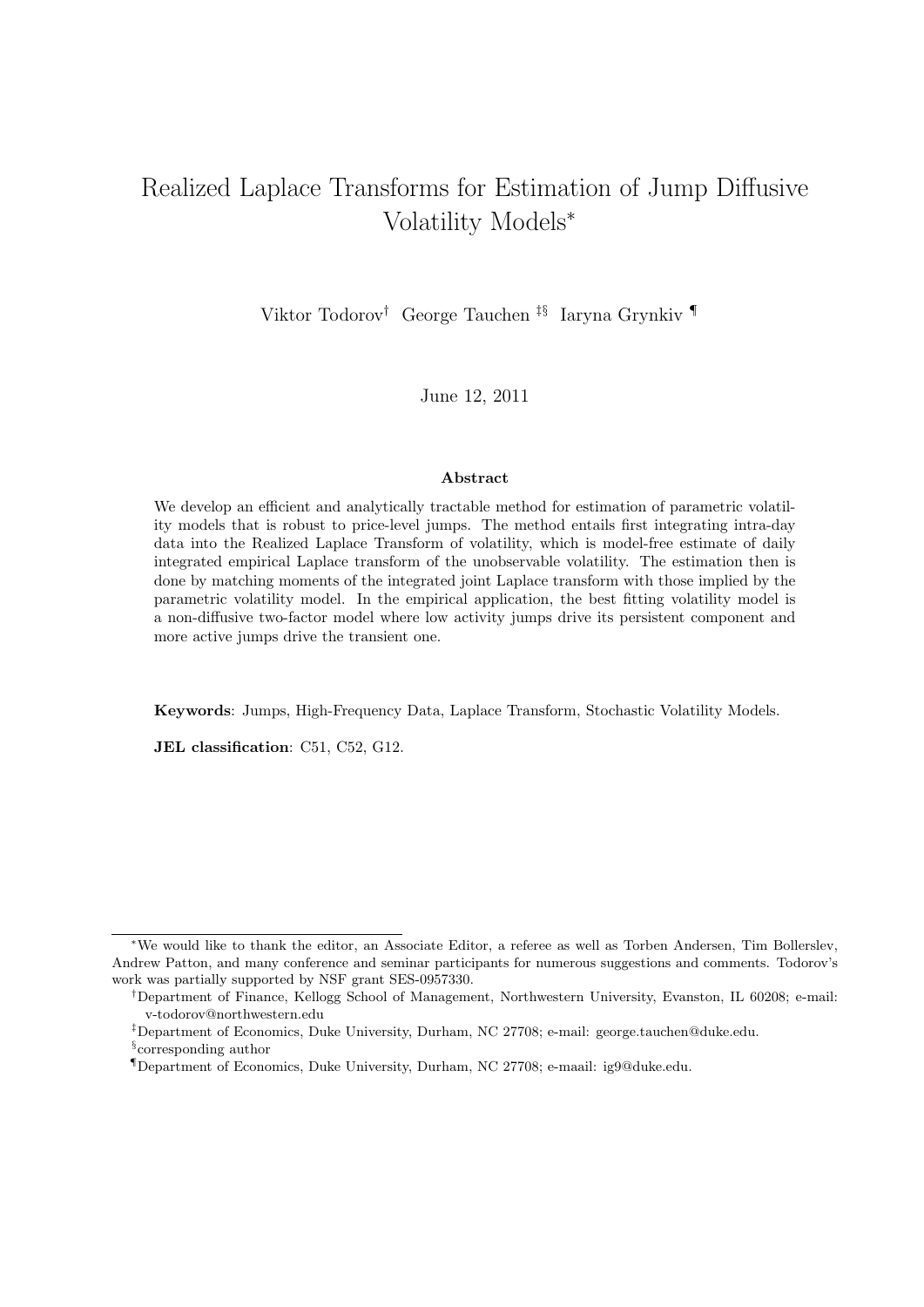# **1 Introduction**

Stochastic volatility and price-level jumps are two well-recognized features of asset price dynamics that differ in economically significant ways. Given the substantial compensations for these two risks demanded by investors, as evident from option prices, it is of central importance to better understand their dynamic characteristics. When using coarser sampling of stock prices such as daily data, the separation of volatility from price-level jumps becomes relatively difficult, and, most important, it depends crucially on the correct modeling of all aspects in the asset model; misspecification of any one feature of the model for the asset dynamics can lead to erroneous evidence about the role and significance of each of those risks. On the other hand, the availability of high-frequency data provides a model-free way of disentangling the key features of the price dynamics.

Price level jumps have recently been studied very extensively.<sup>1</sup> There is substantial parametric and non-parametric evidence for rare, but very sharp price movements, as would be expected from a compound Poisson process. There is also some evidence for smaller, more vibrant price-level jumps, as predicted by models built on Lévy processes with so-called Blumenthal-Getoor indexes above zero.<sup>2</sup> This evidence is documented by Ait-Sahalia and Jacod (2009a, 2010) for liquid individual equity prices, by Todorov and Tauchen (2010b) for index options prices, see also the references therein.

The aim of this paper is to remain robust to these price jumps while developing an enhanced methodology for understanding the latent volatility dynamics. The robustness is achieved by using high-frequency data in conjunction with techniques that effectively filter out the irrelevant parts of returns.

The newly developed estimation method is for parametric volatility models. Restriction to parametric models is motivated by the fact we only directly observe financial prices, not the volatility, so the information regarding volatility dynamics is embedded more deeply into the process. Extracting this information path-wise is, in effect, a de-convolution effort that can be done non-parametrically only at a rate equal in general to the fourth root of sample size, which is slow. It might be thought that a way around this problem is to use volatility-sensitive financial derivatives, e.g., options, but that is not generally the case. As noted by Todorov and Tauchen (2010b), a market-based volatility

<sup>1</sup>See, for example, Barndorff-Nielsen and Shephard (2004, 2006), Ait-Sahalia and Jacod (2009b), among many others, with evaluations of jump tests in Huang and Tauchen (2005), and quite comprehensively in Theodosiou and Zikes (2009).

<sup>&</sup>lt;sup>2</sup>All Lévy processes can be divided into equivalence classes according to the Blumenthal-Getoor index (Blumenthal and Getoor, 1961), which lies in [0*,* 2). The index of the relatively quiescent variance gamma process is 0; that of the Cauchy process is 1*.*0; and the indices of more vibrant processes are closer to the upper bound of 2*.*0.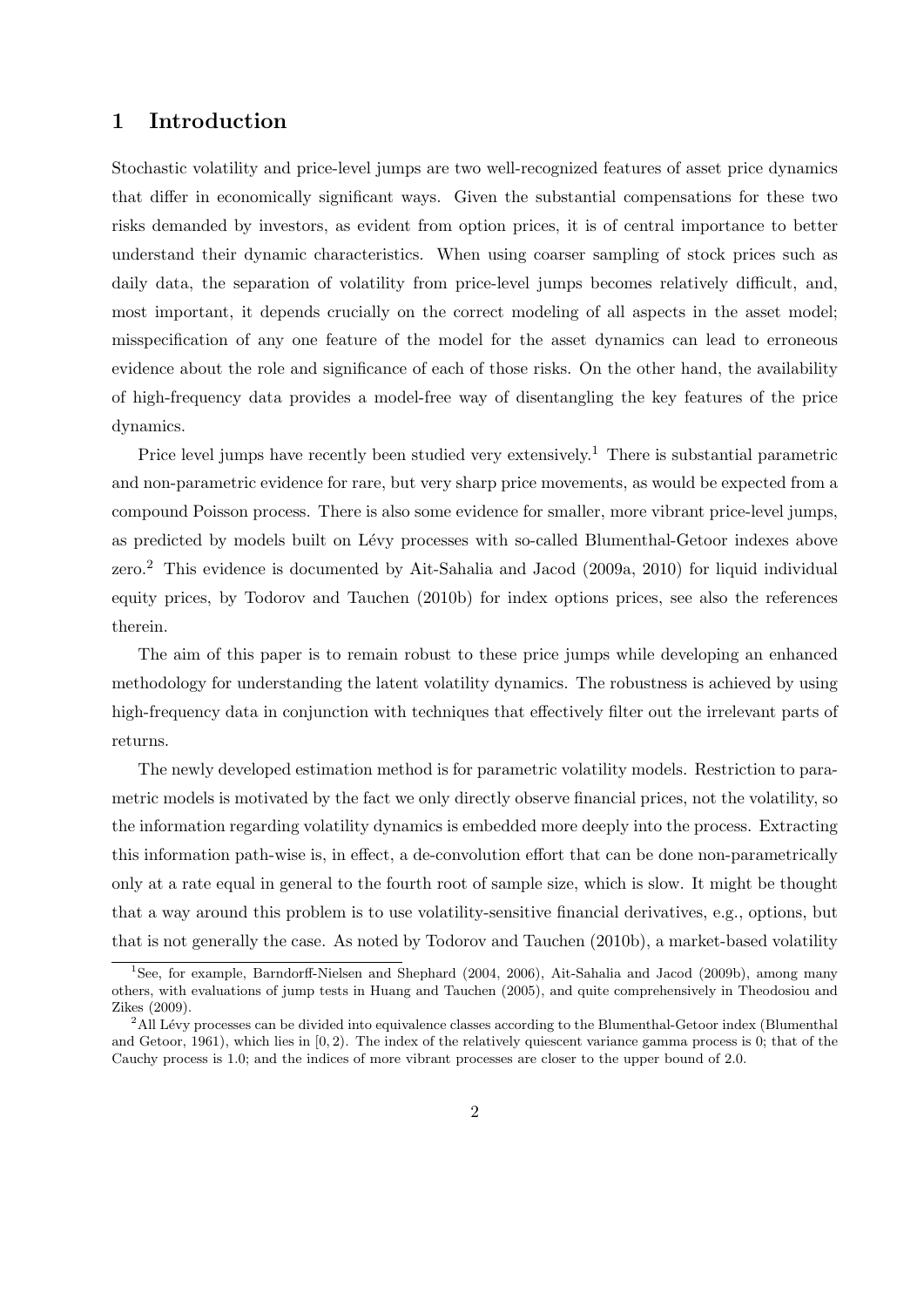index based on a portfolio of option prices such as the VIX is actually two-level convolution of the underlying volatility process; one convolution is formation of the forward integrated variance while the other is the integration implicit in market's computation of the risk-neutral expectation of the forward variance. The risk-neutral volatility expectation contains a rather non-trivial volatility risk premium, and hence we need a model for the latter before we use volatility derivatives in the estimation. Thus, it seems the only way to discriminate more sharply across models, without imposing assumptions on the pricing of risk, is to use a relatively efficient parametric method that exploits the full strength of available high-frequency data.

Candidate volatility models and estimators already pervade the literature, but the evidence to date on the empirically most credible model is not very conclusive. The list of potential models includes, for example, purely diffusive affine models, affine jump diffusions, and pure jump models driven by Lévy processes of various activity levels. The evidence, however, at best suggests only the general features of the appropriate model. It seems clear that volatility is comprised of at least two factors, one very slow moving and the other quickly mean reverting, and there is also some evidence for volatility jumps. On these points see the findings regarding volatility factors in Bollerslev and Zhou (2002) and Barndorff-Nielsen and Shephard (2002) who use high-frequency data, along with Andersen et al. (2002) and Chernov et al. (2003) for earlier evidence from low frequency data; for volatility jumps see Todorov and Tauchen (2010b) along with earlier evidence using low frequency data provided by Eraker et al. (2003). Though suggestive, these findings taken together do not define a well-specified parsimonious model that jointly captures the distributional and dynamic characteristics of volatility. This rather hazy view of volatility dynamics should not be surprising, given the above-noted fact that volatility dynamics are embedded so deeply into the financial price process.

Our strategy to sharpen estimation precision entails a new moment-based estimator applied to daily aggregates of trigonometric transforms of the high-frequency returns; specifically, we use the Realized Laplace transform of volatility proposed by Todorov and Tauchen (2009). This computation is a simple sum of cosine transformations of the high-frequency increments, and it is an empirical measure that embodies more information regarding volatility than the now-conventional measures of daily variability. Todorov and Tauchen (2009) show that the Realized Laplace transform is a *nonparametric*, consistent and asymptotically normal estimate of the *unobservable* integrated Laplace transform of volatility over a fixed interval of time. The above paper derives the asymptotic behavior of this nonparametric measure when joint long-span fill-in asymptotics is used. Importantly, this measure is robust to presence of jumps in the price, a desideratum discussed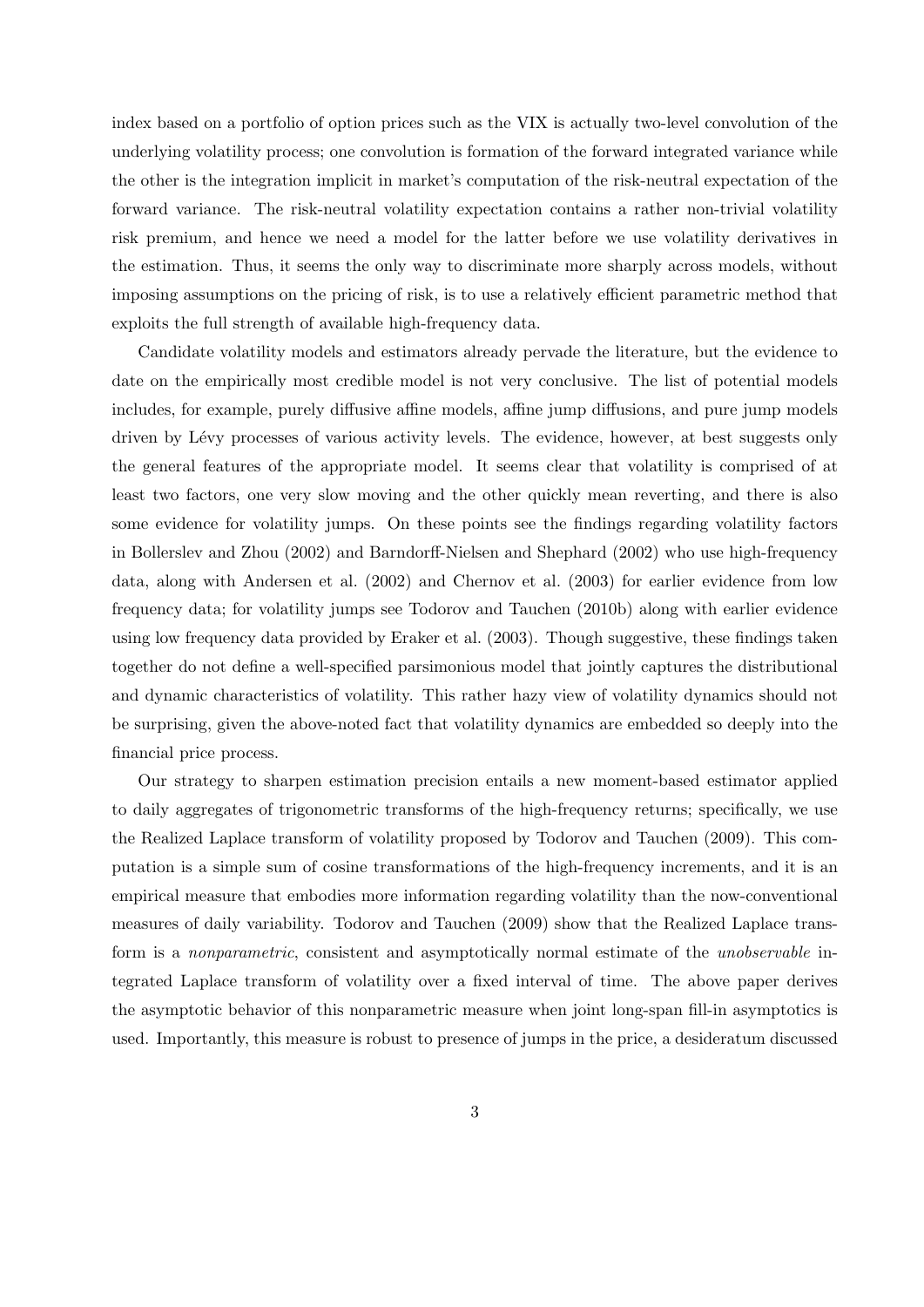above. In this paper we build on the above nonparametric results and show how they can be used for efficient and robust *parametric* estimation of the stochastic volatility process.

As seen in Section 3 below, the Realized Laplace transform conveys information about the (joint) Laplace transform of volatility, and similarly the candidate volatility models are most easily expressed in terms of their characteristic functions.<sup>3</sup>

Thus some aspects of our estimation methodology are in common with the long tradition of estimation based on the characteristic function (Parzen, 1962) and conditional characteristic functions as in Feuerverger and Mureika (1977), Singleton (2001), Jiang and Knight (2002), Yu (2004), Bates (2006) and Carrasco et al. (2007). For example, we face issues similar to those of the continuum of moment conditions and also the numerical difficulties associated with computing inverse integral transforms. However, an important difference with prior work comes from the fact that we use the high-frequency data to "integrate out" in a *model-free way* the components of the process not directly linked to volatility such as the driving martingales in the price-level and the price jumps. So, unlike previous work using the empirical characteristic function, we cannot work directly with the empirical joint Laplace transform of the process of interest (the latent volatility) but rather we use a daily integrated version of it.

A key feature of the proposed method is its analytical tractability. Moments of the integrated joint Laplace transform of the volatility can be computed via one-dimensional numerical integration as soon as the joint characteristic function of stochastic volatility is known in closed form. This is the case for a variety of models, including the class of affine jump-diffusion models of Duffie et al. (2000) and Duffie et al. (2003). Given the wide applicability of this class in financial applications, it is important to explore its full flexibility and verify whether specification in this class can capture the key characteristics of volatility risk present in the data. Our method provides a convenient and efficient way to do that.

The full description of the method in Subsection 2.2 requires a moderate amount of detail, but a précis is as follows: Using the analytical tractability of Laplace transforms, we can form at any lag a continuum of estimating equations defined on the two-dimensional nonnegative orthant  $\mathbb{R}^2_+$ that span the information in the integrated joint Laplace transform of current and lagged volatility. Then, kernel-based averaging schemes are used to condense the continuum of equations to individual estimating equations, but over regions of the orthant instead of all of  $\mathbb{R}^2_+$ , as would be the case in Paulson et al. (1975), Knight and Yu (2002), and Jiang and Knight (2010), who previously consider

<sup>&</sup>lt;sup>3</sup>For any scalar random variable *X* the characteristic function is  $c(\omega) = \mathbb{E}\left(e^{i\omega X}\right)$ ,  $\omega \in \mathbb{R}$ , while for a non-negatively supported random variable *Y* the *real* Laplace transform is  $\mathcal{L}(u) = \mathbb{E}(e^{-uX})$ ,  $u \in \mathbb{R}_+$ . The multivariate extensions are obvious and both transforms are one-to-one with their probability distribution function, but the domain of the real Laplace transform is, of course, smaller.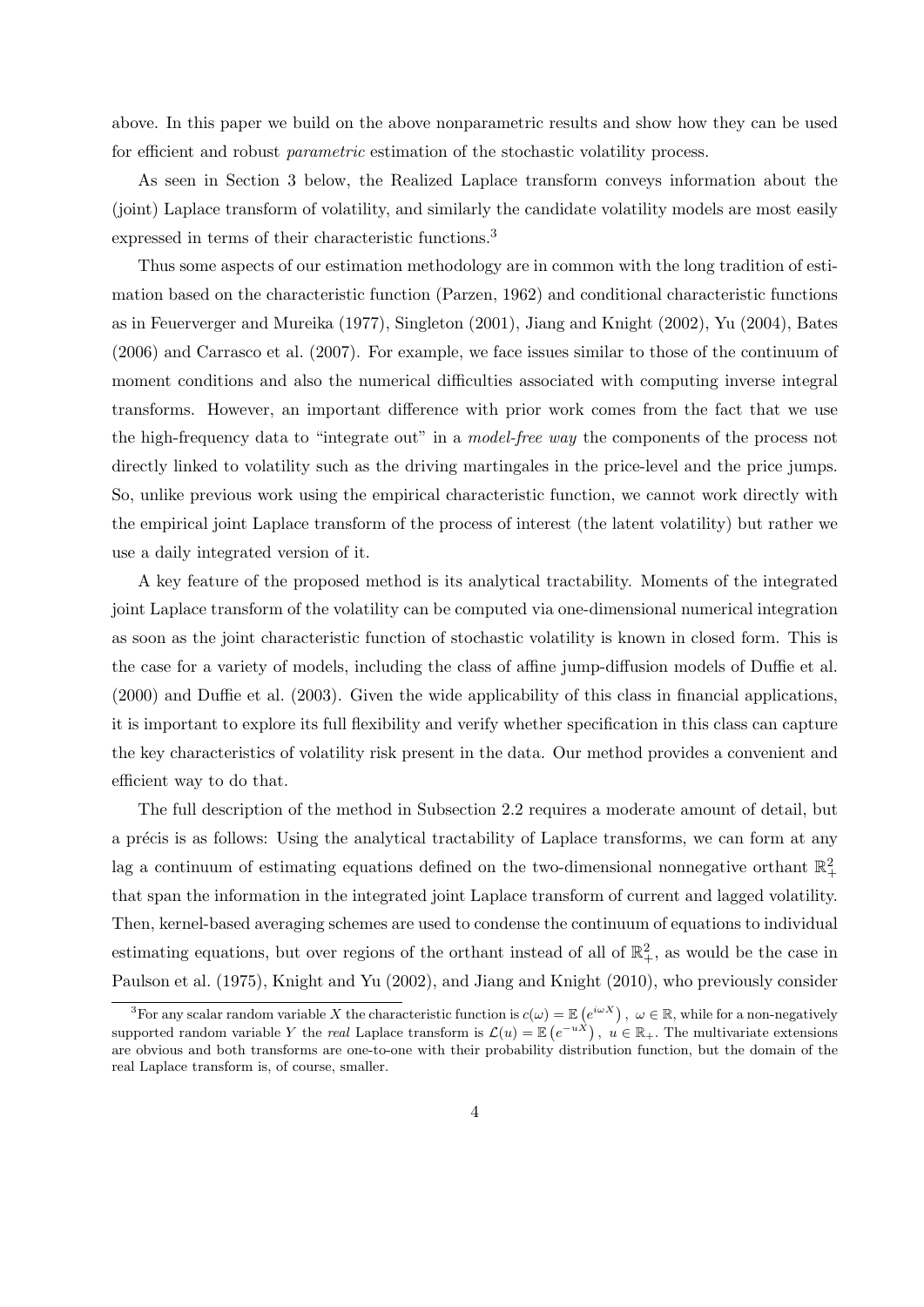kernel-based averaging. Because the estimating equations are additively separable functions of the data and parameters, we can undertake minimum distance estimation (GMM) with a weighting matrix that is a model-free fixed function of the data. In effect, then, the information from the various estimating equations formed by regional kernel averaging at different lags all gets weighted together in a data-optimal manner to form the chi-squared estimation criterion function.

The proposed method can be compared with previous work on parametric (or semi-parametric) estimation of continuous-time stochastic volatility models. First, there is an earlier statistics literature on estimation of diffusion models from high-frequency data, see e.g. Prakasa Rao (1988) and the many references therein. The key difference with our method is that these papers are all concerned with estimation of directly observed Markov models, while our focus is estimating processes with hidden states, e.g., volatility and jumps. Indeed, our Realized Laplace transform measure is aimed exactly at estimating the volatility hidden in the price.

Compared next with the earlier literature on estimation of stochastic volatility asset pricing models based on coarser frequencies, e.g., days, there are two key differences. First, we disentangle volatility from price jumps nonparametrically and second we perform estimation as if volatility is directly observable. These aspects of our estimation method provide both efficiency and robustness gains towards the complicated problem of modeling price jumps and their relation with the volatility jumps. On the other hand, our method is only for estimation of the volatility dynamics, and therefore we will need to combine it with existing estimation methods in order to make inference for the rest of the return dynamics, e.g., the price jumps. Nevertheless, being able to estimate efficiently and robustly the volatility specification should help in pinning down the rest of the return dynamics both robustly and more efficiently.<sup>4</sup>

More recently, Bollerslev and Zhou (2002), Barndorff-Nielsen and Shephard (2002), Corradi and Distaso (2006) and Todorov (2009) consider estimation of stochastic volatility models using either method of moments or QML estimation on a model-free estimate of the daily Integrated Variance constructed from high-frequency data.<sup>5</sup> In our Monte Carlo application we compare our procedure with the above alternative (in particular we compare with QML estimation on a measure of the Integrated Variance). We consider a variety of one-factor pure-continuous and pure-jump volatility models as well as a two-factor volatility model. In all of the simulated models the price contains jumps. We find that our inference based on the Realized Laplace transform performs well without

<sup>4</sup>Similarly, Bollerslev and Zhou (2002), Barndorff-Nielsen and Shephard (2002) and Corradi and Distaso (2006) focus only on estimation of the stochastic volatility specification.

<sup>5</sup>Recently Dobrev and Szerszen (2010) consider MCMC estimation of the volatility dynamics of discrete-time stochastic volatility models using a measure of the Integrated Variance as an extra observation equation and provide a strong example of the gains from incorporating high-frequency data in the estimation.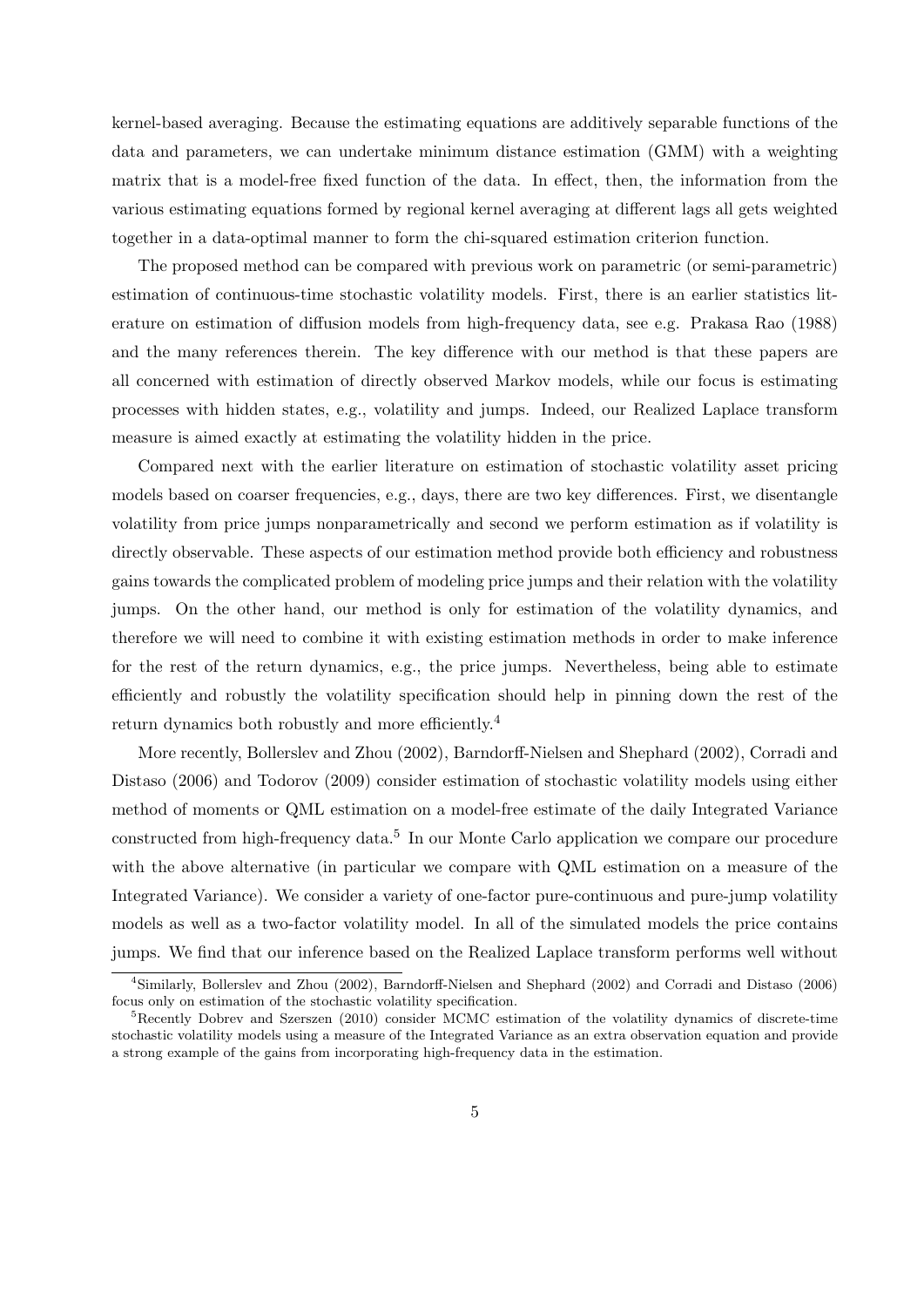any significant biases unlike the QML estimation based on the high-frequency estimate of the Integrated Variance. The latter has significant biases coming from the high-frequency estimation. Also, comparison with the Cramer-Rao efficiency bound for an *infeasible* observation scheme of *daily spot variance* further reveals that our method has good efficiency properties and is able to extract the relevant information about volatility in the high-frequency data.

In the empirical application to the S&P 500 index futures sampled at five minutes, the method appears to discriminate reasonably well across a broad class of volatility models, and it shows promise for generating interesting new insights about the dynamics of volatility. We find that volatility exhibits transient and persistent shifts, which in itself is not too surprising, but interestingly both components of volatility appear to move through jumps and possibly without a diffusive component. The persistent shifts in volatility happen through a process with low activity, mainly rare big jumps. On the other hand, the driving Lévy process for the transient factor is far more active  $-$  it has big spikes but also a lot of small jumps which capture day to day variation in volatility. The finding that volatility appears to follow a two-factor pure-jump process needs to be tempered by other evidence that the preferred model does encounter some problems reproducing shifts from very low to very high levels of volatility as occur in the data.

The rest of the paper is organized as follows. In Section 2 we develop our method for estimating the parametric volatility specification of a stochastic process observed at high-frequency. In Section 3 we present the various jump-diffusion models for the stochastic volatility that we estimate on simulated and observed data. Section 4 contains the Monte Carlo study. In this section we also compare our method with a feasible alternative based on QML estimation on Integrated Variance. Section 5 contains the empirical application based on high-frequency S&P 500 Index futures data. Section 6 concludes. All technical details are given in an Appendix.

### **2 Parametric Estimation via the Realized Laplace Transform**

Assume we observe at discrete points in time a process *X*, defined on some filtered probability space  $(\Omega, \mathcal{F}, (\mathcal{F}_t)_{t \geq 0}, \mathbb{P})$  that has the following dynamics

$$
dX_t = \alpha_t dt + \sqrt{V_t} dW_t + \int_{\mathbb{R}} \delta(t-, x) \tilde{\mu}(dt, dx), \qquad (1)
$$

where  $\alpha_t$  and  $V_t$  are càdlàg processes (and  $V_t \geq 0$ );  $W_t$  is a Brownian motion;  $\mu$  is a homogenous Poisson measure with compensator (Lévy measure)  $\nu(x)dx$ ;  $\delta(t, x): \mathbb{R}^+ \times \mathbb{R} \to \mathbb{R}$  is càdlàg in *t* and  $\tilde{\mu}(ds, dx) = \mu(ds, dx) - \nu(x)dxds.$ 

Our interest in the paper is estimation of parametric models for the stochastic volatility process *V<sup>t</sup>* which is robust to the specification of the rest of the components in the model, i.e., the drift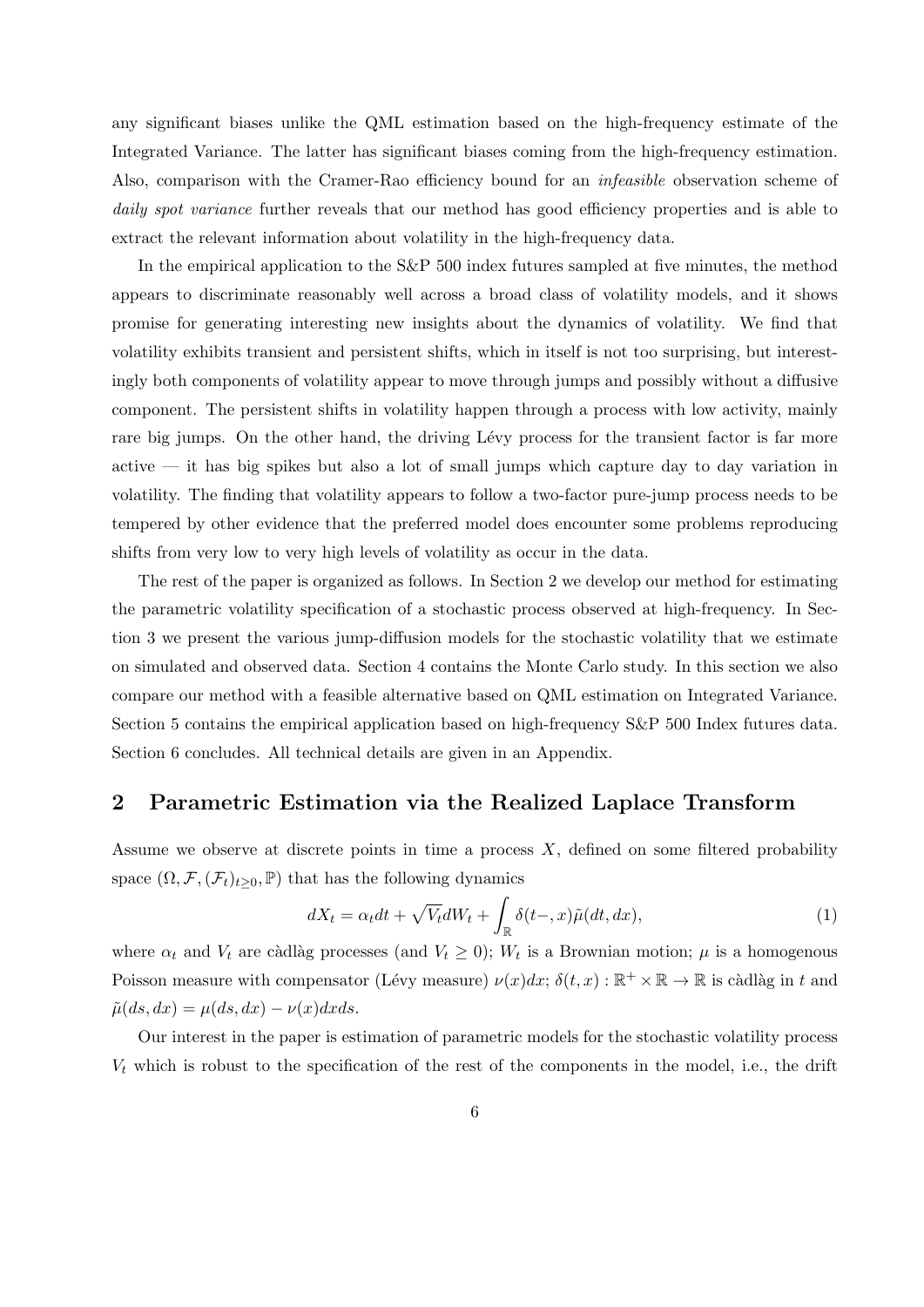term *α<sup>t</sup>* and the price jumps. Importantly, given prior empirical evidence in e.g., Andersen et al. (2002) and Chernov et al. (2003), we will be interested in developing estimation method that *does not* depend on the *V<sup>t</sup>* being a Markov process (with respect to its own filtration).

We note that in  $(1)$  we have implicitly assumed that the process contains a diffusive component and we are interested in its stochastic volatility. Nonparametric tests in Todorov and Tauchen (2010a) show that this assumption is satisfied for the S&P 500 index that we are going to use in our empirical study. More generally, however, if the observed price does not have a diffusive component, then the construction of the Realized Laplace Transform below needs to be modified in an important way. Otherwise the estimation will lead to inconsistent results. We do not consider this complication here and instead refer to Todorov and Tauchen (2009) for the theoretical analysis.

#### **2.1 Constructing the Realized Laplace Transform**

We start with constructing the Realized Laplace Transform on which the proposed estimation is based. We assume that we observe the log-price process X at the equidistant times  $0, \frac{1}{n}$  $\frac{1}{n}, ..., 1, 1 +$  $\pi, \frac{n+1}{n} + \pi, \ldots, \frac{i}{n} + \lfloor (i-1)/n \rfloor, \ldots, T + \pi(T-1)$ . Our unit interval will be the trading part of a day where we have high-frequency price records and the intervals  $(1, 1 + \pi)$ ,  $(2, 2 + \pi)$ , ... are the periods from close to open where we do not have high-frequency price observations. *n* denotes the number of high-frequency returns within the trading interval and *T* is the total span of the data.<sup>6</sup> For simplicity we will denote the log-price increment over a high-frequency interval as  $\Delta_i^n X = X_{\frac{i}{n} + \lfloor (i-1)/n \rfloor \pi} - X_{\frac{i-1}{n} + \lfloor (i-1)/n \rfloor \pi}$ . Our results in the paper will rely on joint asymptotic arguments: fill-in  $(n \to \infty)$  and long-span  $(T \to \infty)$ .

Using the high-frequency data over a given trading day  $[(t-1)(1+\pi), (t-1)(1+\pi)+1]$ , we can estimate in a model-free way the empirical Laplace transform of the latent variance process over that interval. In particular, provided price jumps are of finite variation and under some further mild regularity restrictions (satisfied for all parametric models considered here), Todorov and Tauchen (2009) show

$$
Z_t(u) = \frac{1}{n} \sum_{i=n(t-1)+1}^{nt} \cos\left(\sqrt{2u}\sqrt{n}\Delta_i^n X\right) = \int_{(t-1)(1+\pi)}^{(t-1)(1+\pi)+1} e^{-uV_s} ds + O_p\left(1/\sqrt{n}\right), \quad u \ge 0. \tag{2}
$$

We refer to  $Z_t(u)$  as the Realized Laplace transform of the variance over the day. The robustness with respect to jumps of  $Z_t(u)$  follows from the following property of the cosine function:  $|\cos(x) |\cos(y)| \le K(|x-y| \wedge 1)$  for any  $x, y \in \mathbb{R}$ . We note that unlike existing jump-robust volatility measures where robustness is achieved either through explicit truncation of the price increments

 $^{6}[x]$  denotes the smallest integer not exceeding *x* and we will set it to zero if  $x < 0$ .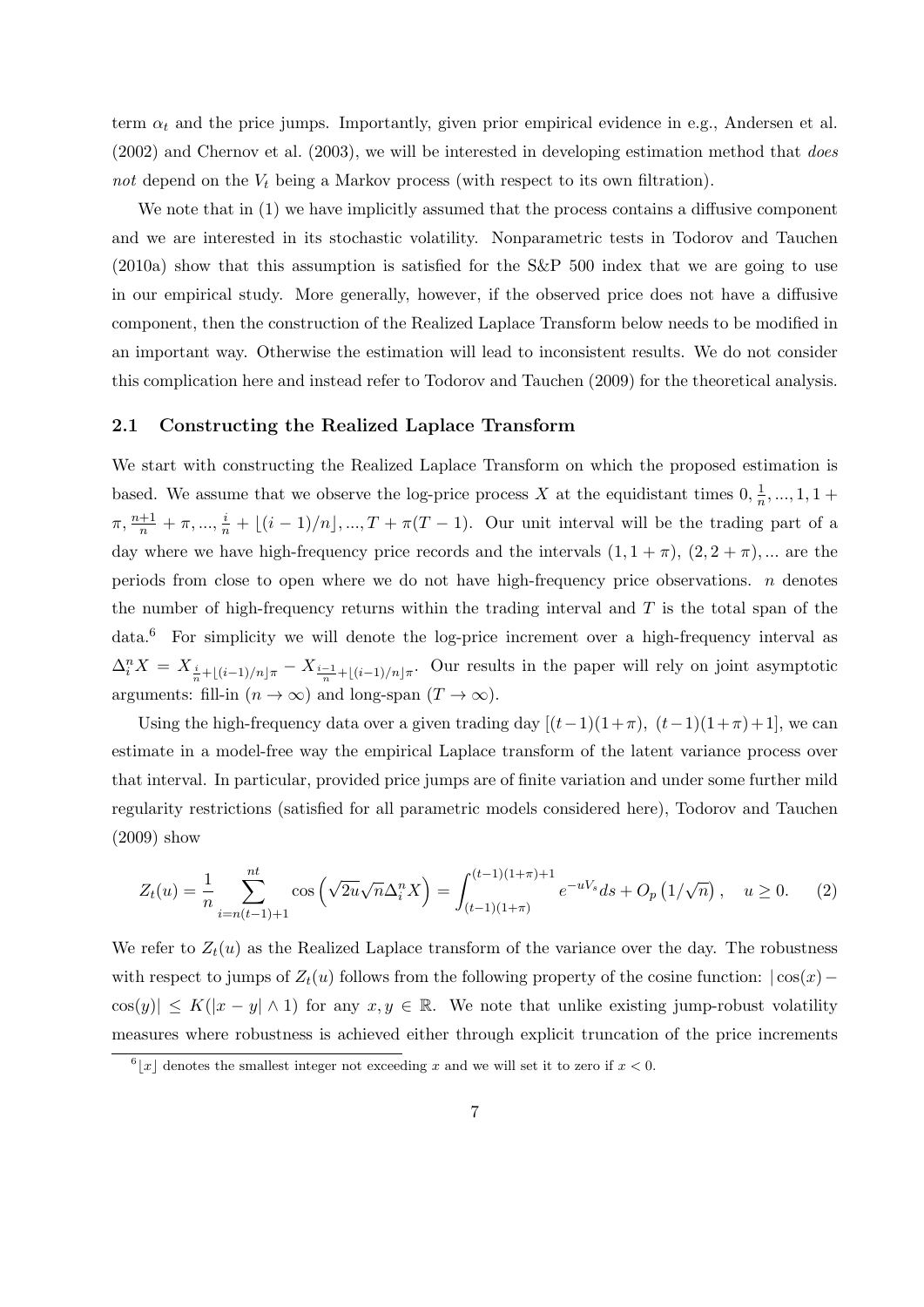or through staggering by considering products of adjacent price increments, our measure has a "built-in" truncation through the choice of the function that transforms the increments. We also stress that the above result in (2) holds regardless of the volatility specification (as long as it is an Itô semimartingale) and in particular the result is robust to specifications in which the price and volatility jumps are strongly dependent as data would suggest.<sup>7</sup> A formal analysis of the jump-robustness properties of  $Z_t(u)$  is given in Todorov and Tauchen (2009).

Next, using long-span asymptotics combined with standard stationarity and ergodicity conditions for  $V_t$ , and provided  $T/n \to 0$ , Todorov and Tauchen (2009) show that<sup>8</sup>

$$
\begin{cases}\n\widehat{\mathcal{L}}_V(u) = \frac{1}{T} \sum_{t=1}^T \int_{(t-1)(1+\pi)}^{(t-1)(1+\pi)+1} e^{-uV_s} ds + o_p(1/\sqrt{T}), \\
\widehat{\mathcal{L}}_V(u,v;k) = \frac{1}{T-k} \sum_{t=k+1}^T \left[ \int_{(t-1)(1+\pi)}^{(t-1)(1+\pi)+1} e^{-uV_s} ds \int_{(t-k-1)(1+\pi)}^{(t-k-1)(1+\pi)+1} e^{-vV_s} \right] ds + o_p(1/\sqrt{T}),\n\end{cases}
$$
\n(3)

where we define

$$
\widehat{\mathcal{L}}_V(u) = \frac{1}{T} \sum_{t=1}^T Z_t(u), \quad \widehat{\mathcal{L}}_V(u, v; k) = \frac{1}{T - k} \sum_{t=k+1}^T Z_t(u) Z_{t-k}(v).
$$
\n(4)

From here using a standard Law of Large Numbers, we easily have <sup>9</sup>

$$
\widehat{\mathcal{L}}_V(u) \stackrel{\mathbb{P}}{\longrightarrow} \mathcal{L}_V(u), \quad \widehat{\mathcal{L}}_V(u,v;k) \stackrel{\mathbb{P}}{\longrightarrow} \mathcal{L}_V(u,v;k), \quad u,v \ge 0, \quad k \in \mathbb{Z}, \tag{5}
$$

for

$$
\mathcal{L}_V(u) = \mathbb{E}\left(e^{-uV_s}\right), \quad \mathcal{L}_V(u,v;k) = \mathbb{E}\left(\int_{k(1+\pi)}^{k(1+\pi)+1} e^{-uV_s} ds \int_0^1 e^{-vV_s} ds\right). \tag{6}
$$

 $\mathcal{L}_V(u)$  is the Laplace transform of  $V_s$  and  $\mathcal{L}_V(u, v; k)$  is just an *integrated* joint Laplace transform of the variance during two unit intervals which are *k* days apart;  $\hat{\mathcal{L}}_V(u)$  and  $\hat{\mathcal{L}}_V(u, v; k)$  are their sample counterparts. The connection between  $\mathcal{L}_V(u, v; k)$  and the joint Laplace transform of the variance at two points in time can be directly seen from the following. First, we denote the joint Laplace transform of the vector  $(V_{t_1},...,V_{t_K})$  as

$$
\mathcal{L}_V(\mathbf{u}; \mathbf{t}) = \mathbb{E}\left(e^{-\sum_{i=1}^K u_i V_{t_i}}\right), \quad \mathbf{u} = (u_1, ..., u_K) \ge 0, \quad \mathbf{t} = (t_1, ..., t_K) \ge 0. \tag{7}
$$

<sup>7</sup>The Monte Carlo analysis in Section 4 further shows that various realistic features of the return dynamics, such as price jumps, leverage effect and joint price and volatility jumps, have very limited finite-sample effects in the estimation.

<sup>&</sup>lt;sup>8</sup>In fact, as shown in Todorov and Tauchen (2009), the speed condition  $T/n \to 0$  can be relaxed to the much weaker one  $T/n^2 \to 0$  for the class of affine jump-diffusion stochastic volatility models that we estimate in this paper.

<sup>9</sup>We refer to Todorov and Tauchen (2009) for the technical conditions required for this long-span asymptotics as well as the associated CLT with it.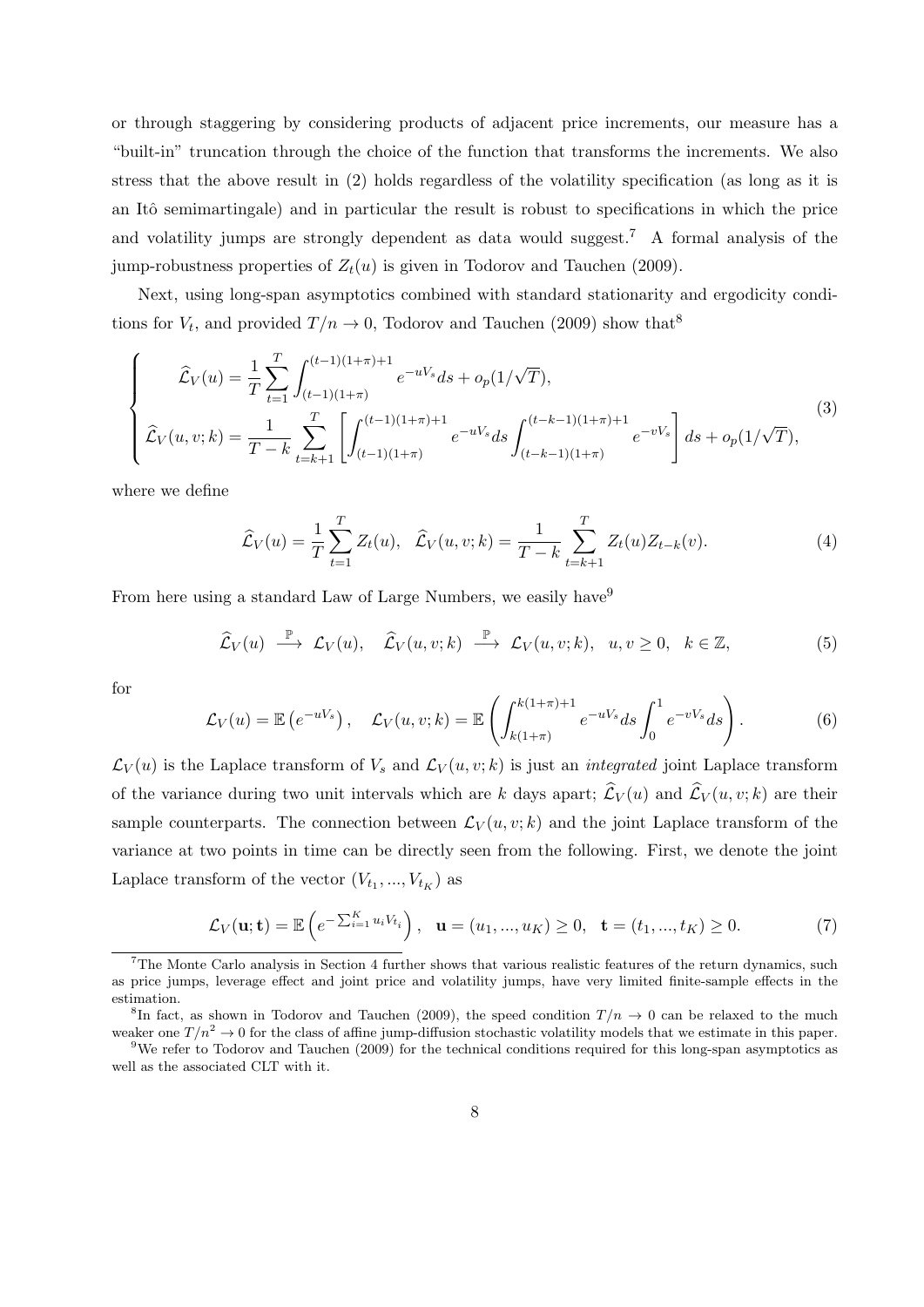Then by a change of variable, and using the fact that  $V_t$  is a stationary process and therefore  $\mathcal{L}_V([u, v]; [t, s]) = \mathcal{L}_V([u, v]; [t - s, 0])$  where  $t \geq s$ , we can write for  $k \geq 1$ 

$$
\mathcal{L}_V(u,v;k) = \int_{\widetilde{k}-1}^{\widetilde{k}} \int_{\widetilde{k}-t}^1 \mathcal{L}_V([u,v];[t+s,s])dsdt + \int_{\widetilde{k}}^{\widetilde{k}+1} \int_0^{\widetilde{k}+1-t} \mathcal{L}_V([u,v];[t+s,s])dsdt
$$
\n
$$
= \int_{\widetilde{k}-1}^{\widetilde{k}} (t-\widetilde{k}+1)\mathcal{L}_V([u,v];[t,0])dt + \int_{\widetilde{k}}^{\widetilde{k}+1} (\widetilde{k}+1-t)\mathcal{L}_V([u,v];[t,0])dt,
$$
\n(8)

where we have used the shorthand  $\widetilde{k} = k(1 + \pi)$ . Thus, although we cannot estimate the joint Laplace transform of the stochastic variance process at two arbitrary points in time, we can get very close to it by the use of  $\mathcal{L}_V(u, v; k)$ . The potential loss of information that occurs in estimation based on  $\mathcal{L}_V(u, v; k)$  instead of  $\mathcal{L}_V([u, v]; [t + k, t])$  is for volatility dynamics with very short persistence.

### **2.2 Estimation Methodology**

In the infeasible case when the variance process  $V_t$  is directly observed (at integer times), one can match the empirical and model-implied joint Laplace transform at a given lag *K*. As shown in Feuerverger and Mureika (1977), see also Carrasco et al. (2007), appropriate weighting of these moments can lead to asymptotic equivalence to the estimation equations

$$
\frac{1}{T} \sum_{t=K+1}^{T} \nabla_{\rho} p(V_t | V_{t-1}, V_{t-2}, ..., V_{t-K}; \rho) = \mathbf{0},
$$
\n(9)

where henceforth we denote with  $\rho$  the vector of parameters and  $p(V_t|V_{t-1}, V_{t-2}, ..., V_{t-K}; \rho)$  stands for the probability density of  $V_t$  conditional on the vector  $(V_{t-1}, V_{t-2}, ..., V_{t-K})$ . The estimation equations in (9) achieve the Cramer-Rao efficiency bound in the case when *V<sup>t</sup>* is Markovian of order *K*.

Our case is more complicated as we *do not observe*  $V_t$  and hence for the estimation problem here we can "only" work with  $\mathcal{L}_V(u, v; k)$  instead of  $\mathcal{L}_V([u, v]; [t + k, t])$ . Using the above analysis, we propose to base inference on matching the model-implied  $\mathcal{L}_V(u, v; k)$  with the sample estimate  $\mathcal{L}_V(u, v; k)$ . If the volatility is constant within a day, then exactly as above appropriate weighting of these moment conditions will yield the Cramer-Rao efficiency bound based on *daily direct observations* of *V<sup>t</sup>* .

More specifically, our vector of moment conditions is given by

$$
\mathbf{m}_{T}(\rho) = \left\{ \int_{\mathcal{R}_{j,k}} \left[ \widehat{\mathcal{L}}_{V}(u,v;k) - \mathcal{L}_{V}(u,v;k|\rho) \right] \omega(du,dv) \right\}_{j=1,\ldots,J, k=1,\ldots,K}, \quad \mathcal{R}_{j,k} \subset \mathbb{R}^{2}_{+}, \quad (10)
$$

where we describe the construction of the regions  $\mathcal{R}_{j,k}$  and the weight measure  $\omega(du, dv)$  below. Then our estimator is minimum distance (GMM) with estimating equations in the vector given in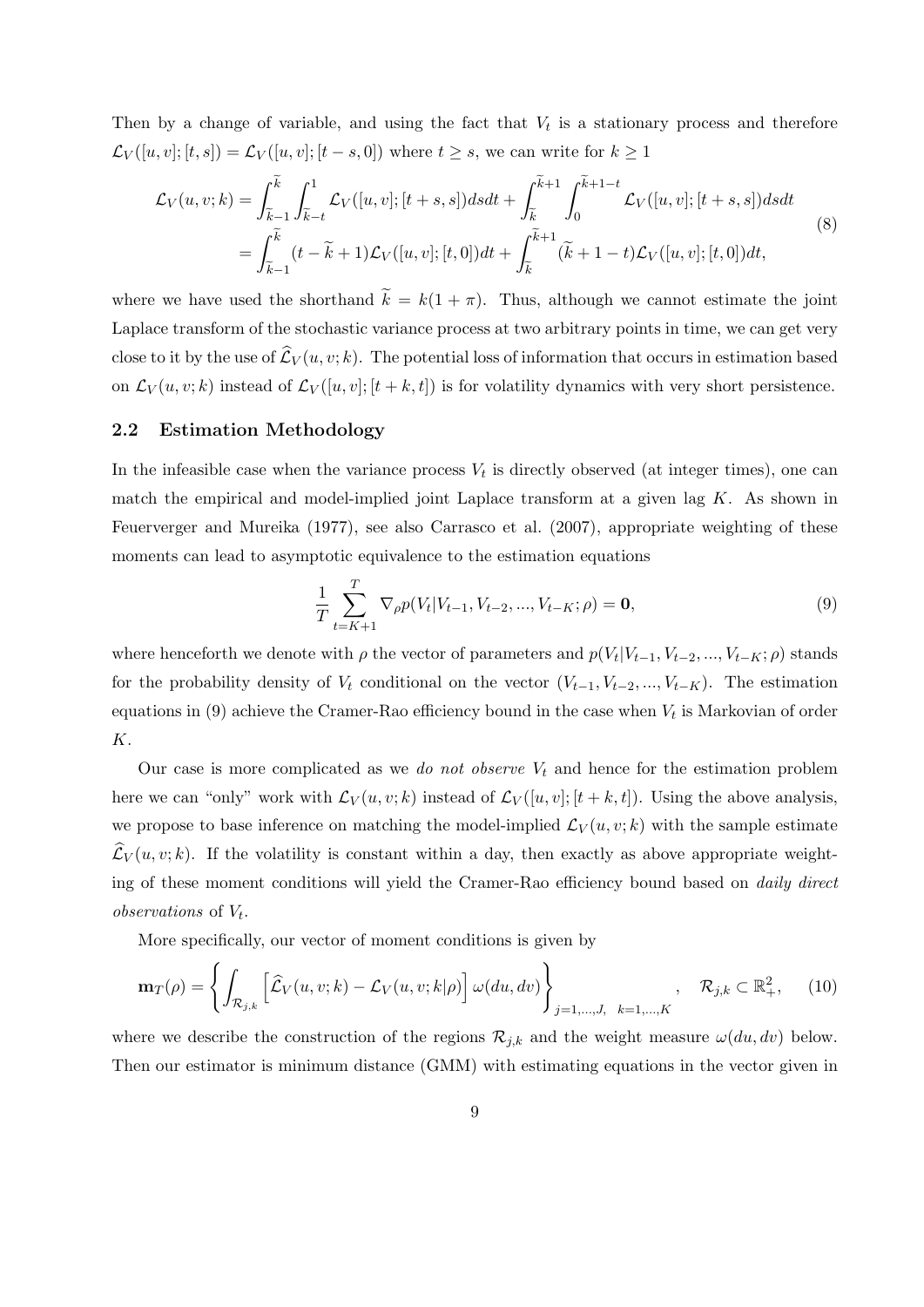(10) and some weight matrix  $\widehat{W}$  converging in probability to a positive definite matrix *W*:

$$
\hat{\rho} = \underset{\rho}{\text{argmin}} \ \mathbf{m}_T(\rho)' \widehat{\mathbf{W}} \mathbf{m}_T(\rho). \tag{11}
$$

We set  $\widehat{W}$  to be an estimate of the optimal weight matrix defined by the asymptotic variance of the empirical moments to be matched, i.e.,  $\int_{\mathcal{R}_{j,k}} \mathcal{L}_V(u, v; k) \omega(du, dv)$ . Note that because of the separability of data from parameters in the moment vector  $\mathbf{m}_T(\rho)$ , we construct our optimal weight matrix  $\widehat{W}$  using only the data. This in particular means that all moments are weighted the same way regardless of the model that is estimated, provided the set of moments used in the estimation is kept the same of course.

Consistency and asymptotic normality of the estimator in (11) follows from classical conditions required for GMM estimation, see e.g., Hansen (1982), as well as Theorem 2 in Todorov and Tauchen (2009) that guarantee that (3) above holds.

The intuition behind our estimator is as follows. We split  $\mathbb{R}^2_+$  into regions. Within the regions we weight the distance  $\hat{\mathcal{L}}(u, v; k) - \mathcal{L}(u, v; k|\rho)$  by the weight measure  $\omega(du, dv)$ , while we let the data determine (through the optimal weight matrix  $\widehat{W}$ ) the relative importance of each pair regionlag. This approach can be viewed as a feasible alternative to the use of a continuum of moment conditions based on  $\mathcal{L}(u, v; k|\rho)$  (over *u*, *v* and *k*) as in the case when the stochastic process of interest (here  $V_t$ ) is fully observable considered in Carrasco et al. (2007). While for many models, e.g., the affine jump-diffusion class, the joint Laplace transform is known analytically, this is not the case generally for the integrated one,  $\mathcal{L}(u, v; k|\rho)$ , and hence the latter has to be evaluated by (one-dimensional) numerical integration which is quick and easy. On the other hand, using a continuum of points  $(u,v,k)$  in the estimation would (generally) involve high-dimensional numerical integrations which are unstable. This can be viewed as the price to be paid for "making" *V<sup>t</sup>* from latent to "observable".

The weight measure  $\omega(du, dv)$  we consider here is of the form  $\sum_i \delta_{(u_i, v_i)} e^{-0.5(u_i^2 + v_i^2)/c^2}$  for  $\delta_{\mathbf{x}}$ denoting Dirac delta at the point **x**, and we set  $c = 0.50 \times u_{\text{max}}$  where  $u_{\text{max}}$  is the maximum value of  $u$  and  $v$  that we use in the estimation. We explain how we set  $u_{\text{max}}$  later in our numerical applications: the goal is to pick  $u_{\text{max}}$  such that  $[0, u_{\text{max}}] \times [0, u_{\text{max}}]$  contains "most of" the information in  $\mathcal{L}(u, v; k|\rho)$ .  $e^{-0.5(u^2+v^2)/c^2}$  weighs the information coming from the different points in the region that is included, with points closer to (0*,* 0) receiving more weight. Given our choice of *c*, the lowest weight corresponds to the density of a normal distribution at 2 standard deviations and this is exactly the region where the normal density has curvature (and hence weighs differently the different points  $(u, v)$ ). This is similar to the use of the Gaussian kernel in empirical characteristic function based estimation in Jiang and Knight (2002) and Carrasco et al. (2007). From a practical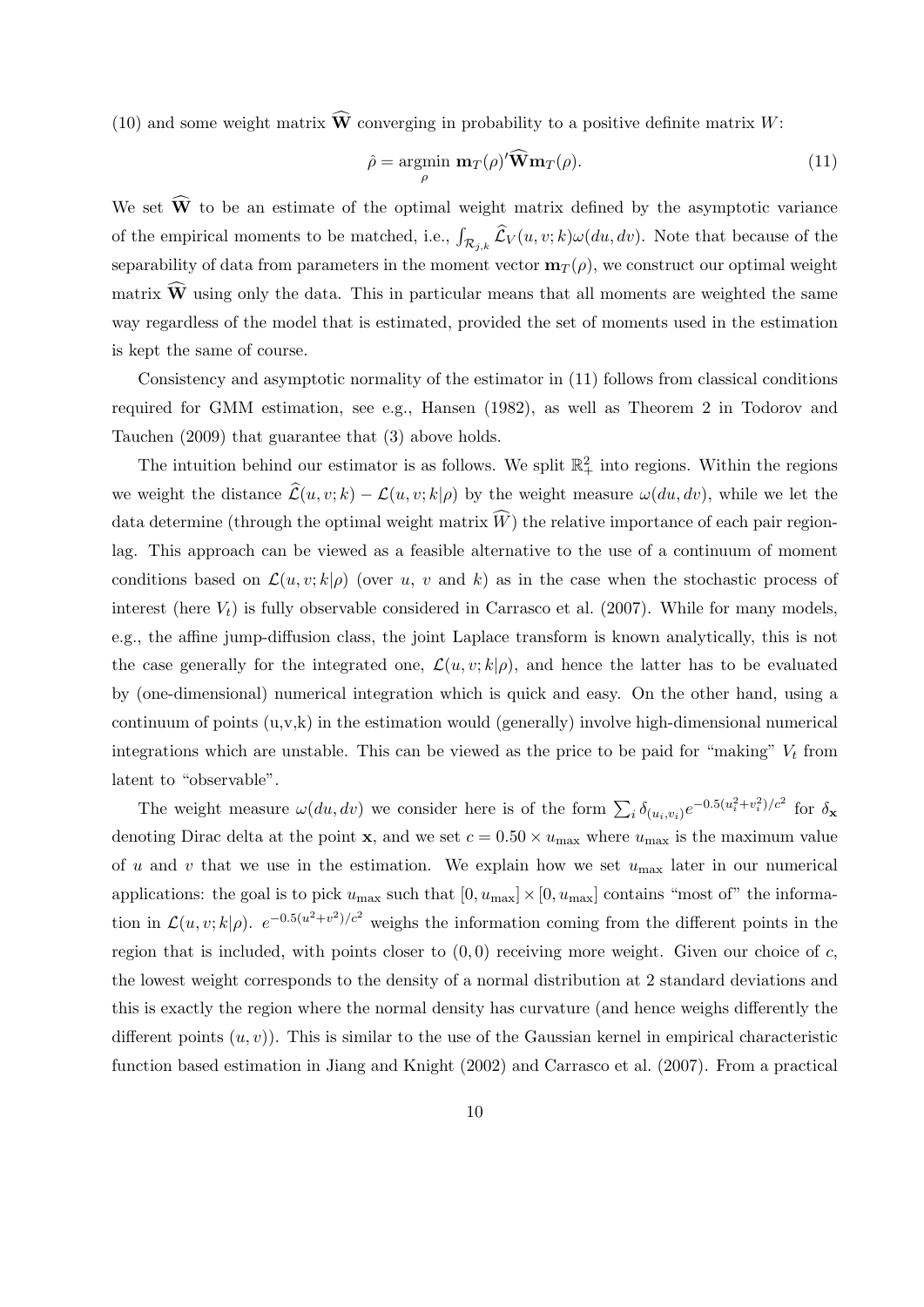point of view, using dirac deltas would probably not lead to much loss of information as the joint Laplace transform is typically rather smooth.

The regions that we look in the estimation are of the form

$$
\mathcal{R}_{j,k} = \{ (u \ v) \in [\underline{b}_{j,k} u_{\max} \ \overline{b}_{j,k} u_{\max}] \times [\underline{b}'_{j,k} u_{\max} \ \overline{b}'_{j,k} u_{\max}] \}, \quad j = 1, ..., J, \ k = 1, ..., K,
$$
 (12)

where  $\underline{b}_{j,k}$ ,  $\underline{b}'_{j,k}$ ,  $\overline{b}_{j,k}$  and  $\overline{b}'_{j,k}$  are all in [0, 1], and in the numerical applications in the next sections we will explain how to choose them. The general idea is to cover all useful information in the (integrated) joint Laplace transform, making sure at the same time that the regions contain sufficiently different information so that we do not end up with perfectly correlated set of moment conditions in the GMM.

This approach stands in contrast to existing kernel averaging approaches that enforce the same kernel averaging scheme — almost always Gaussian — over the entire continuum. Our approach uses a GMM weight matrix on top of kernel-weighting over regions, and it also differs from a strategy like that of Carrasco and Florens (2000, 2002) which entails a significant computational burden, at least in the present context, to determine a model-based kernel that is optimal conditional on model validity. Here the weighting over the continuum of estimating equations is model-free, and we force all models to confront the same vector of data-determined conditions.

# **3 Parametric Volatility Specifications**

The proposed estimation procedure based on the Realized Laplace transform is particularly easy to implement in volatility models for which the joint Laplace transform is known in closed form (or up to numerical integration). The general affine jump-diffusion models proposed in Duffie et al. (2000) and Duffie et al. (2003) are a leading example. They have been used widely in many finance applications. Therefore, in our Monte Carlo study as well as the empirical application we illustrate the proposed estimation technique to estimate multi-factor affine jump-diffusion models for the unobserved market variance process. Using earlier evidence from daily estimation, e.g., Andersen et al. (2002) and Chernov et al. (2003), we will focus on two-factor specifications

$$
V_t = V_{1t} + V_{2t}, \quad t > 0,
$$
  
\n
$$
dV_{it} = \kappa_i(\theta_i - V_{it})dt + \sigma_i \sqrt{V_{it}}dW_{it} + dL_{it}, \quad i = 1, 2,
$$
\n(13)

where  $L_{it}$  are Lévy subordinators with Lévy measures  $\nu_i(dx)$ . The list of the particular model specifications that we estimate and compare performance are

• **Pure-Continuous Volatility Model**: one or two factor specification of (13) with  $L_{it} \equiv 0$ .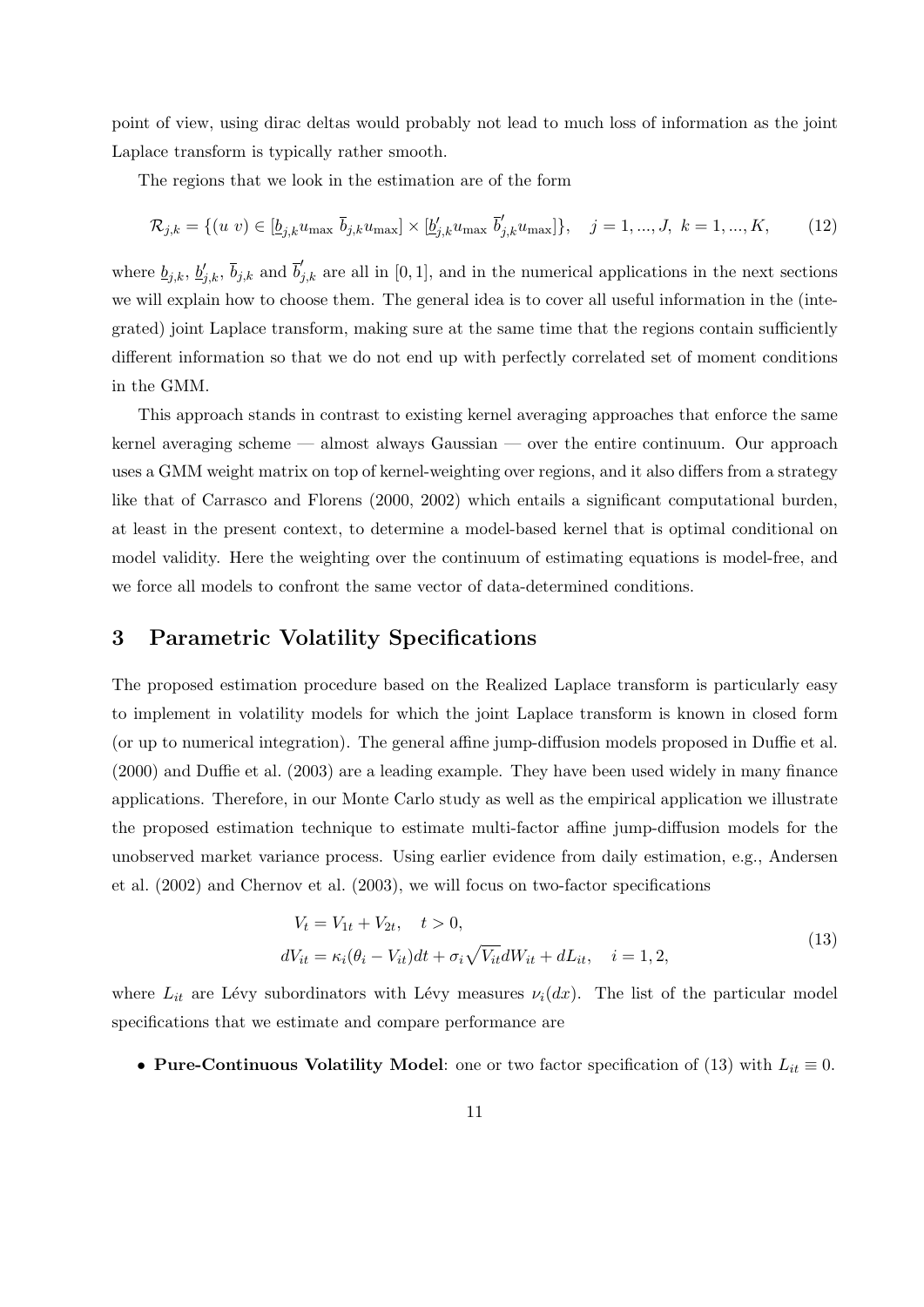- **Pure-Jump Volatility Model**: one or two factor specification of (13) with  $\sigma_i \equiv \theta_i \equiv 0$  and jump measure of *L* specified with (15) below.
- *•* **Continuous-Jump Volatility Model**: one-factor is pure-continuous and the other is purejump with jump measure of *L* specified with (15) below.

The pure-continuous volatility models are just a superposition of the standard square-root diffusion processes. The pure-jump volatility factors are also known as non-Gaussian OU models, see e.g., Barndorff-Nielsen and Shephard (2001a). In those models the volatility factor moves only through positive jumps and it reverts afterwards back to its unconditional mean level till another jump arrives (infinite activity, but finite variation, jumps are allowed). The marginal distribution is infinitely divisible (see e.g., Sato  $(1999)$ ) and hence by Lévy-Khinchine theorem can be represented (identified uniquely) by its Lévy measure. Here we follow an approach proposed by Barndorff-Nielsen and Shephard (2001a) and model the process by specifying the marginal distribution of the volatility factor and we back out from it the model for the driving Lévy process. This has the advantage that the parameters controling the memory of the volatility process are separated from those controlling its distribution.

In particular we work with pure-jump volatility factors whose marginal distribution is that corresponding to the increments of a tempered stable process (Carr et al.  $(2002)$ ) and Rosinski  $(2007)$ . The latter is known to be a very flexible distribution. Its corresponding Lévy density is given by

$$
\nu_{V_i}(x) = c_i \frac{e^{-\lambda_i x}}{x^{1+\alpha_i}} 1_{\{x>0\}}, \quad c_i > 0, \lambda_i > 0, \alpha_i < 1.
$$
\n(14)

The parameters  $\alpha_i$  control the small jumps in the volatility factors, while  $\lambda_i$  control the big jumps. A value  $\alpha_i < 0$  corresponds to finite activity jumps and  $\alpha_i \geq 0$  to infinite activity. Intuitively, the activity of the volatility jumps determines the vibrancy of the volatility factor trajectories. There are two special cases of (14): the case  $\alpha = 0.0$  corresponds to Gamma marginal distribution (which is also the marginal distribution of the square-root diffusion) and the case  $\alpha = 0.5$  corresponds to Inverse Gaussian marginal distribution. Using  $(34)$  in the Appendix, we have that the Lévy density of the driving Lévy process for our pure-jump volatility factors with the specified marginal distribution by (14) is given by

$$
\nu_{L_i}(x) = \left(\frac{\alpha_i c_i \kappa_i e^{-\lambda_i x}}{x^{\alpha_i+1}} + \frac{c_i \lambda_i \kappa_i e^{-\lambda_i x}}{x^{\alpha_i}}\right) 1_{\{x>0\}}.\tag{15}
$$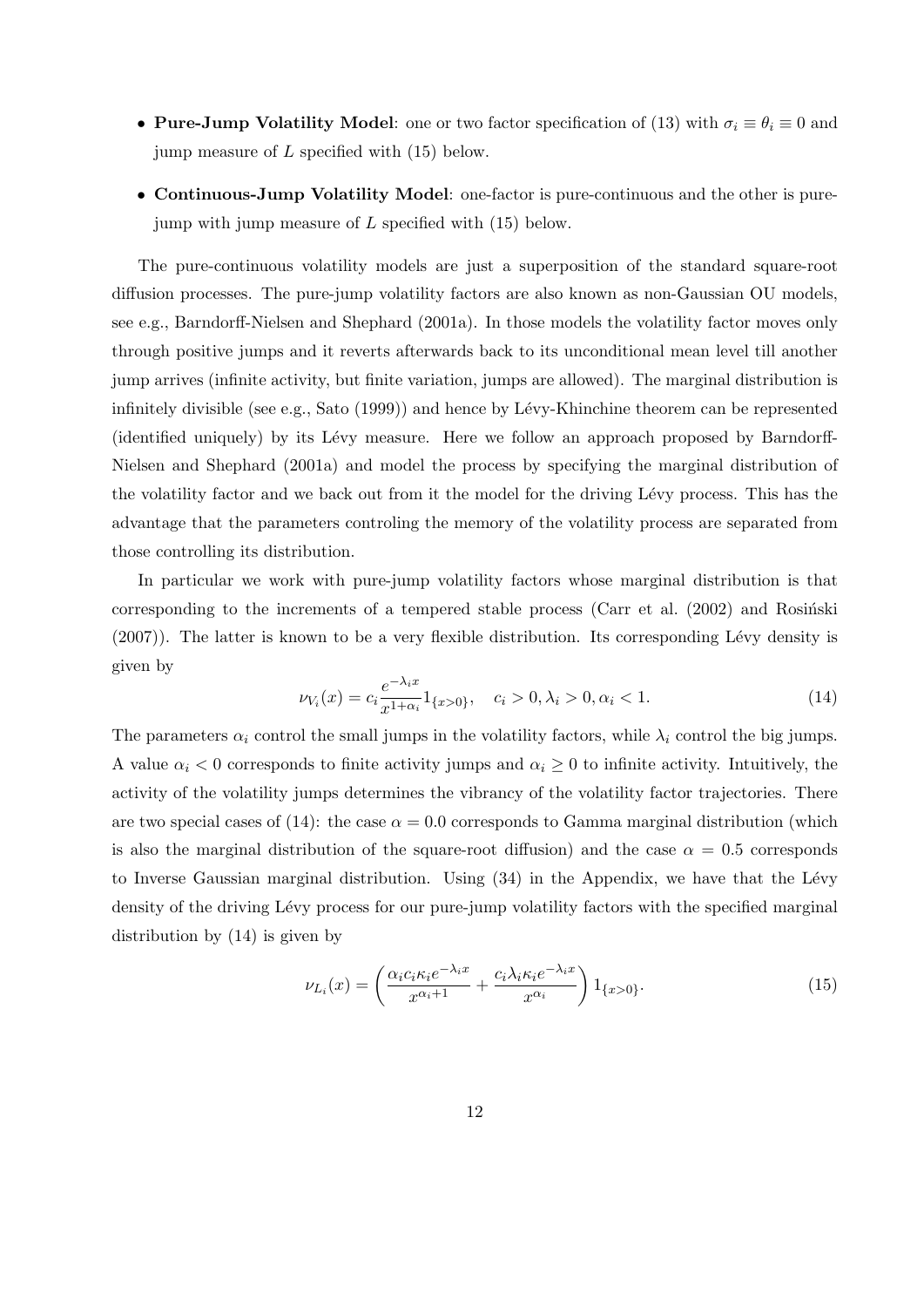### **4 Monte Carlo Study**

We next test the performance of our estimation method on simulated data from the following models for the stochastic volatility: one-factor square-root diffusion, one-factor non-Gaussian OU model with Inverse Gaussian marginal distribution, and two-factor superposition of the above non-Gaussian OU model. The different simulated models are summarized in Table 1. In all models the mean of  $V_t$  is set to 1 (variance reported in daily percentage units). The different cases differ in the volatility persistence, the volatility of volatility and the presence of volatility jumps.<sup>10</sup> Also, in each of the scenarios, except for case **E-L**, we set the price jumps to be of Lévy type with the following Lévy density (i.e., jump compensator)

$$
\nu_X(x) = 0.2 \times \frac{e^{-x^2}}{\sqrt{\pi}},\tag{16}
$$

which corresponds to compound Poisson jumps with normally distributed jump size. The selected values of the parameters in (16) imply variance due to price jumps is 0*.*1, which is consistent with earlier non-parametric evidence. In case **E-L** price and volatility jumps arrive at the same time and are equal in magnitude (but the price jumps might be with negative sign as well) and this case allows to explore the small sample effect of dependence between price and volatility jumps as well as the robustness of our results to presence of infinite-activity price jumps.

In each simulated scenario we have  $T = 5,000$  days and we sample  $n = 80$  times during the day, which mimics our available data in the empirical application, and for simplicity we also set  $\pi = 0$ , i.e., there is no overnight period. The Monte Carlo results are based on 1*,* 000 replications. Finally, each estimation is done via the MCMC approach of Chernozhukov and Hong (2003) to classical estimation, with length of the MCMC chain of 15,000.<sup>11</sup> The weight matrix  $\widehat{W}$  is computed using Parzen kernel with lag length of 70 days. The results are summarized in Tables 2 and 3.

Our choice of  $u_{\text{max}}$  is such that  $\hat{\mathcal{L}}_V(u)$  is around  $-0.01^{12}$  This resulted in  $\hat{\mathcal{L}}_V(u_{\text{max}}) \approx 0.005$ which in turn corresponded to  $u_{\text{max}}$  of around 8 for the simulated models. Therefore, in the estimation, we choose  $u_{\text{max}}$  by the simpler rule  $u_{\text{max}} = \hat{\mathcal{L}}_V^{-1}(0.005)$  which satisfies our target in terms of the derivative of the estimated Laplace transform. The moment conditions that we use are

(a) regions  $[0.1u_{\text{max}} \ 0.2u_{\text{max}}] \times [0 \ 0], \ [0.3u_{\text{max}} \ 0.5u_{\text{max}}] \times [0 \ 0]$  and  $[0.6u_{\text{max}} \ 0.9u_{\text{max}}] \times [0 \ 0],$ 

 $10$ We do not consider a pure-jump alternative to case C, i.e., a persistent one-factor pure-jump model as the numerical integrations needed for the Cramer-Rao bound are relatively unstable since the integrands have too much oscillation.

<sup>&</sup>lt;sup>11</sup>Of course any other optimization method can be used for finding the parameter estimates than our MCMC-based approach.

<sup>&</sup>lt;sup>12</sup>Note that  $L'_V(u) \equiv \mathbb{E}(Ve^{-uV})$  is strictly decreasing in *u*.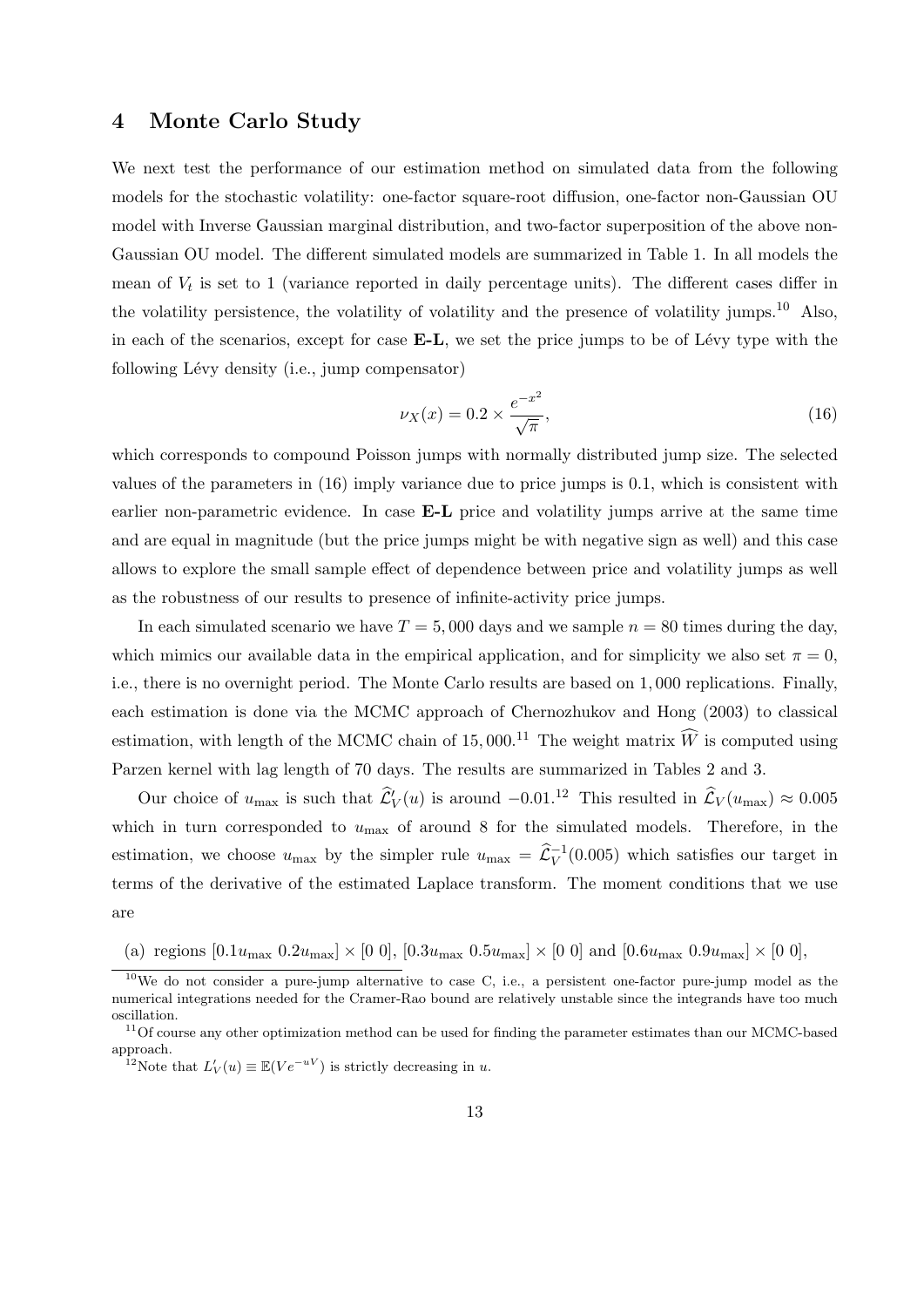- (b) squares  $[0.1u_{\text{max}} \ 0.2u_{\text{max}}]^2$ ,  $[0.3u_{\text{max}} \ 0.5u_{\text{max}}]^2$  and  $[0.6u_{\text{max}} \ 0.9u_{\text{max}}]^2$  for lags  $k = 1$ ,
- (c) square  $[0.1u_{\text{max}} \ 0.2u_{\text{max}}]^2$  for lag  $k = 5, 10, 30$ ,
- (d) square  $[0.3u_{\text{max}} \ 0.5u_{\text{max}}]^2$  for lag  $k = 5, 10, 30$ .

Figure 1 displays the above regions with the lag lengths *k* entered within the block and the onedimensional regions are the heavily shaded segments along the abscissa; in subsequent diagnostic work we use other lag lengths and include the "off-diagonal" blocks in Figure 1 in the estimation. We refer to the set of moment conditions immediately above as **MC1**. This results in 12 moment conditions, and as we confirm later in the Monte Carlo, this moment vector captures well, in a relatively parsimonious way, the information in the data about the distribution and memory of volatility. Finally, in each of the two-dimensional regions above we evaluate the integrated joint Laplace transform only in the four edges. This is done to save on computational time and does not have significant effect on the estimation.

For the one-factor models in our Monte Carlo, we can compare the efficiency of our estimation method with the *infeasible* case when we observe directly the latent variance process at daily frequency. The Cramer-Rao efficiency bound for the latter observational scheme is easily computable in the one-factor volatility setting with details provided in the Appendix. Note that our benchmark is *daily* variance and not a *continuous record* of the latter. Continuous record of *V<sup>t</sup>* would imply that the parameter  $\sigma$  in the square-root model and  $\alpha$  and  $c$  in the one-factor non-Gaussian OU model can be inferred from a *fixed* span of data without estimation error. Instead, our goal with this comparison here is to gauge the potential loss of efficiency due to the use of our moments based on  $\mathcal{L}(u, v; k)$  instead of working directly with the *infeasible* daily transitional density of the latent variance.

In the one-factor models, we also compare our estimator with a feasible alternative using the high-frequency data that has been widely used to date. It is based on performing inference on the Integrated Variance defined as

$$
IV_t = \int_{(t-1)(1+\pi)}^{(t-1)(1+\pi)+1} V_s ds, \quad t \in \mathbb{Z}.
$$
 (17)

In many models, and in particular the ones we use in our Monte Carlo, see e.g., Meddahi (2003) and Todorov (2009), the Integrated Variance follows an ARMA process whose coefficients are known functions of the structural parameters for the volatility (for the simulated one-factor models it is ARMA(1,1), see the Appendix for the details). Then, one way of estimation based on the Integrated Variance is to match moments like mean, variance and covariance, see e.g., Bollerslev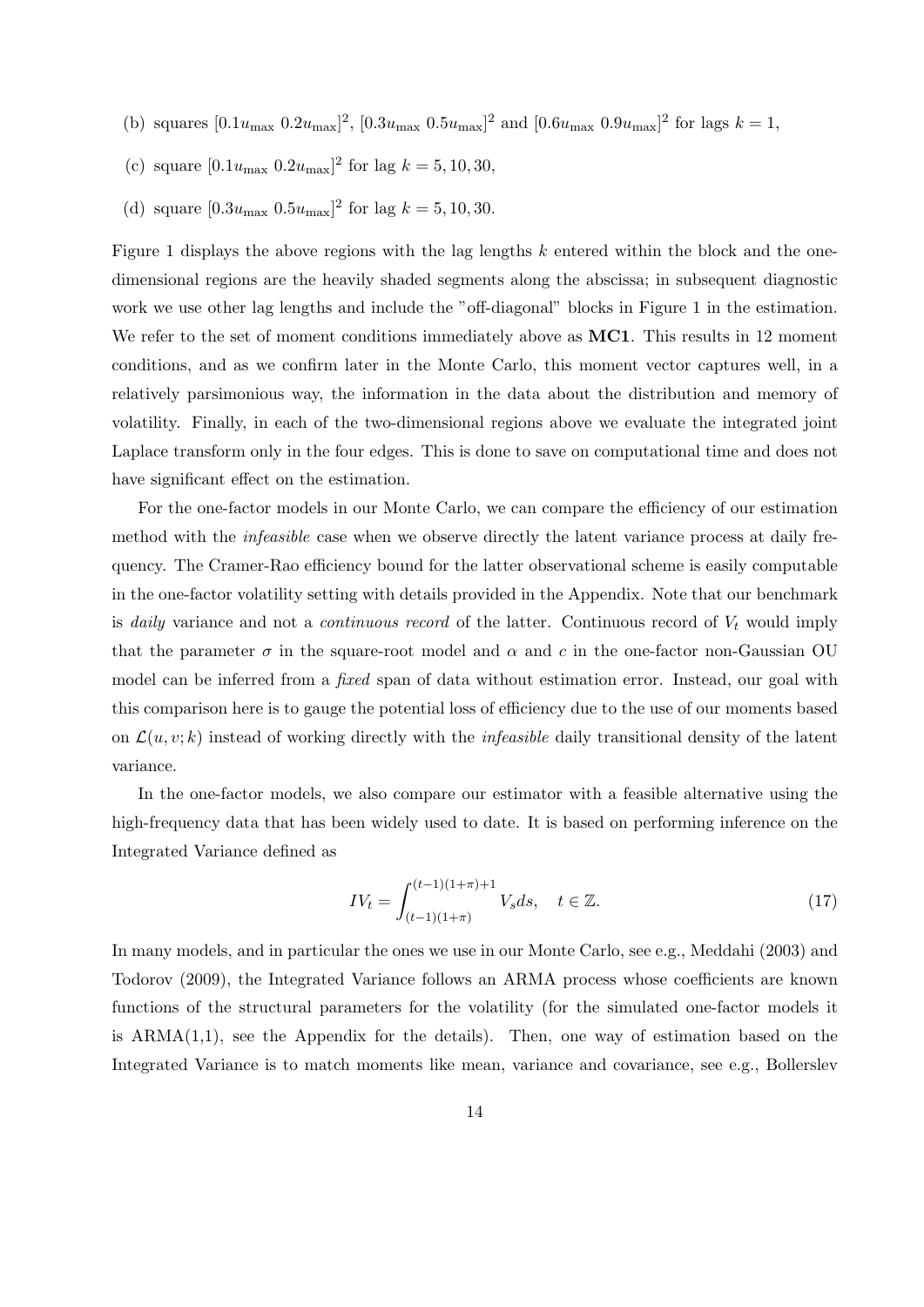and Zhou (2002) and Corradi and Distaso (2006) in the continuous setting and Todorov (2009) in the presence of jumps. An alternative, following Barndorff-Nielsen and Shephard (2002), that we use here to compare our method with, is to do Gaussian Quasi-Maximum Likelihood for the sequence  $\{IV_t\}_{t\in\mathbb{Z}}$ .<sup>13</sup> The details of the necessary computations are given in the Appendix.

Integrated Variance is of course unobserved, but it can be substituted with a model-free estimate from the high-frequency data. One possible such estimate that we use here is the Truncated Variance, proposed originally by Mancini (2009), defined as

$$
TV_t(\alpha, \varpi) = \sum_{i=n(t-1)+1}^{nt} |\Delta_i^n X|^2 1_{\{|\Delta_i^n X| \le \alpha n^{-\varpi}\}}, \quad \alpha > 0, \quad \varpi \in (0, 1/2),
$$
 (18)

where here we use  $\varpi = 0.49$ , i.e., a value very close to 1/2 and we further set  $\alpha = 3 \times$ *√*  $\overline{BV_t}$  for *BV<sup>t</sup>* denoting the Bipower Variation of Barndorff-Nielsen and Shephard (2004) over the day (which is another consistent estimator of the Integrated Variance in the presence of jumps):

$$
BV_t = \frac{\pi}{2} \sum_{i=n(t-1)+2}^{nt} |\Delta_{i-1}^n X| |\Delta_i^n X|.
$$
\n(19)

Under certain regularity conditions, see e.g., Jacod (2008), the Truncated Variance is model-free consistent and asymptotically normal estimator (for the fill-in asymptotics) of the (unobservable) Integrated Variance defined in (17). The asymptotic justification for the joint fill-in and long-span asymptotics of the QML estimator in the presence of price jumps can be done exactly as in Todorov (2009).

Table 2 summarizes the results from the Monte Carlo for the different one-factor models with Table 3 reporting the rejection rates for the corresponding test of overidentifying restrictions. In the case of the QML estimation of the pure-jump model we fix the parameter  $\alpha$  at its true value, since the QML estimation cannot identify such richly specified marginal distribution of the volatility.<sup>14</sup> We can see from the table that our proposed method behaves quite well. It is virtually unbiased for almost all parameters - the only exception perhaps is the parameter  $\lambda_1$  in the pure-jump models which is the hardest parameter to estimate (recall it controls the big jumps in volatility). However its bias is still very small, especially when compared with the precision of its estimation.

Comparing the standard errors of our estimator with Cramer-Rao bounds for the infeasible scheme of daily observations of  $V_t$ , which is used as a benchmark, we see that the performance of

<sup>13</sup>Barndorff-Nielsen and Shephard (2002) apply the method in the context of no jumps, and so use the Realized Variance. Also, unlike our use of QML here, Barndorff-Nielsen and Shephard (2002) take into account the error in the Realized Variance in measuring the Integrated Variance (the error does not matter in the fill-in asymptotic limit but can have finite sample effect). We do not take this error into account to be on par with our proposed method which similarly does not account for the error in measuring  $L_V(u, v; k)$  from high-frequency data.

<sup>&</sup>lt;sup>14</sup>Of course a method of moment estimator based on the Truncated Variation could have identified that moment.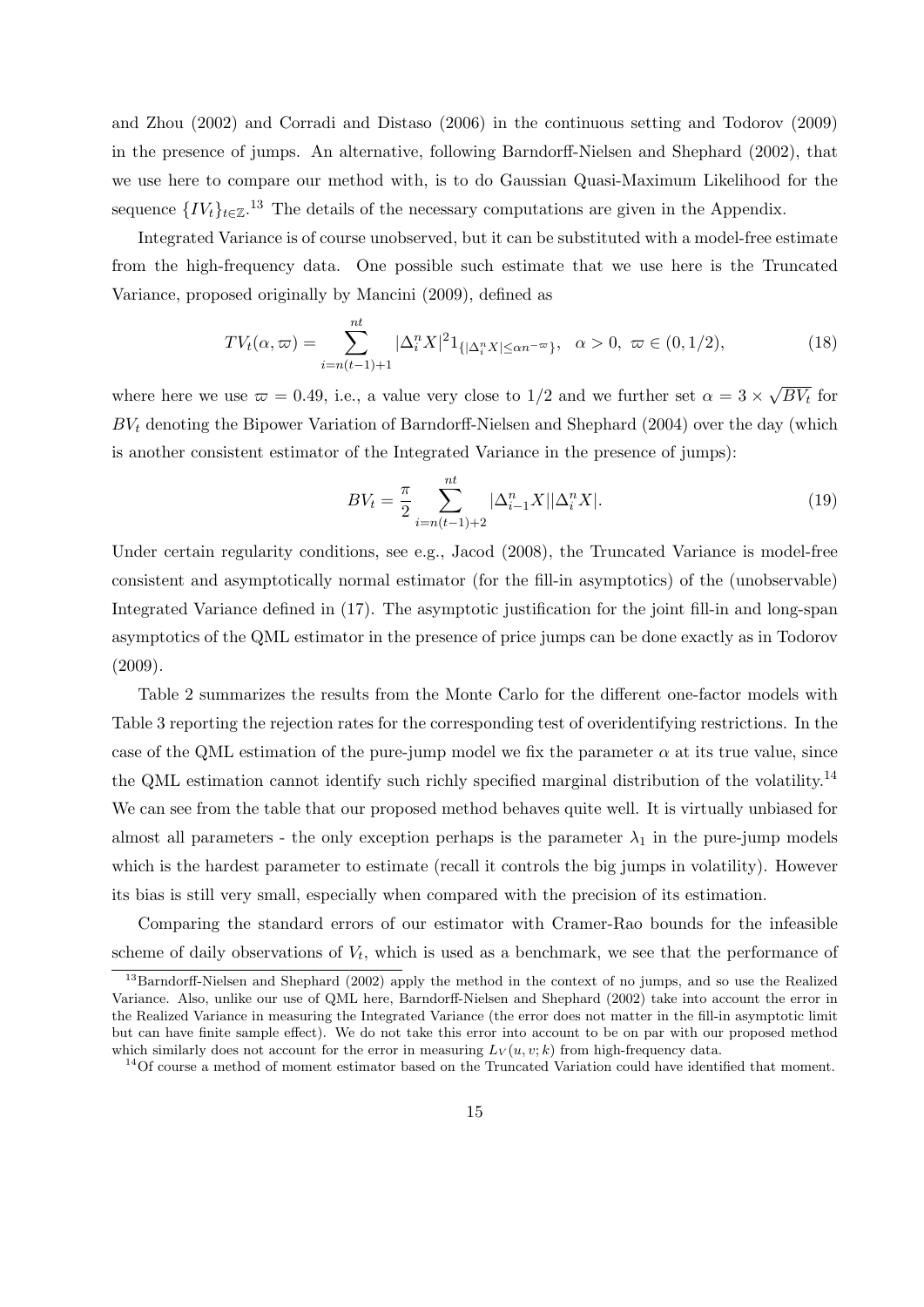our proposed method is generally very good. There are, however, a few notable deviations from full efficiency. One of the reasons for this (for some of the parameters) is in the observational scheme: our estimator is based on *integrated* volatility measure whereas the Cramer-Rao bounds are for daily observations of *spot* volatility. For example, we see that for the square-root diffusion the standard errors for  $\sigma_1$  are somewhat bigger than the efficient bound. Note, however, that the efficiency bound for this parameter can be driven to 0 by considering more frequent (than daily) observations of the spot volatility. The same observation can be made also for the parameters  $c_1$ ,  $\alpha_1$  and  $\kappa_1$  in the pure-jump model.

The second reason for the deviation from efficiency is in the use of high-frequency data in estimating the integrated joint Laplace transform of volatility in our estimation method. This effect can be seen by noting, for example, that the wedge between the standard errors of our estimator and the Cramer-Rao efficiency bounds widens by going from the square-root diffusive models to the pure-jump ones. The effect of discretization error in the latter class of models should be bigger because of the volatility jumps.

Looking at cases **B-L** and **E-L**, we can note that the dependence between the price and volatility innovations, either via correlated Brownian motions or dependent price and volatility jumps, has virtually no finite-sample distortion on the estimation. The same conclusion can be made regarding the presence of price jumps in *X* that are infinitely active as in case **E-L**. Overall, the only effect of the presence of price jumps and the frequency of sampling on our RLT-based estimation is in the standard errors.

Comparing our estimator with the feasible alternative of QML on the Truncated Variance, we can see that overall the former behaves much better than the latter. The main problem of the QML estimation is that it is significantly biased for the parameters controlling memory and persistence of volatility across all considered cases. The standard errors of the QML estimators are smaller for the low persistence cases (even from the efficiency bounds) and much higher for the high persistence case, but this is hard to interpret because of the very significant biases in the estimation.

What is the reason for the significant biases in the QML estimation based on the Truncated Variance? Using a Central Limit Theorem for the fill-in asymptotics we have approximately

$$
TV_t(\alpha, \varpi) \approx \int_{(t-1)(1+\pi)}^{(t-1)(1+\pi)+1} V_s ds + \frac{1}{\sqrt{n}} \epsilon_t,
$$
\n(20)

where conditional on the volatility process,  $\epsilon_t$  is a Gaussian error (whose volatility depends on  $V_s$ and does not shrink as the sampling frequency *n* increases). Then note that the objective function of the QML estimator involves squares of the Integrated Variance. Substituting  $TV_t(\alpha, \varpi)$  for  $IV_t$ in the objective function therefore introduces error in the latter whose expectation is not zero (as it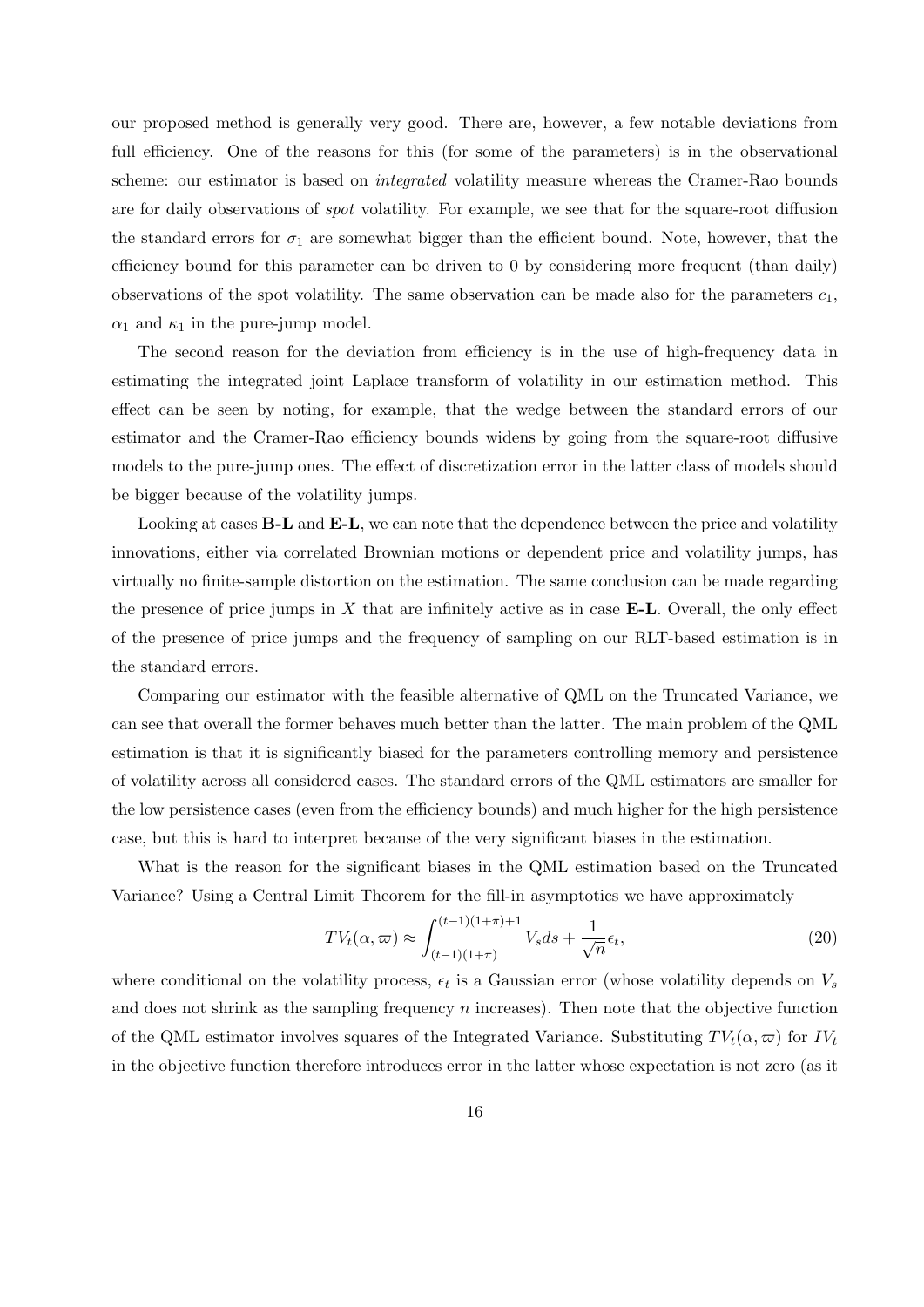will involve squares of  $\epsilon_t$ ) and this in turn generates the documented biases. This error of course will decrease as we sample more frequently, i.e., as  $n \to \infty$ , but it clearly has a very strong effect on the precision of the QML estimator for the frequency we are interested in. A possible solution to this problem of the QML estimation based on the Truncated Variance is to recognize the approximation in (20) and derive an expression for the variance of  $\epsilon_t$  as done for example in Barndorff-Nielsen and Shephard (2002) in the context of no price jumps.

We can use similar reasoning as above to explain why our proposed RLT-based estimation does not suffer from the above problem. A Central Limit Theorem, see Todorov and Tauchen (2009), implies

$$
Z_t(u) \approx \int_{(t-1)(1+\pi)}^{(t-1)(1+\pi)+1} e^{-uV_s} ds + \frac{1}{\sqrt{n}} \tilde{\epsilon}_t,
$$
\n(21)

where conditional on the volatility process,  $\tilde{\epsilon}_t$  is a Gaussian error (whose volatility depends on *V<sub>s</sub>* and *u* and does not shrink as *n* increases) with  $\mathbb{E}(\tilde{\epsilon}_t \tilde{\epsilon}_s) = 0$  for  $t \neq s$  and  $t, s \in \mathbb{Z}$ . Note that our estimation is based on the idea that  $\mathcal{L}_V(u, v; k)$  contains all the information for  $V_t$  in the high-frequency data and hence uses only these moment conditions in the estimation without any further nonlinear transformations. Using the approximation (21), we see that  $\hat{\mathcal{L}}_V(u, v; k)$  are (approximately) unbiased for  $\mathcal{L}_V(u, v; k)$ .<sup>15</sup>

Turning to the test for overidentifying restrictions, we can see from Table 3 that overall the test performance is satisfactory although in some of the cases there is moderate over-rejection. The worst performance is for cases **B** and **B-L** in which the finite sample size of the test is bigger with 10% from its nominal level. Such finite sample over-rejections though are consistent with prior evidence for GMM reported in Andersen and Sørensen (1996) particularly when the number of moment conditions is large (as is the case for scenarios **B** and **B-L**).

Finally the results for case **F** are given in Table 4. We see that our estimator behaves well in this richly parameterized model. Some of the parameters have small biases (particularly  $\alpha_2$ ) but they are insignificant compared with the magnitude of the associated standard errors. The hardest parameters to estimate are those of the transient factor, which is also twice as volatile as the persistent factor.

<sup>&</sup>lt;sup>15</sup>For more formal discussion about the asymptotic bias in  $Z_t(u)$ , see Todorov and Tauchen (2009).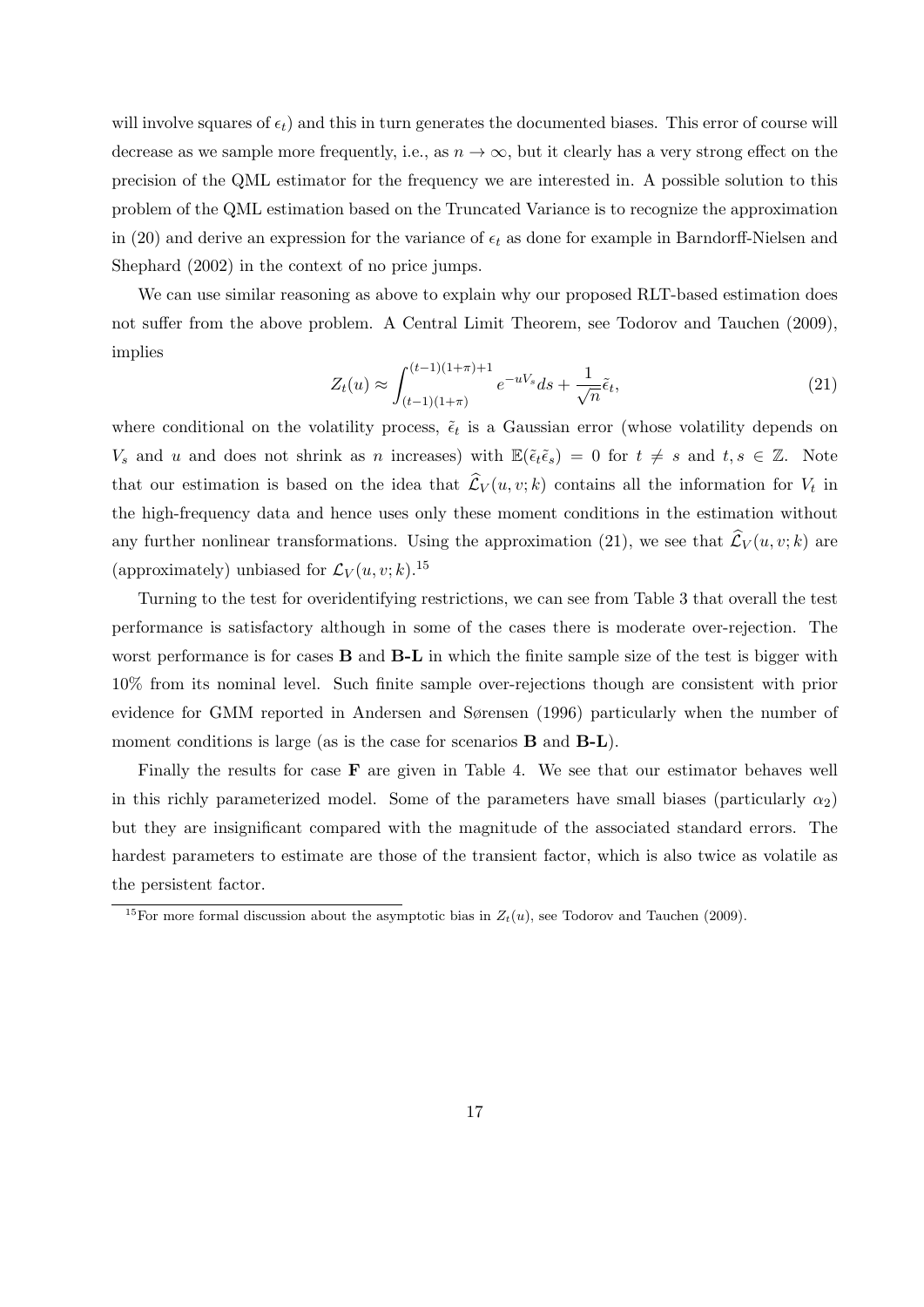# **5 Empirical Application**

### **5.1 Initial Data Analysis**

We continue next with our empirical application where we use 5-minute level data on the S&P 500 futures index covering the period January 1, 1990, to December 31, 2008. Each day has 80 highfrequency returns. The data frequency is sparse enough so that microstructure-noise related issues are of no series concern here.<sup>16</sup> The ratio of the overnight returns variance to the mean realized variance over the trading day is 0.3437, and we therefore set  $\pi$  to this number. On Figure 2 we plot the raw high-frequency data used in our estimation as well as (a log transformation of) the Truncated Variation, which as explained in Section 4 is a model-free measure for the daily Integrated Variance. The high-frequency returns have clearly distinguishable spikes, which underscores the importance of using volatility measure robust to jumps as is the case for the Realized Laplace Transform. Also the bottom panel of the figure suggests a complicated dynamic structure of the stochastic volatility with both persistent and transient volatility spikes present.

Before turning to the estimation we need to modify slightly our analysis because of the wellknown presence of a diurnal deterministic within-day pattern in volatility, see e.g., Andersen and Bollerslev (1997). To this end,  $V_t$  in (1) needs to be replaced by  $V_t = V_t \times f(t - \lfloor t/(1 + \pi) \rfloor)$  where  $V_t$  is our original stationary volatility process and  $f(s)$  is a positive differentiable deterministic function on [0*,* 1] that captures the diurnal pattern. Then we correct our original Realized Laplace transform for the deterministic pattern in the volatility by replacing  $Z_t$  with

$$
\widetilde{Z}_t(u) = \frac{1}{n} \sum_{i=n(t-1)+1}^{nt} \cos\left(\sqrt{2u}\sqrt{n}\hat{f}_i^{-1/2}1_{\{\hat{f}_i\neq 0\}}\Delta_i^n X\right), \quad \widehat{f}_i = \frac{\widehat{g}_i}{\widehat{g}},
$$
\n
$$
\widehat{g}_i = \frac{n}{T} \sum_{t=1}^T |\Delta_{i_t}^n X|^2 1(|\Delta_{i_t}^n X| \le \alpha n^{-\varpi}), \quad \widehat{g} = \frac{1}{n} \sum_{i=1}^n \widehat{g}_i, \quad i = 1, ..., nT, \quad \alpha > 0, \quad \varpi \in (0, 1/2),
$$
\n(22)

where  $i_t = t - 1 + i - [i/n]n$ , for  $i = 1, ..., nT$  and  $t = 1, ..., T$ . As for the construction of the Truncated Variance in Section 4, we set *α* = 3 *× √*  $BV_t$  and  $\varpi = 0.49$ . We further put tilde to all estimators of Section 2 in which  $Z_t$  is replaced with  $Z_t$ . In this setting of diurnal patterns in volatility (5) will still hold when we replace  $\hat{\mathcal{L}}_V(u)$  and  $\hat{\mathcal{L}}_V(u, v; k)$  with  $\tilde{\mathcal{L}}_V(u)$  and  $\tilde{\mathcal{L}}_V(u, v; k)$ .<sup>17</sup> Intuitively,  $\hat{f}_i$  estimates the deterministic component of the stochastic variance, and then in  $\tilde{Z}_t(u)$ we "standardize" the high-frequency increments by it.

 $16$ For example, the autocorrelations in the 5-minute returns series are very small and insignificant.

<sup>&</sup>lt;sup>17</sup>One can further quantify the effect from the correction for diurnal pattern on the standard errors of  $\tilde{\mathcal{L}}_V(u, v; k)$ , see Todorov and Tauchen (2009), but this effect is relatively small and therefore we ignore it in the subsequent work.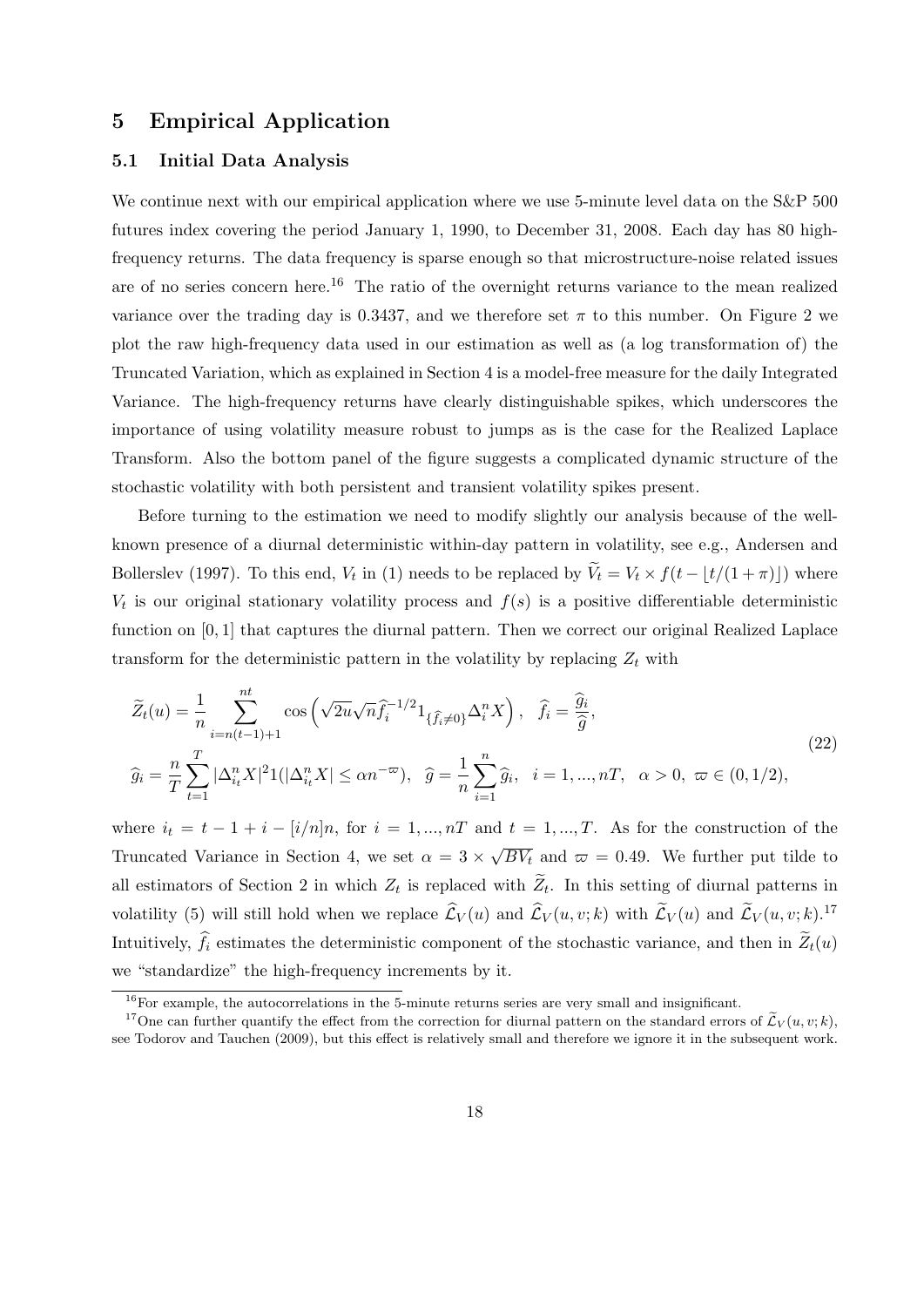#### **5.2 Estimation Results**

We proceed with the estimation of the different volatility models discussed in Section 3. In our estimation, we set  $u_{\text{max}} = \hat{\mathcal{L}}_V^{-1}(0.1)$  which results in a derivative  $\hat{L}'_V(u)$  at  $u_{\text{max}}$  of around  $-0.01$ and a value of *u*max close to 8 exactly as in the Monte Carlo. Later we check the robustness of our findings with respect to the choice of *u*max. In the estimation we use the same set of moment conditions as in the Monte Carlo but we drop initially the last three moments in (d) of **MC1**, which results in 9 moment conditions. We refer to this reduced set of moments as **MC0**. As for the estimation on the simulated data, for all results here the optimal weighting matrix is estimated using Parzen kernel with lag length of 70. Also, we always impose the stationarity restriction *σ<sup>i</sup> ≤*  $\sqrt{2\theta_i\kappa_i}$  for  $i=1,2$  for the square-root processes.<sup>18</sup>

The results for the one-factor volatility models are given in Table 5. Not surprisingly these models cannot fit the data very well as evidenced by the extremely large values of the J test. The pure-jump model performs far better than the pure-continuous model and this is because it is more flexible in the type of marginal distribution for the volatility it can generate. We also note that the estimated mean reversion parameters in the two models are very different as both models struggle to match the initial fast drop in the autocorrelation of the volatility caused by the many short-term volatility spikes evident from the bottom panel of Figure 2.

We turn next to the two-factor stochastic volatility models. The estimation results for these models are given in Table 6. As we see from the table, the J tests for the two-factor models drop significantly as these models have a better chance to capture simultaneously the short-lived spikes in volatility together with its more persistent shifts. At the same time the performance of the models differ significantly: two-factor pure-continuous and continuous-jump models have still significant difficulties in matching the moments from the data, unlike the two-factor pure-jump model. Where is that difference in performance coming from? Looking at the mean-reversion parameter estimates, we see that they are quite similar across models: one is very persistent (capturing the persistent shifts in volatility) and the other one is very fast mean-reverting (capturing the short-term volatility spikes). Also, the implied mean of the volatility across models is very similar.

Where the models start to differ, which explains their different success, is the ability to generate volatility of volatility in the different factors. First, the pure-continuous model cannot generate enough volatility of volatility both in the persistent and the transient volatility components. This explains its very bad performance. This fact is most clearly seen by noting that for both factors, the parameters are on the boundary of the stationarity restriction (which generates the highest

<sup>18</sup>The estimation is done as in the Monte Carlo via MCMC but the length of the chain is 500*,* 000 draws.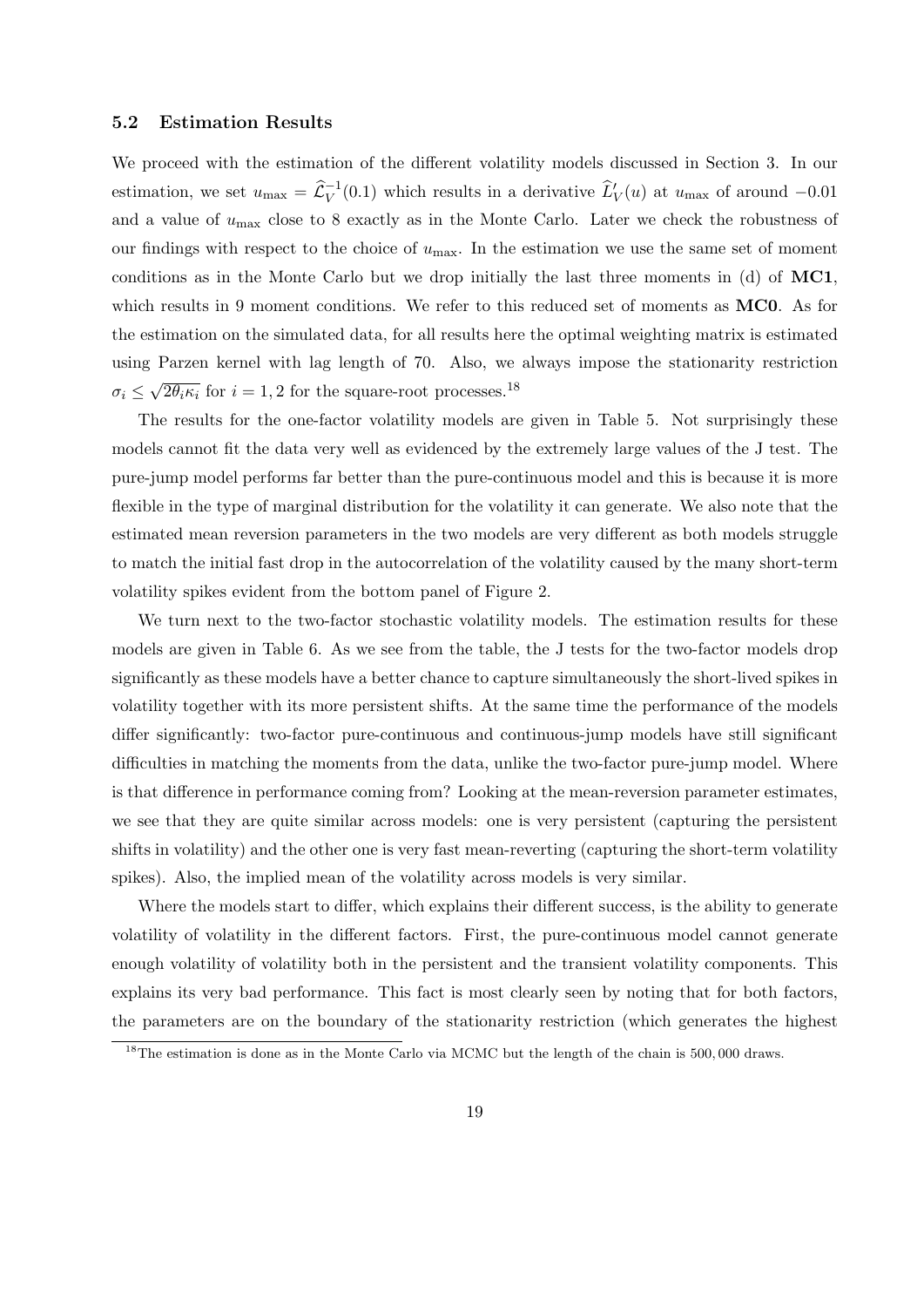possible volatility of the factors). When we move from the pure-continuous to the continuous-jump model, we can see a significant improvement of the fit: the J test drops approximately by half. It is interesting to note that in this model the persistent volatility factor is the square-root diffusion and the pure-jump factor captures the transient day-to-day moves in volatility. Now the volatility of the transient factor can increase. Indeed, its coefficient of variation (standard deviation over mean) rises from 1*.*00 to 2*.*01. However, as for the pure-continuous model, the persistent factor is on the boundary of the stationarity condition as the model is struggling to reproduce the pattern of the persistent shifts in "observed" volatility. This shows also that our set of moment conditions identify not only the unconditional distribution of the volatility and its persistence, but it also extracts from the data information about the volatility of the persistent and transient shifts in volatility.

Finally, when we model the two volatility factors to be of pure-jump type, we see that the J test falls to a level that corresponds to  $p = 0.205$ , i.e., such specification does not "struggle" any more to fit the moments in the set **MC0**. We discuss briefly the parameter estimates of this best performing two-factor pure-jump model. First, the implied mean of the persistent  $V_1$  is 0.7580 while that of the transient  $V_2$  is 0.2913. This implies that the estimated unconditional mean of the diffusive volatility is 1*.*05 (recall we quote in daily percentage units). Note that the Realized Laplace Transform captures only the diffusive volatility and is robust to the price jumps. It has "built-in" truncation and we did not have to remove the "big" price increments in its construction to make it robust to jumps as is done in the Truncated Variation. We will later compare the estimated model's implications for the Integrated Variance with those observed in the data (via the model-free Truncated Variation).

The half life of the persistent factor is 56*.*81 and of the transient is 0*.*32. This provides good fit for the persistent and transient shocks in the volatility observed in the bottom panel of Figure 2. The coefficient of variation for the persistent factor is 2*.*1395 while that for the transient factor is 1*.*5627. Interestingly, the data "requires" quite a volatile persistent factor in addition to the already present volatile transient factor.

On Figure 3 we contrast the implied Lévy densities of the driving Lévy processes of the two factors. As seen from the figure, the Lévy density of the transient factor is above that of the persistent one except for the very big jumps (not shown on the figure). The transient factor contains more jumps than the persistent one and their effect on the future value of volatility quickly dies out. The slight increase in the wedge between the two densities for the smaller jump sizes is a manifest of  $\hat{\alpha}_2 > \hat{\alpha}_1$ , i.e., the transient volatility factor is more vibrant.<sup>19</sup>

 $19$ Note that since both driving jump processes of the volatility factors are infinitely active, their Lévy densities explode at 0.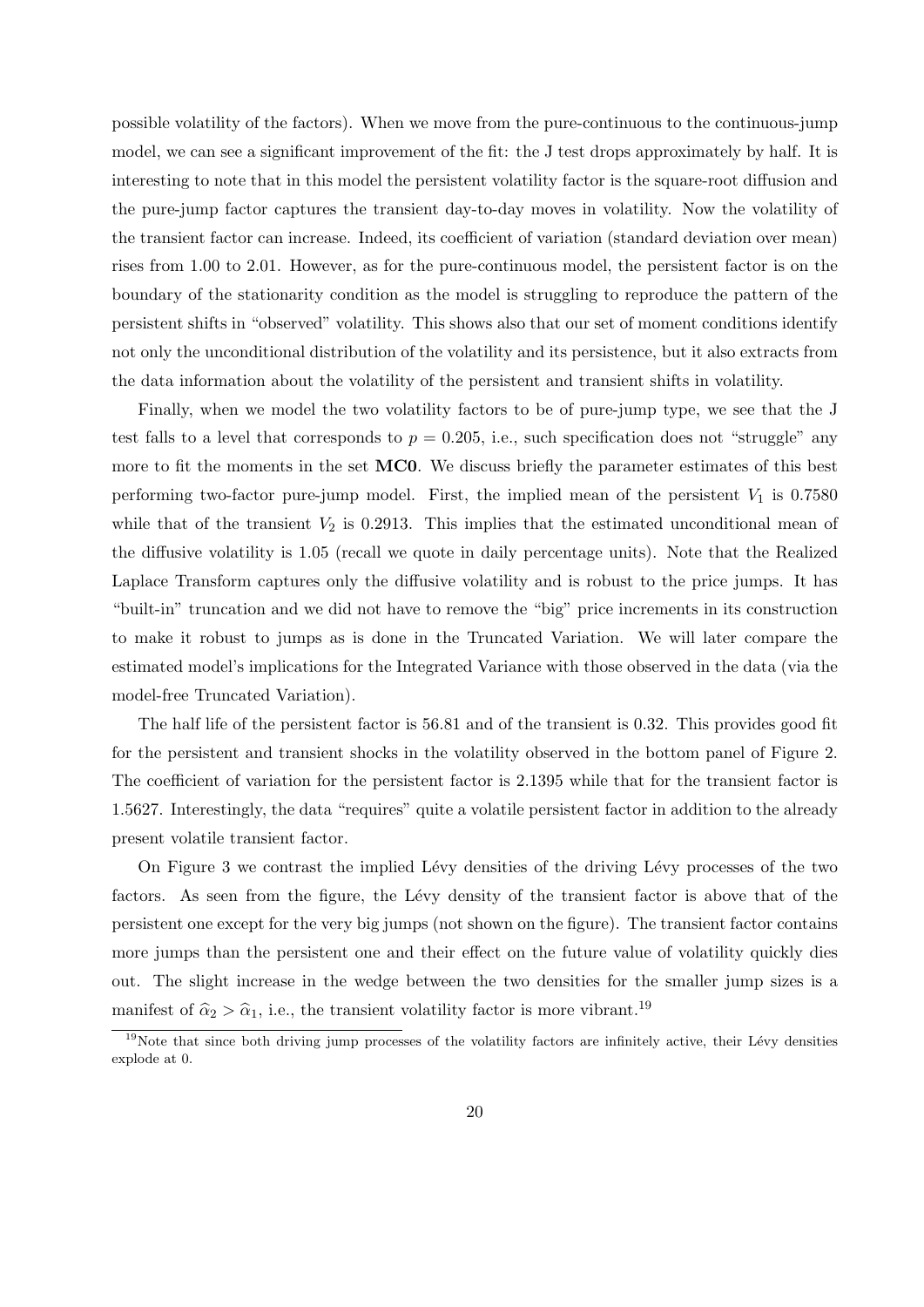To sum up, the estimation results suggest a very persistent component of volatility which moves mainly through big jumps and fast mean-reverting component which is much more vibrant and captures day-to-day moves in volatility as well as occasional spikes in it. This behavior of the components of the volatility can be clearly seen from Figure 4 which plots a simulation of the two factors over a period of length as that of our sample.

We next test the performance of the best performing model, i.e., the two-factor pure-jump model, in two ways. First, we add additional moments of the integrated joint Laplace transform and also try alternative cutoff levels  $u_{\text{max}}$ . The list of the alternative sets of moment conditions we test the model are listed below

- (1) **MC1**: Defined in Section 4,
- (2) **MC2**: We replace (d) in **MC1** with region  $[0.6u_{\text{max}}0.9u_{\text{max}}]^2$  for lags  $k = 5, 10, 30$ ,
- (3) **MC3**: We replace (d) in **MC1** with region  $[0.1u_{\text{max}}0.2u_{\text{max}}] \times [0.6u_{\text{max}}0.9u_{\text{max}}]$  for lags  $k = 1, 5, 10, 30,$
- (4) **MC4**: We replace (d) in **MC1** with region  $[0.6u_{\text{max}}0.9u_{\text{max}}] \times [0.1u_{\text{max}}0.2u_{\text{max}}]$  for lags  $k = 1, 5, 10, 30,$

The results of all the above robustness checks are reported in Table 7. Looking at the overall fit first, i.e., the J test, we can see that under the alternative truncation rules for picking *u*max as well as the first two alternative moment sets **MC1** and **MC2**, the model fit is relatively good. The worst of those cases is the set of moment conditions **MC1** where the value of the J test corresponds to p-value of only 0*.*7% but this is consistent with the slight finite-sample overrejections of the J test reported in the Monte Carlo experiment. On the other hand, the model struggles with the moment sets **MC3** and **MC4**. In these two regions, *u* is high and *v* is low and vice versa (recall the definition in 4). Intuitively, high/low level of *u* puts relatively more importance to very low/high levels of  $V_t$  (for this moment condition) and the same holds true for the link between *v* and  $V_{t-k}$ . Given the above interpretation of the added moments in these two moment sets, the model clearly appears to struggle in matching simultaneously the persistence in volatility and the frequency and speed with which volatility moves from very low to very high levels and vice versa.

Turning next to the parameter estimates of the model across the different estimation setups reported in Table 7, we can see that the parameters controling the persistence of the volatility factors and the marginal distribution of the transient volatility factor are relatively stable. On the other hand, the parameters controling the persistent volatility factor vary somewhat over the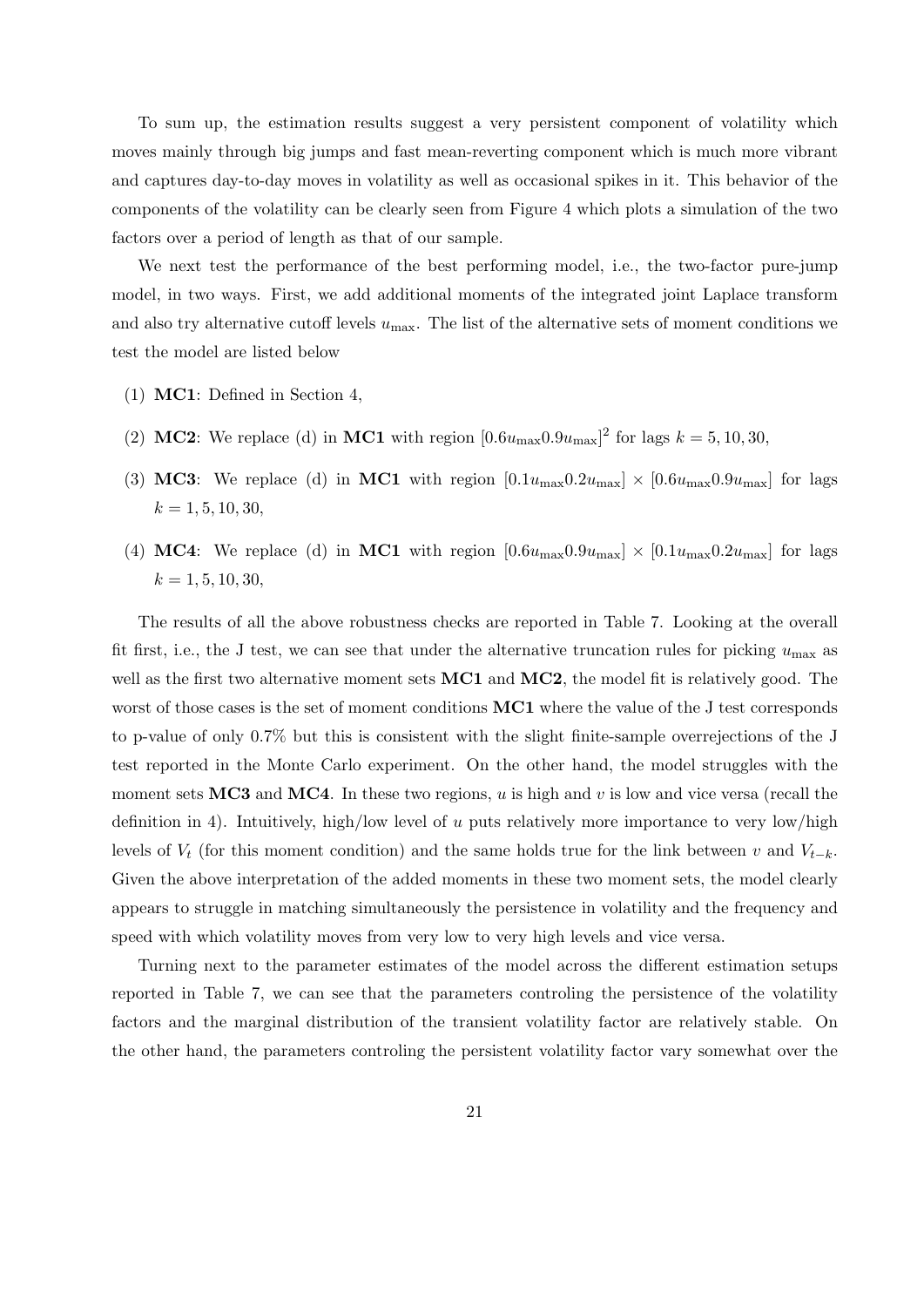different cases, most notably the estimates of  $\alpha_1$ . Apart from the fact that the latter is hard to identify (which is reflected in its relatively big standard error), this is suggestive of some model misspecification of the persistent component of the volatility.

Our second test for the model performance is to verify how successfully it can fit the moments of the Truncated Variation (which is directly observed). The latter has not been used in the estimation as our inference is based only on the Realized Laplace Transform, and hence this provides a stringent test for the model performance. In Table 8, we compare the first and the second moment as well as the autocorrelation of  $\log[T V_t(\alpha, \varpi) + 1]$  implied by the model with that in our data. The transformation  $\log(1 + x)$  behaves like x for small values of x but is more robust to the outliers. and hence this transformation of the Truncated Variation is much more reliably estimated from the high-frequency data. This is the reason why we use it in our analysis here.<sup>20</sup> As seen from the table, the model can very comfortably match the moments of the Truncated Variation estimated from the data.<sup>21</sup> This is due to the fact that our estimation procedure selected the model not only by its fit to the mean, variance and persistence of volatility, but rather by its ability to fit the whole transitional density of the volatility.

# **6 Conclusion**

In this paper we propose an efficient method for estimation of parametric models for the volatility of general Itô semimartingales sampled at high-frequencies. The estimation is based on the model-free Realized Laplace Transform of volatility proposed in Todorov and Tauchen (2009) and is robust to presence of jumps in the price dynamics. The technique is particularly tractable and easy to apply in volatility models with joint characteristic function known in closed form up to a relatively easy numerical integration. The latter is the case for the class of the general affine jump-diffusion models of Duffie et al. (2000) and Duffie et al. (2003), which are widely used in financial applications. A Monte Carlo assessment documents good robustness and efficiency properties of the estimator in empirically plausible settings.

The empirical application illustrates the ability of the proposed estimator to extract important information in the data regarding the dynamic properties of volatility. Our method identifies two components of volatility, which is consistent with earlier empirical evidence. However, the method has the power to discriminate among different models for the dynamic properties of the

 $^{20}$ This is similar to the transformations of measures of realized variation used in e.g., Andersen et al. (2003) when constructing reduced-form based volatility forecasts.

<sup>&</sup>lt;sup>21</sup>We also redid the calculations in Table 8 by "removing" the deterministic component of volatility in constructing  $TV_t(\alpha, \varpi)$  using  $\hat{f}_i$  in (22). This resulted in very small changes in the last column of Table 8.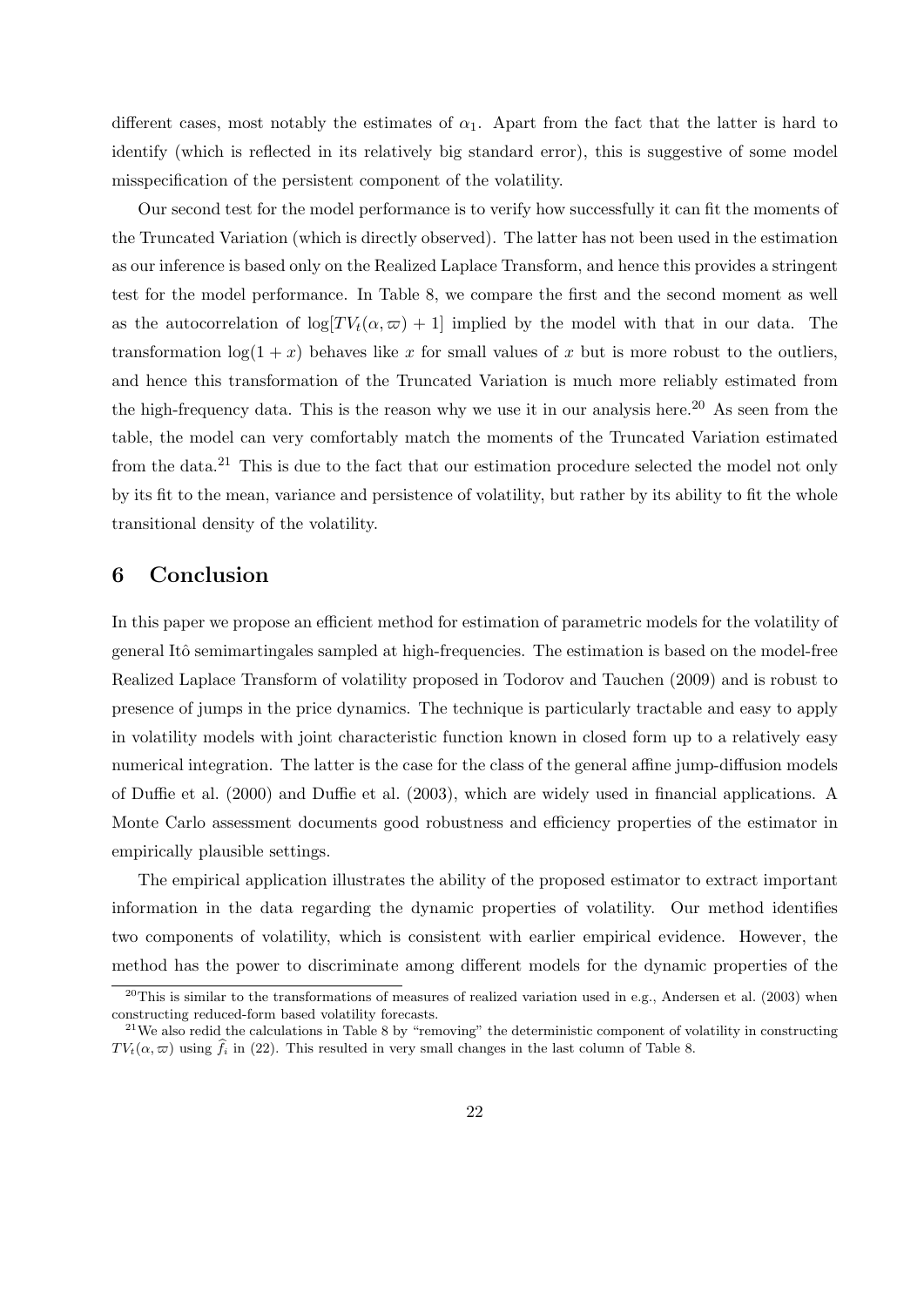two volatility components, and in particular indicates they are of pure jump type. In the preferred volatility model, the transient volatility component has occasional big spikes but also a lot of small jumps that capture day-to-day variation. On the other hand the persistent volatility factor moves mainly through big jumps - its dynamics are somewhat similar to a regime switching type model but with gradual decay of the high volatility regime.

Finally, our estimation is robust to price level jumps in a way that avoids extra tuning parameters, so inferences regarding volatility are not influenced by an incorrect specification for the price jumps. The general dynamics of volatility and price jumps are well known to be quite different, which, in the literature, motivates modeling of volatility separately from price jumps. In subsequent applications, of course, one needs to reassemble the pieces and therefore naturally be interested also in the price jumps, as they form an important part (between five to fifteen percent) of the total variability risk associated with the asset. Inference for the jump part of the price in the general case is complicated as different parameters of the jump specification can be estimated at various rates even in the relatively simple i.i.d. setting as shown in Ait-Sahalia and Jacod (2008). In the case of finite activity jumps, however, one can adopt the approach of Bollerslev and Todorov (2010) for estimation of jump tails. We leave systematic study of the problem of parametric estimation of the jump component of the price for future work.

# **7 Appendix**

### **7.1 Laplace Transforms for Affine Jump-Diffusion Models**

In general, if  $V_t$  is a superposition of independent factors, i.e., if  $V_t = \sum_{j=1}^k V_{jt}$ , then we have

$$
\mathcal{L}_V(\mathbf{u}; \mathbf{t}) = \prod_{j=1}^k \mathcal{L}_{V_j}(\mathbf{u}; \mathbf{t}).
$$
\n(23)

Therefore, for our inference methods, we will need a formula for  $\mathcal{L}_{V_j}(\mathbf{u}; \mathbf{t})$  for each of the individual factors.

We do the calculations first for a general affine jump-diffusion volatility factor, and then we specialize to its two special forms: pure-continuous (square-root diffusion) and pure-jump (non-Gaussian OU model) models. For simplicity in the subsequent calculations we refer to the factor as *V* , i.e., we drop the subscript. Also in what follows we denote with lower case *l* the log-Laplace transforms (both marginal and joint).

We denote

$$
\psi(u) = \int_{\mathbb{R}} (e^{ux} - 1)\nu(dx), \qquad u \in \mathbb{C} \text{ with } \Re(u) \le 0,
$$
\n(24)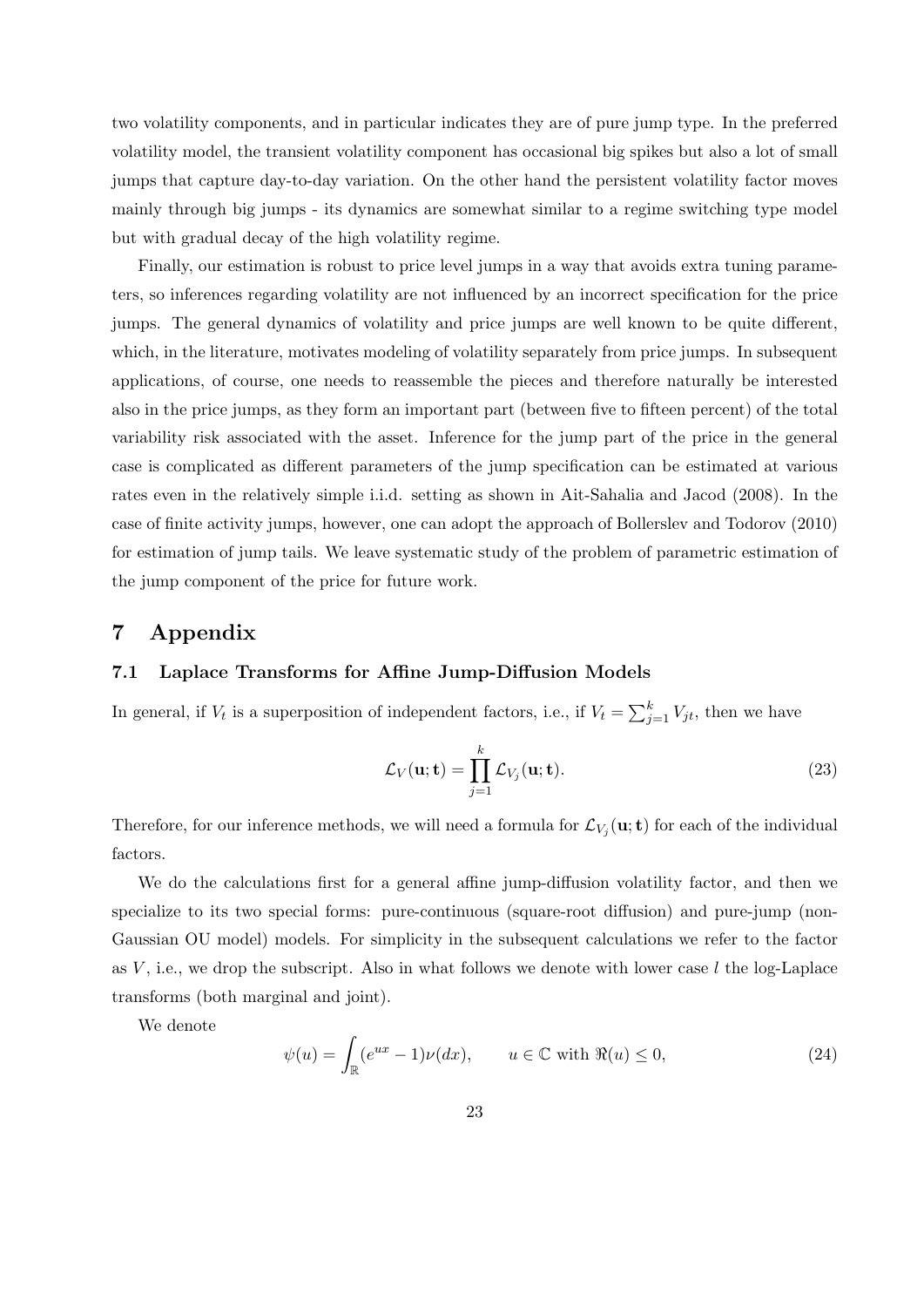where recall  $\nu(dx)$  is the Lévy measure of of the Lévy subordinator  $L_t$ .  $\psi(u)$  is the characteristic exponent of *L*<sub>1</sub>. We note that  $l_L(u) \equiv \psi(iu)$  for  $u \in \mathbb{R}$ , where recall  $l_L(u)$  denotes the log-Laplace transform.

Set  $f(t, v) = \mathbb{E} \left( e^{iuV_T} | V_t = v \right)$ . Then  $f(t, v)$  solves the following partial integro-differential equation

$$
\frac{\partial f}{\partial t} + \kappa(\theta - v)\frac{\partial f}{\partial v} + \frac{1}{2}\sigma^2 v \frac{\partial^2 f}{\partial v^2} + \int_{\mathbb{R}} (f(v+z) - f(z))\nu(dz),\tag{25}
$$

with terminal condition  $f(0, v) = e^{iuv}$ . Guessing a solution of the form

$$
f(t,v) = e^{\alpha(u,T-t) + \beta(u,T-t)v},\tag{26}
$$

reduces the problem to the following system of ODE-s:

$$
\begin{cases}\n\alpha' = \kappa \theta \beta + \psi(\beta), & \alpha(u, 0) = 0, \\
\beta' = -\kappa \beta + \frac{\sigma^2}{2} \beta^2, & \beta(u, 0) = iu,\n\end{cases}
$$
\n(27)

where  $\alpha'$  and  $\beta'$  denote derivatives with respect to *t*. Thus, finally for  $u \in \mathbb{R}$  and  $T \geq t$ , we have:

$$
\mathbb{E}\left(e^{iuV_T}|\mathcal{F}_t\right) = \exp\left(\alpha(u,T-t) + \beta(u,T-t)V_t\right)
$$

$$
\alpha(u,s) = \kappa\theta \int_0^s \beta(u,z)dz + \int_0^s \psi(\beta(u,z))dz,
$$

$$
\beta(u,s) = \frac{e^{-\kappa s}\kappa iu}{\kappa - iu\sigma^2(1 - e^{-\kappa s})/2}.
$$
 (28)

### **7.1.1 Square-root Diffusion**

Specializing (28) for this case, we get

$$
\mathcal{L}_V([u, v]; [t, s]) = \left(1 + \frac{u}{c(|t - s|)}\right)^{-2\kappa\theta/\sigma^2} \times \mathcal{L}_V\left(\frac{ue^{-\kappa|t - s|}}{1 + u/c(|t - s|)} + v\right),\tag{29}
$$

where

$$
c(z) = \frac{2\kappa}{\sigma^2 (1 - e^{-\kappa z})}.
$$
\n(30)

The marginal of the square-root diffusion is a Gamma process, see e.g., Cont and Tankov (2004), p. 476, and we have

$$
\mathcal{L}_V(u) = \left(\frac{1}{1 + u\sigma^2/(2\kappa)}\right)^{2\kappa\theta/\sigma^2}.\tag{31}
$$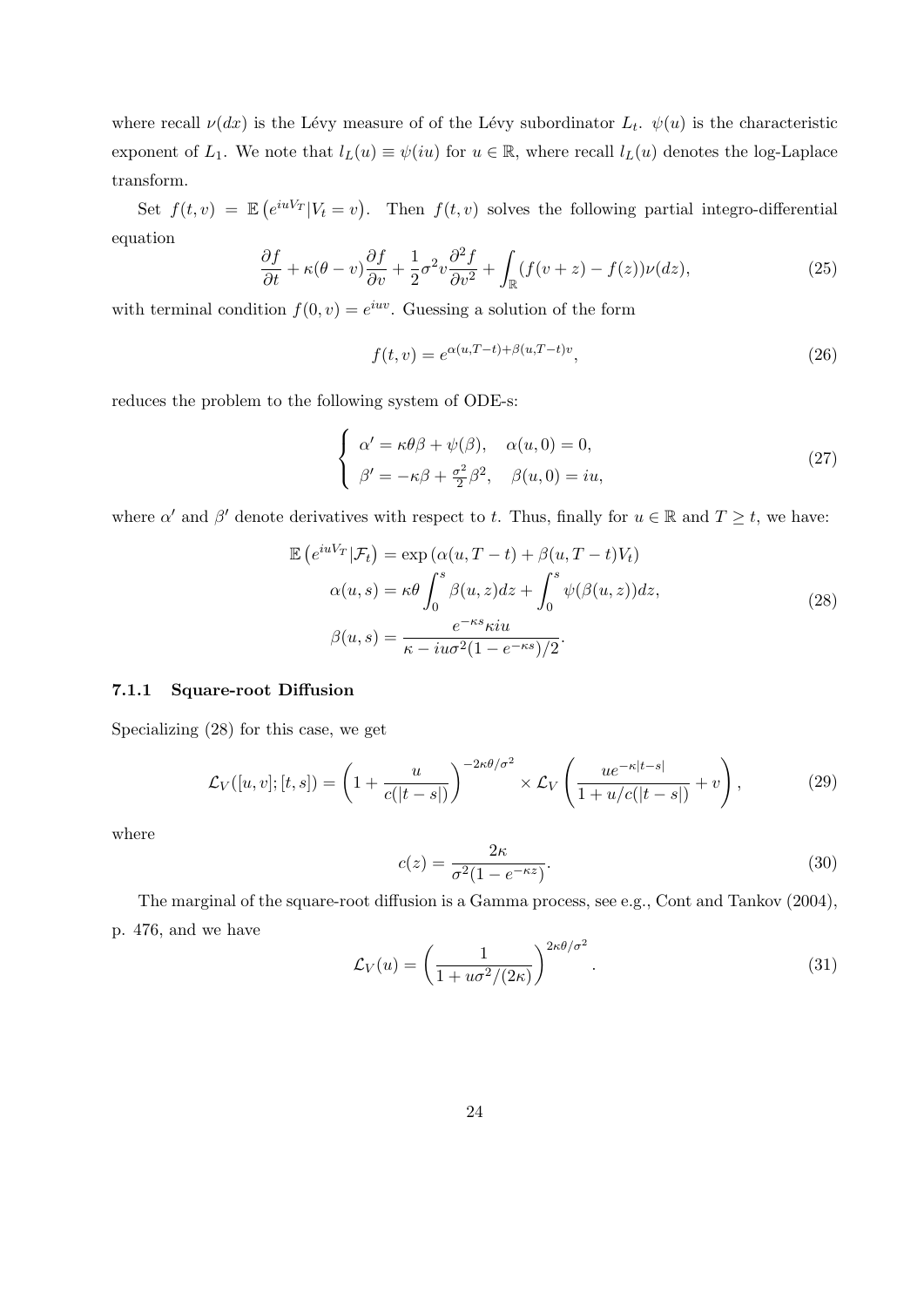### **7.1.2 Non-Gaussian OU Process**

Specializing (28) for this case (or even by direct computation), we get

$$
\mathcal{L}_V([u, v]; [t, s]) = \mathcal{L}_V\left(ue^{-\kappa|t - s|} + v\right) \times \exp\left(\int_0^{|t - s|} l_L\left(ue^{-\kappa z}\right) dz\right). \tag{32}
$$

For the non-Gaussian OU model there is a very convenient link (for the purposes of volatility modeling) between the Laplace transform of the driving Lévy subordinator  $L_t$  and that of the process *V<sup>t</sup>* . In particular, we have (see e.g., Barndorff-Nielsen and Shephard (2001a))

$$
l_L(u) = u\kappa \times l'_V(u), \quad u \ge 0.
$$
\n(33)

Hence, once we specify the the Laplace transform of the marginal, we can determine that of the driving Lévy subordinator  $L_t$ , and from here easily calculate the joint Laplace transform  $\mathcal{L}_V(u, v; t, s)$ .

Further the Lévy densities of  $V_t$  and  $L_t$ ,  $\nu_V$  and  $\nu_L$  respectively, are linked via (Barndorff-Nielsen and Shephard (2001a), Sato (1999))

$$
\nu_L(x) = -\kappa(\nu_V(x) + x\nu_V'(x)).\tag{34}
$$

### **Example: Non-Gaussian OU model with Tempered Stable marginal distribution.**

The log-Laplace transform of  $V$ , i.e., the log-Laplace transform of the tempered stable process, is

$$
l_V(u) = \begin{cases} c\Gamma(-\alpha) \left[ (\lambda + u)^{\alpha} - \lambda^{\alpha} \right], & \text{if } \alpha \in (0, 1), \\ -c \log(1 + u/\lambda), & \text{if } \alpha = 0. \end{cases}
$$
 (35)

where  $\Gamma(-\alpha) = -\frac{1}{\alpha}$  $\frac{1}{\alpha}\Gamma(1-\alpha)$  for  $\alpha \in (0,1)$  and  $\Gamma$  is the standard Gamma function. From here, using (33), we easily get

$$
l_L(u) = \begin{cases} c\Gamma(-\alpha)\alpha\kappa u(\lambda + u)^{\alpha - 1}, & \text{if } \alpha \in (0, 1), \\ -\frac{c\kappa u}{\lambda + u}, & \text{if } \alpha = 0. \end{cases}
$$
 (36)

$$
\int_0^{|t-s|} l_L(ue^{-\kappa z}) dz = \begin{cases} c\Gamma(-\alpha) \left[ (\lambda + u)^{\alpha} - (\lambda + ue^{-\kappa|t-s|})^{\alpha} \right], & \text{if } \alpha \in (0,1), \\ -c \left[ \log(\lambda + u) - \log(\lambda + ue^{-\kappa|t-s|}) \right], & \text{if } \alpha = 0. \end{cases}
$$
(37)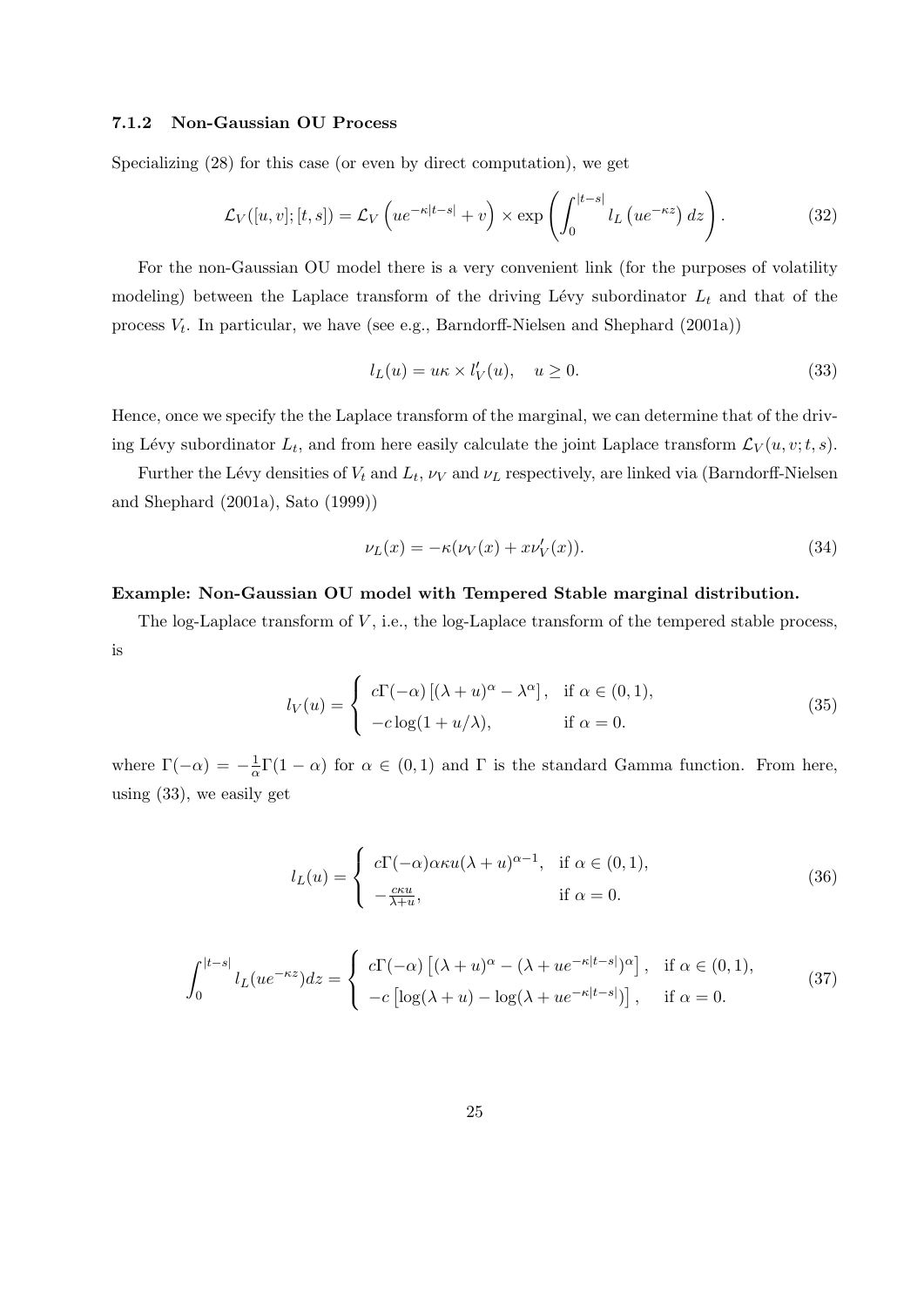### **7.2 Details on the Simulation of Volatility Models in the Monte Carlo**

To keep notation simple we continue to remove the subscript for the volatility factors. The simulation of the square-root diffusion is done by a standard Euler scheme. The simulation of the non-Gaussian OU processes is done via the following scheme (recall that we need the volatility process  $V_t$  on the grid  $0, \frac{1}{n}$  $\frac{1}{n}$ ,  $\frac{2}{n}$  $\frac{2}{n}, ..., T$ ) using

$$
V_{\frac{i}{n}} = e^{-\kappa/n} \left( V_{\frac{i-1}{n}} + \int_{\frac{i-1}{n}}^{\frac{i}{n}} e^{\kappa(s - (i-1)/n)} dL_s \right)
$$
  

$$
\approx e^{-\kappa/n} \left( V_{\frac{i-1}{n}} + \sum_{j=1}^{m} e^{\kappa \frac{j-1}{nm}} \left( L_{\frac{i-1}{n} + \frac{j}{nm}} - L_{\frac{i-1}{n} + \frac{j-1}{nm}} \right) \right), \quad i = 1, ..., n.
$$
 (38)

In our case  $T = 5,000$ ,  $n = 80$  and  $m = 80$ , which corresponds to discretization of around 4 seconds.

The simulation of the driving Lévy subordinator in the Monte Carlo is done as follows. We make use of the following representation of  $L_t$  for  $\alpha \geq 0$  which follows immediately from (34) (see also e.g., Barndorff-Nielsen and Shephard (2001b))

$$
L_t \stackrel{d}{=} L_{1t} + L_{2t}, \quad L_{1t} \perp L_{2t}
$$

 $L_{1t}$  is Lévy process with Lévy measure  $\kappa c \alpha \frac{e^{-\lambda x}}{e^{-\lambda t}}$  $\frac{c}{x^{1+\alpha}}1_{\{x>0\}},$ 

*,*

$$
L_{2t} = \sum_{j=1}^{N_t} Y_j, \quad N_t \sim \text{Poisson process with intensity } t \times \kappa c \lambda^{\alpha} \Gamma(1-\alpha) \text{ and } Y_j \sim G(1-\alpha, \lambda),\tag{39}
$$

where  $G(a, b)$  stands for the Gamma distribution with probability density:  $\frac{b^a x^{a-1}}{\Gamma(a)}$  $\frac{d^a x^{a-1}}{\Gamma(a)} e^{-bx} 1_{\{x>0\}}$  for  $a, b > 0.$ 

For  $\alpha = 0.5$ ,  $L_{1t}$  has Inverse-Gaussian distribution, denoted as  $IG(\mu, \nu)$ , with parameters  $\mu = \frac{1}{2}$ 2  $\frac{\Gamma(0.5)\kappa ct}{\sqrt{\lambda}}$  and  $\nu = \frac{1}{2}$  $\frac{1}{2}(\kappa ct)^2(\Gamma(0.5))^2$ . The Laplace transform of a variable *Y* with  $Y \sim IG(\mu, \nu)$ is given by

$$
\mathbb{E}(e^{-uY}) = \exp\left((\nu/\mu)\left[1-\sqrt{1+2\mu^2 u/\nu}\right]\right).
$$

To simulate  $Y \sim IG(\mu, \nu)$ , do the following:  $x \sim N(0, 1)$  and  $u \sim U(0, 1)$  and denote  $z =$  $\mu + \frac{\mu^2 x^2}{2\nu} - \frac{\mu}{2\nu}$  $\frac{\mu}{2\nu}\sqrt{4\mu\nu x^2 + \mu^2 x^4}$ . Then

$$
Y = \begin{cases} z & \text{if } u < \mu/(\mu + z), \\ \mu^2/z & \text{else.} \end{cases}
$$

Finally, the simulation of the driving Lévy subordinators in the estimated two-factor purejump volatility model in Section 5 in which  $\alpha_i \neq 0.5$  is done using (39) together with a shot-noise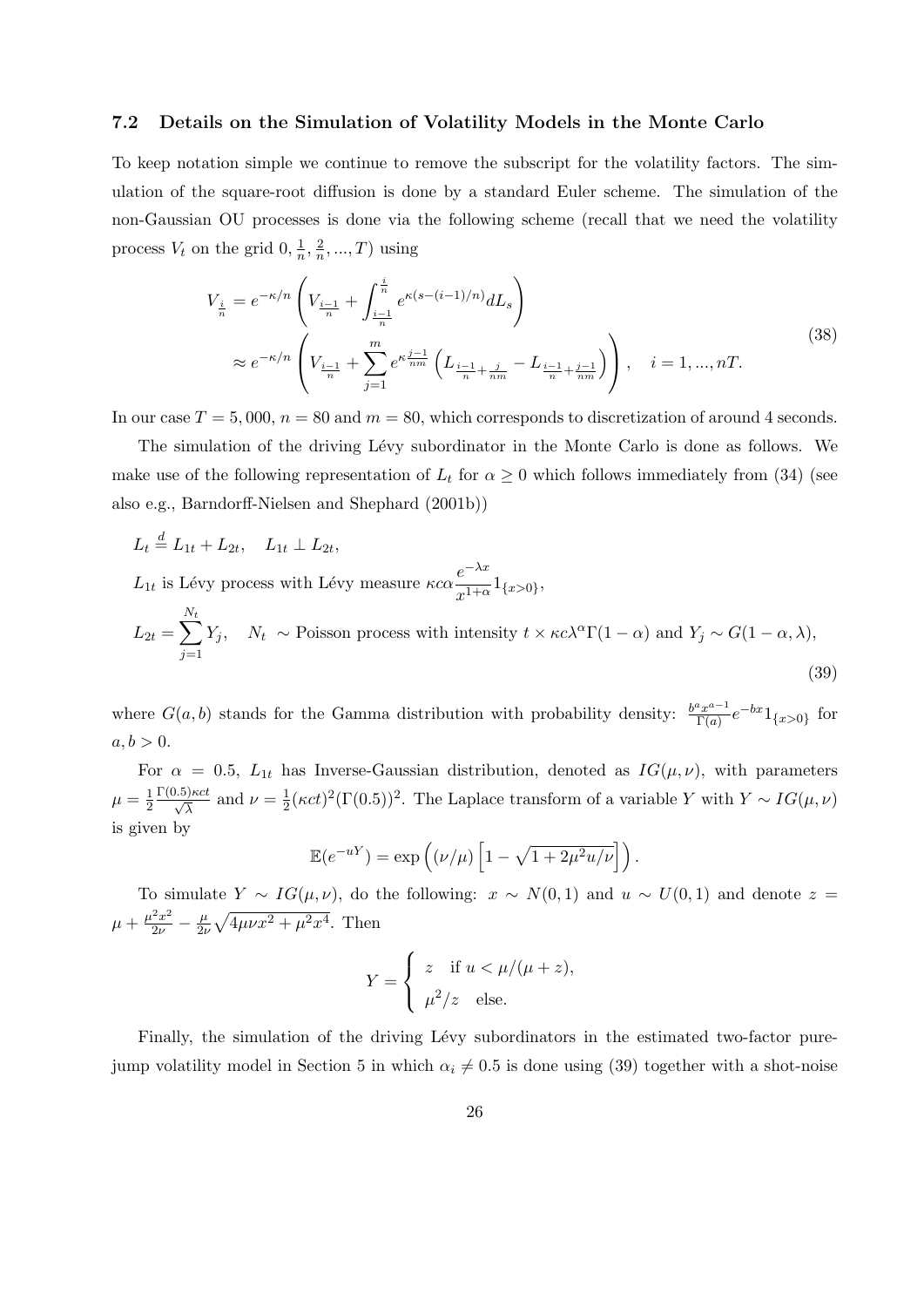decomposition of the Lévy measure of  $L_{1t}$  in (39) with 500,000 shot noise terms on average in each discretization period.

### **7.3 ARMA representations for Integrated Variance in one-factor models**

Easy but rather tedious calculations show that, see e.g., Todorov  $(2011)$ , the ARMA $(1,1)$  representation of IV in the one-factor pure-continuous and pure-jump model is given by

$$
(IVt - \mu) - e^{-\kappa}(IVt-1 - \mu) = \epsilon_t + \phi \epsilon_{t-1},
$$
\n(40)

where  $\epsilon_t$  is white noise, i.e.,  $\mathbb{E}(\epsilon_t \epsilon_s) = 0$  for  $t \neq s$ . In both cases we have

$$
\phi = \frac{1 + e^{-2\kappa} - 2\eta e^{-\kappa} - \sqrt{(1 + e^{-2\kappa} - 2e^{-\kappa}\eta)^2 - 4(\eta - e^{-\kappa})^2}}{2(\eta - e^{-\kappa})}, \quad \eta = \frac{e^{-\kappa}(e^{-\kappa} - 1)^2}{2(e^{-\kappa} + \kappa - 1)}.\tag{41}
$$

For the rest of the parameters in the ARMA representation we have:

*•* pure-continuous model

$$
\mu = \theta, \quad \text{Var}(\epsilon_t) = \frac{\sigma^2 \theta}{2\kappa} \frac{e^{-\kappa}}{\kappa^2 \phi} [(e^{-\kappa} - 1)^2 - 2(e^{-\kappa} + \kappa - 1)],\tag{42}
$$

*•* pure-jump model

$$
\mu = c\Gamma(1-\alpha)\lambda^{\alpha-1}, \quad \text{Var}(\epsilon_t) = \frac{ce^{-\kappa}\lambda^{\alpha-2}(\alpha\Gamma(2-\alpha) + \Gamma(3-\alpha))}{2\kappa^2\phi}[(e^{-\kappa}-1)^2 - 2(e^{-\kappa}+\kappa-1)].
$$
\n(43)

The QML estimators are found by maximizing the Gaussian likelihood

$$
-\frac{1}{2T} \sum_{t=1}^{T} \frac{\hat{\epsilon}_t^2}{\text{Var}(\epsilon_t)} - \frac{1}{2} \log(\text{Var}(\epsilon_t)),\tag{44}
$$

where for a given parameter vector,  $\hat{\epsilon}_t$  is determined recursively from the data by  $\hat{\epsilon}_t = (IV_t - \mu)$  $e^{-\kappa}(IV_{t-1} - \mu) - \phi \hat{\epsilon}_{t-1}$  with  $\hat{\epsilon}_0 = 0$  (note that the MA coefficient is smaller than 1 in absolute value).  $IV_t$  is estimated from the high-frequency data via  $(18)-(19)$ .

### **7.4 Computing the Cramer-Rao Lower Bound**

We wish to compute the Cramer-Rao lower bound for the parameter vector  $\rho$  of model defined by (13) in the main text on the assumption the volatility process  $V_t$  is observed at integer values of *t*. Let  $p(V_{t+1} | V_t, \rho)$  denote the model-implied density so the task is to compute the information matrix

$$
\mathbb{E}\left(\left\{\frac{\partial}{\partial \rho}\log\left[p(V_{t+1}\left|V_t,\rho\right)\right]\right\}\left\{\frac{\partial}{\partial \rho}\log\left[p(V_{t+1}\left|V_t,\rho\right)\right]\right\}'\right).
$$
\n(45)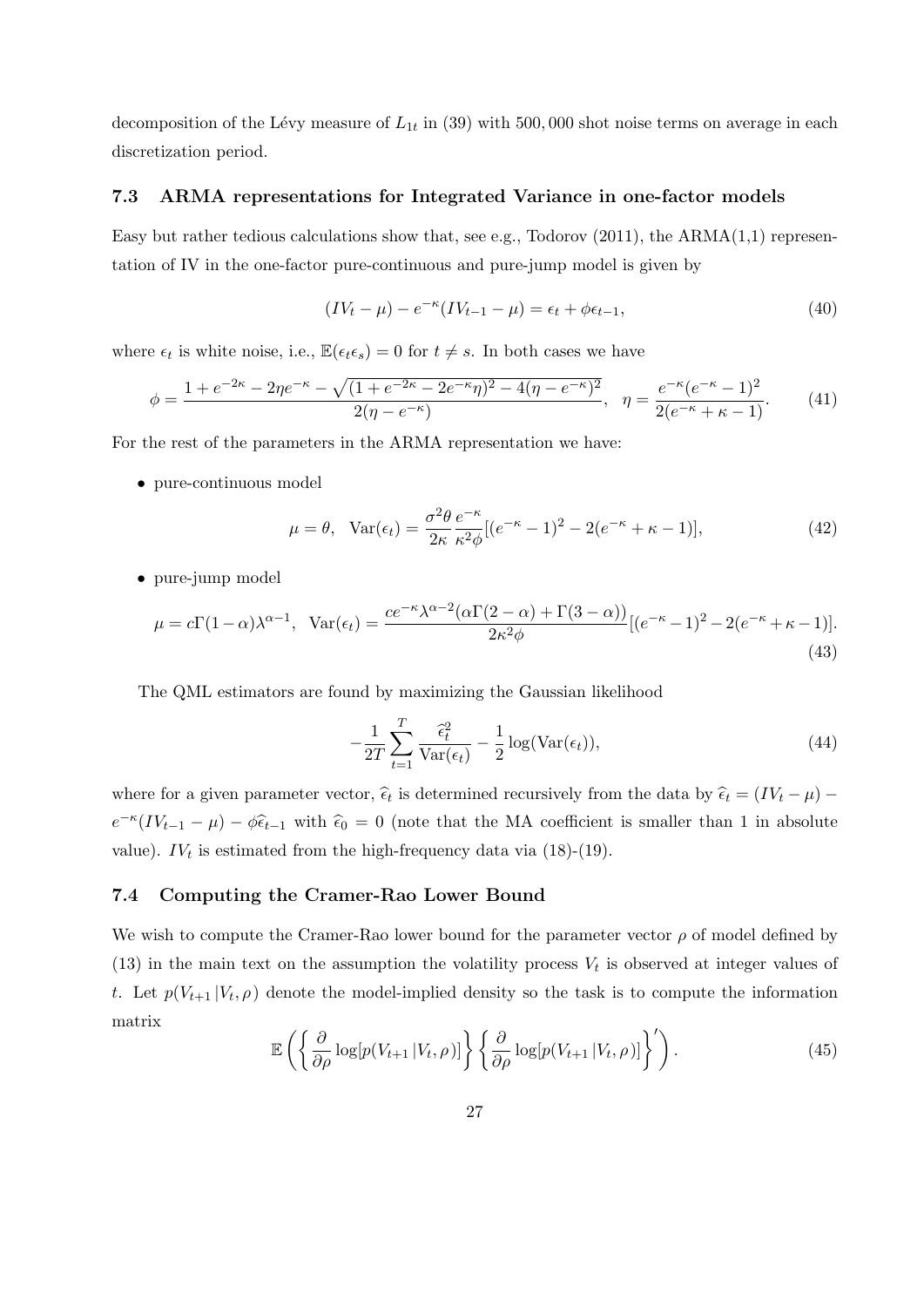#### **7.4.1 Pure-Continuous Volatility Models, Cases A-C**

For these cases the parameter vector is  $\rho = (\kappa \theta \sigma)'$  and the conditional density of 2  $c(\rho)$   $V_{t+1}$  is non central chi-squared where

$$
c(\rho) = \frac{2\kappa}{\sigma^2 (1 - e^{-\kappa \Delta})},\tag{46}
$$

the degrees of freedom parameter is

$$
df(\rho) = \frac{4\kappa\theta}{\sigma^2},\tag{47}
$$

and non-centrality parameter

$$
\nu_t(\rho) = 2c(\rho)e^{-\kappa\delta}V_t.
$$
\n(48)

Thus the gradient term for (45) is

$$
\frac{\partial}{\partial \rho} \log [p(V_{t+1} | V_t, \rho)] = \frac{\partial}{\partial \rho} \log \{ 2c(\rho) n \left[ 2c(\rho) V_{t+1} | df(\rho), \nu_t(\rho) \right] \},\tag{49}
$$

where  $n(\cdot|df, \nu)$  is the noncentral chi squared density. We use numerical derivatives, which appeared quite stable and accurate, to compute the gradient term immediately above and then Monte Carlo to compute the expectation in (45).

### **7.4.2 Pure-Jump Volatility Models, Cases D and E**

For these cases  $\rho = (\kappa \alpha c \lambda)'$ . We need to work from the conditional characteristic function because the density  $p(V_{t+1} | V_t, \rho)$  is not available in convenient closed form. Define the conditional characteristic function

$$
\psi(u, V_t, \rho) = \mathbb{E}\left(e^{iuV_{t+1}} | V_t\right),\tag{50}
$$

and from the Fourier inversion formula the transition density is up to a constant

$$
\int_{\mathbb{R}_+} \text{Re}\left[e^{-iuV_{t+1}}\psi(u, V_t, \rho)\right] du,\tag{51}
$$

with gradient

$$
\int_{\mathbb{R}_+} \text{Re}\left[e^{-iuV_{t+1}}(\partial/\partial \rho)\psi(u,V_t,\rho)\right] \, du. \tag{52}
$$

Recalling that  $(\partial/\partial \rho)$  log( $p$ ) =  $(1/p)(\partial/\partial \rho)p$ , then whenever the derivatives exist and the magnitude of the characteristic function (and its derivatives) is dominated by an integrable function not dependent upon  $\rho$  (45) becomes

$$
\mathbb{E}\left(\frac{\int_{\mathbb{R}_+} \text{Re}\left[e^{-iuV_{t+1}}(\partial/\partial \rho)\psi(u,V_t,\rho)\right] du \int_{\mathbb{R}_+} \text{Re}\left[e^{-iuV_{t+1}}(\partial/\partial \rho')\psi(u,V_t,\rho)\right] du}{\{\int_{\mathbb{R}_+} \text{Re}\left[e^{-iuV_{t+1}}\psi(u,V_t,\rho)\right] du\}^2}\right).
$$
(53)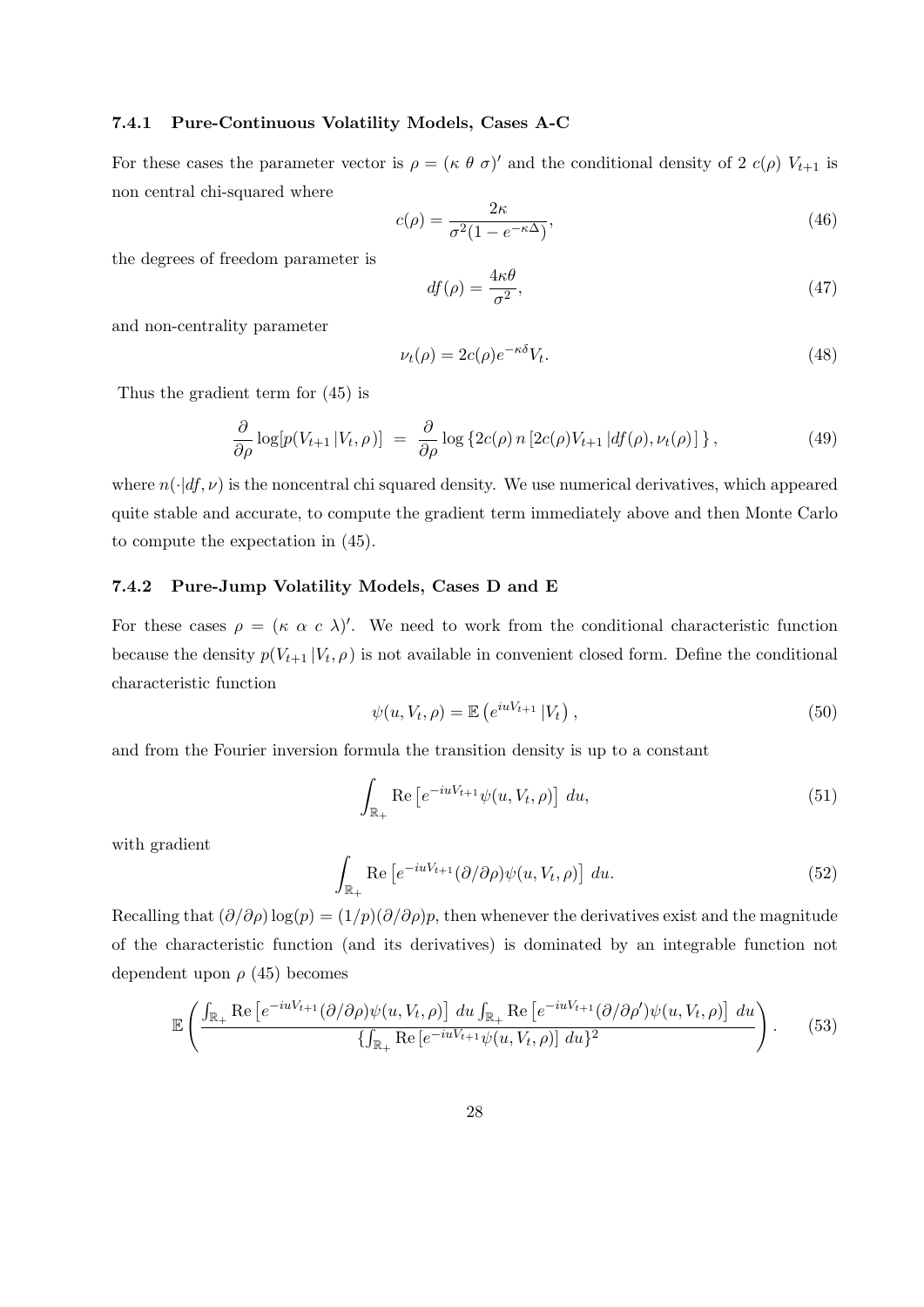For Cases **D** and **E** the gradient of the characteristics functions is

$$
(\partial/\partial \kappa)\psi(u, V_t, \rho) = \psi(u, V_t, \rho)(V_t + \alpha c\Gamma(-\alpha)(\lambda - iue^{-\kappa\delta})^{(\alpha-1)})iu\delta e^{-\kappa\delta};
$$
  
\n
$$
(\partial/\partial \alpha)\psi(u, V_t, \rho) = -\psi(u, V_t, \rho)c\Gamma(-\alpha)(\Psi(1 - \alpha) + 1/\alpha)((\lambda - iu)^{\alpha} - (\lambda - iue^{(-\kappa\delta)})^{\alpha})
$$
  
\n
$$
+ \log(\lambda - iu)(\lambda - iu)^{\alpha} - \log(\lambda - iue^{(-\kappa\delta)})(\lambda - iue^{(-\kappa\delta)})^{\alpha};
$$
  
\n
$$
(\partial/\partial c)\psi(u, V_t, \rho) = \psi(u, V_t, \rho)\Gamma(-\alpha)((\lambda - iu)^{\alpha} - (\lambda - iue^{-\kappa\delta})^{\alpha});
$$
  
\n
$$
(\partial/\partial \lambda)\psi(u, V_t, \rho) = \psi(u, V_t, \rho)c\Gamma(-\alpha)\alpha((\lambda - iu)^{(\alpha-1)} - (\lambda - iue^{(-\kappa\delta)})^{(\alpha-1)});
$$

To compute (53) the inner integrals with respect to *u* are done numerically while the outer integration over the joint distribution of  $V_t$ ,  $V_{t+1}$  is done by Monte Carlo.

The integrand Re  $[e^{-iuV_{t+1}}(\partial/\partial \rho)\psi(u, V_t, \rho)]$  in (53) may exhibit highly oscillatory behavior, which make numerical integration difficult. Filipovic et al. (2010) employ special routines QAWF and QAWO from the GNU scientific library to numerically compute the Fourier integral of a characteristic function. However, those routines assume that the main source of oscillations in the integrand is the sine (or cosine) factor coming from the Fourier transform. Wild oscillations of the characteristic function and its gradient, which in our case happen for several values of  $V_t$ ,  $V_{t+1}$ , and *ρ*, may make the QAWF and QAWO algorithms fail.

In such cases, we employ the adaptive Gauss-Kronrod integration. This numerical integration procedure handles oscillatory behavior of integrands quite well and is implemented both in Matlab and GNU scientific library.

In Case **D**, when  $\kappa = 0.5$ , we can use the QAWF and QAWO algorithms to compute the inner integrals in (53). However, in Case **E**, when  $\kappa$  decreases to 0.15, the frequency of oscillations in the characteristic function and its derivatives increases too much so that QAWF and QAWO stop working. Case **E**, therefore, is computed using the QAGIU routine, which implements the adaptive Gauss-Konrod integration.

### **References**

- Ait-Sahalia, Y. and J. Jacod (2008). Fisher's Information for Discretely Sampled Lévy Processes. *Econeomtrica 76*, 727–761.
- Ait-Sahalia, Y. and J. Jacod (2009a). Estimating the Degree of Activity of Jumps in High Frequency Financial Data. *Annals of Statistics 37*, 2202–2244.
- Ait-Sahalia, Y. and J. Jacod (2009b). Testing for Jumps in a Discretely Observed Process. *Annals of Statistics 37*, 2202–2244.
- Ait-Sahalia, Y. and J. Jacod (2010). Is Brownian Motion Necessary to Model High Frequency Data? *Annals of Statistics, forthcoming*.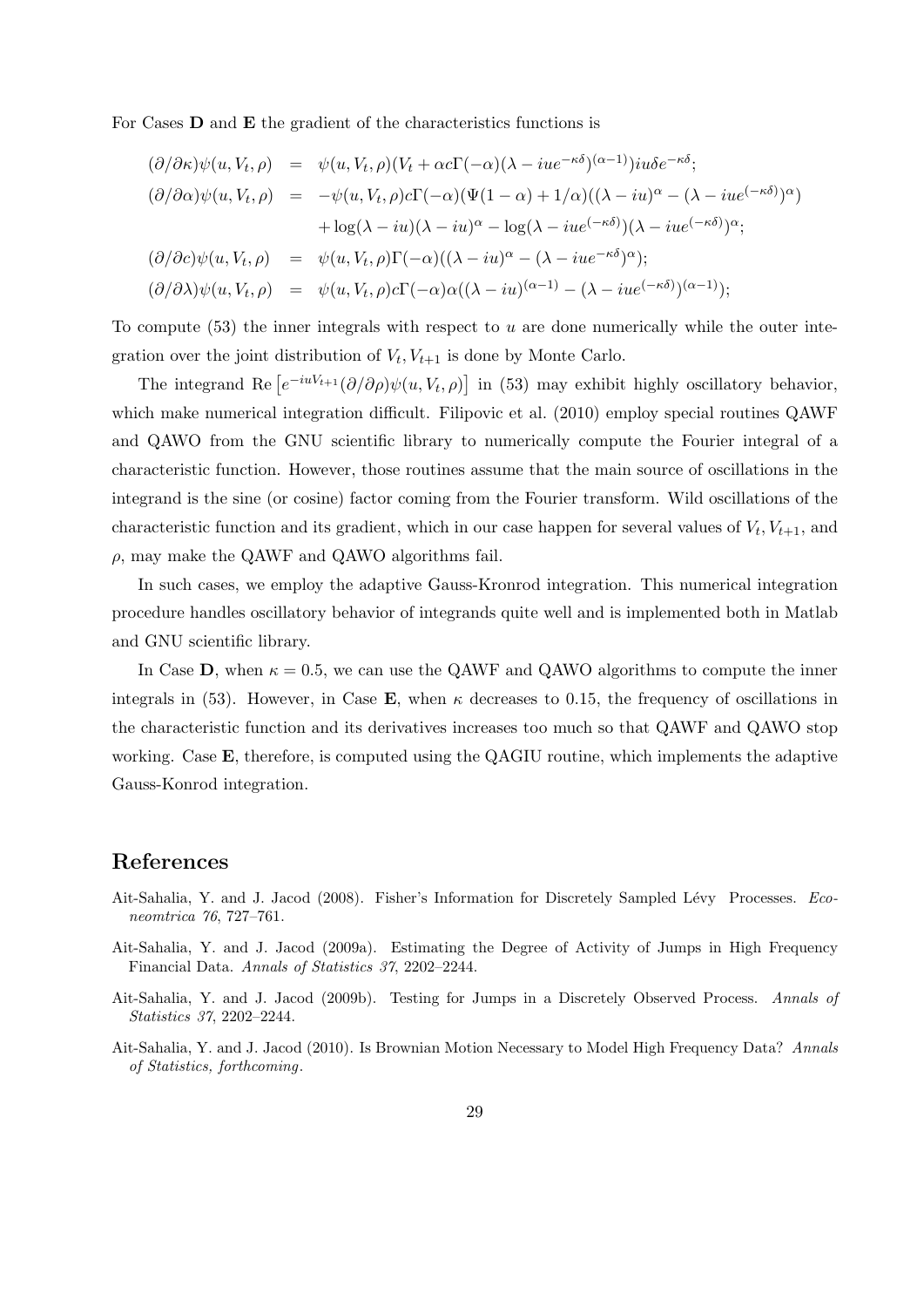- Andersen, T., L. Benzoni, and J. Lund (2002). An Empirical Investigation of Continuous-Time Equity Return Models. *Journal of Finance 57*, 1239–1284.
- Andersen, T. and B. Sørensen (1996). GMM Estimation of a Stochastic Volatility Model: A Monte Casrlo Study. *Journal of Business and Economic Statistics 14*, 328–352.
- Andersen, T. G. and T. Bollerslev (1997). Intraday Periodicity and Volatility Persistence in Financial Markets. *Journal of Empirical Finance 4*, 115–158.
- Andersen, T. G., T. Bollerslev, F. X. Diebold, and P. Labys (2003). Modeling and Forecasting Realized Volatility. *Econometrica 71*, 579–625.
- Barndorff-Nielsen, O. and N. Shephard (2001a). Non-Gaussian Ornstein–Uhlenbeck-Based Models and some of Their Uses in Financial Fconomics. *Journal of the Royal Statistical Society Series B, 63*, 167–241.
- Barndorff-Nielsen, O. and N. Shephard (2001b). Normal modified stable processes. *Theory of Probability and Mathematical Statistics 65*, 1–19.
- Barndorff-Nielsen, O. and N. Shephard (2002). Econometric Analysis of Realized Volatility and its Use in Estimating Stochastic Volatility Models. *Journal of the Royal Statistical Society Series B, 64*, 253280.
- Barndorff-Nielsen, O. and N. Shephard (2004). Power and Bipower Variation with Stochastic Volatility and Jumps. *Journal of Financial Econometrics 2*, 1–37.
- Barndorff-Nielsen, O. and N. Shephard (2006). Econometrics of Testing for Jumps in Financial Economics using Bipower Variation. *Journal of Financial Econometrics 4*, 1–30.
- Bates, D. (2006). Maximum Likelihood Estimation of Latent Affine Models. *Review of Financial Studies*, 909–965.
- Blumenthal, R. and R. Getoor (1961). Sample Functions of Stochastic Processes with Independent Increments. *Journal of Math. Mech. 10*, 493–516.
- Bollerslev, T. and V. Todorov (2010). Estimation of Jump Tails. Working paper, Duke and Northwestern Universities.
- Bollerslev, T. and H. Zhou (2002). Estimating Stochastic Volatility Diffusion using Conditional Moments of Integrated Volatility. *Journal of Econometrics 109*, 33–65.
- Carr, P., H. Geman, D. Madan, and M. Yor (2002). The Fine Structure of Asset Returns: An Empirical Investigation. *Journal of Business 75*, 305–332.
- Carrasco, M., M. Chernov, J. Florens, and E. Ghysels (2007). Efficient Estimation of General Dynamic Models with a Continuum of Moment Conditions. *Journal of Econometrics 140*, 529–573.
- Carrasco, M. and J. P. Florens (2000). Generalization of gmm to a continuum of moment conditions. *Econometric Theory*, 797–834.
- Carrasco, M. and J. P. Florens (2002). GMM Estimation Using the Empirical Characteristic Function. Technical report, Institut National de la Statistique et des Etudes Economiques.
- Chernov, M., R. Gallant, E. Ghysels, and G. Tauchen (2003). Alternative Models for Stock Price Dynamics. *Journal of Econometrics 116*, 225–257.
- Chernozhukov, V. and H. Hong (2003). An MCMC Approach to Classical Estimation. *Journal of Econometrics 115*, 293–346.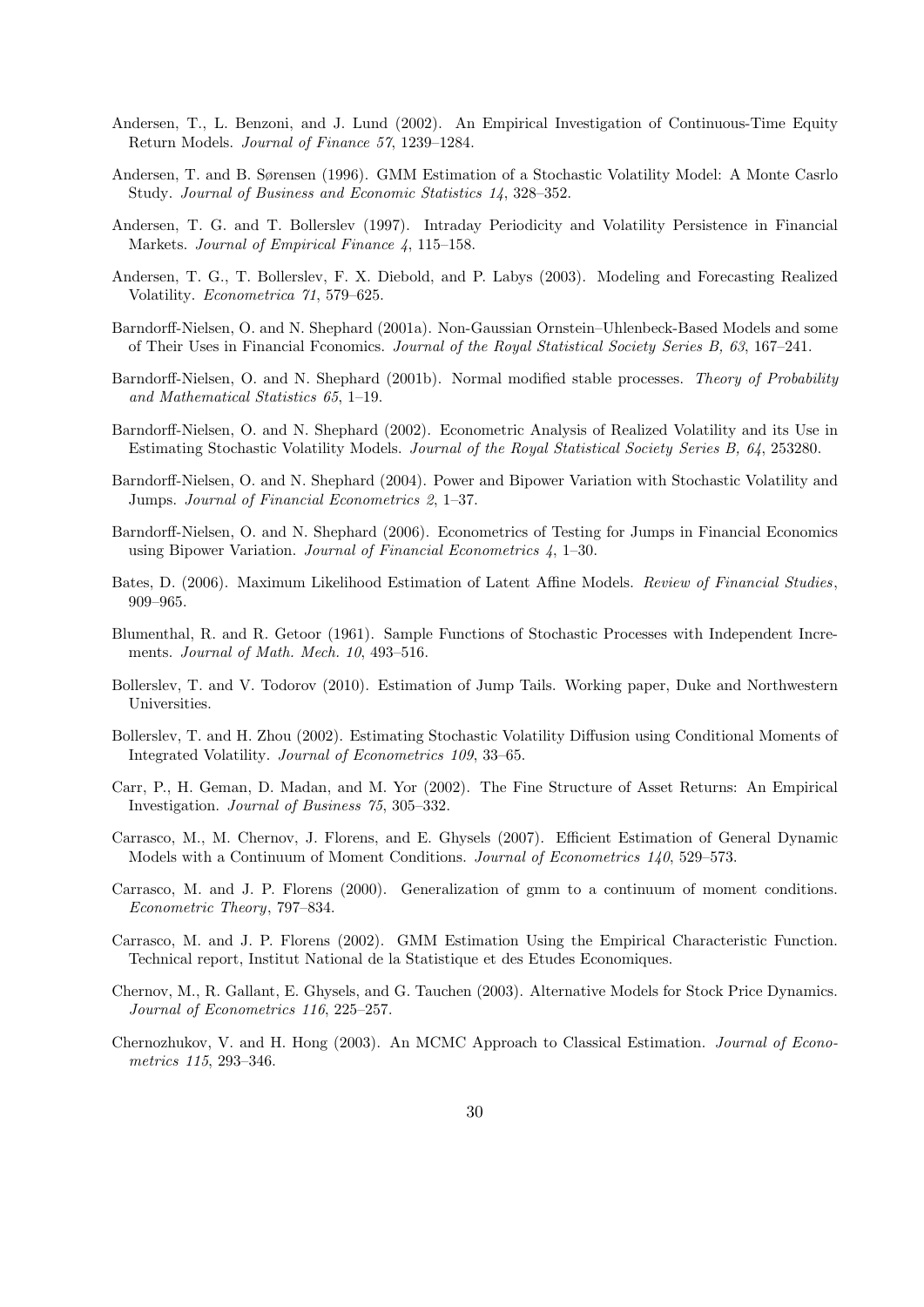- Cont, R. and P. Tankov (2004). *Financial Modelling with Jump Processes*. Boca Raton, Florida, U.S.A.: Chapman and Hall.
- Corradi, V. and W. Distaso (2006). Semiparametric Comparision of Stochastic Volatility Models Using Realized Measures. *Review of Economic Studies 73*, 635–667.
- Dobrev, D. and P. Szerszen (2010). The Information Content of High-Frequency Data for Estimating Equity Return Models and Forecasting Risk. Technical report.
- Duffie, D., D. Filipović, and W. Schachermayer (2003). Affine Processes and Applications in Finance. *Annals of Applied Probability 13(3)*, 984–1053.
- Duffie, D., J. Pan, and K. Singleton (2000). Transform Analysis and Asset Pricing for Affine Jump-Diffusions. *Econometrica 68*, 1343–1376.
- Eraker, B., M. Johannes, and N. Polson (2003). The Impact of Jumps in Volatility and Returns. *Journal of Finance 58*, 1269–1300.
- Feuerverger, A. and R. Mureika (1977). The Empirical Characteristic Function and its Application. *Annals of Statistics 5*, 88–97.
- Filipovic, D., E. Mayerhofer, and P. Schneider (2010). Transition Density Approximations for Multivariate Affine Jump Diffusion Processes. Working paper.
- Hansen, L. (1982). Large Sample Properties of Generalized Method of Moments Estimators. *Econometrica 50*, 1029–1054.
- Huang, X. and G. Tauchen (2005). The Relative Contributions of Jumps to Total Variance. *Journal of Financial Econometrics 3*, 456–499.
- Jacod, J. (2008). Asymptotic Properties of Power Variations and Associated Functionals of Semimartingales. *Stochastic Processes and their Applications 118*, 517–559.
- Jiang, G. and J. Knight (2002). Estimation of Continuous-Time Processes via Empirical Characteristic Function. *Journal of Business and Economic Statistics 20*, 198–212.
- Jiang, G. J. and J. L. Knight (2010). ECF Estimation of Markov Models Where the Transition Density is Unknown. *Econometrics Journal 13*, 245–270.
- Knight, J. L. and J. Yu (2002). Empirical Characteristic Function in Time Series Estimation. *Econometric Theory 18*, 691–721.
- Mancini, C. (2009). Non-parametric Threshold Estimation for Models with Stochastic Diffusion Coefficient and Jumps. *Scandinavian Journal of Statistics 36*, 270–296.
- Meddahi, N. (2003). ARMA Representation of Integrated and Realized Variances. *The Econometrics Journal 6*, 334–355.
- Parzen, E. (1962). On Estimation of a Probability Density Function and Mode. *Annals of Mathematical Statistics 33*, 1065–1076.
- Paulson, A. S., E. W. Holcomb, and R. A. Leitch (1975). The Estimation of the Parameters of the Stable Laws. *Biometrika 62*, 163–170.
- Prakasa Rao, B. (1988). Statistical Inference from Sampled Data for Stochastic Processes. In *Contemporary Mathematics*, Volume 80. Amer. Math. Soc., Providence.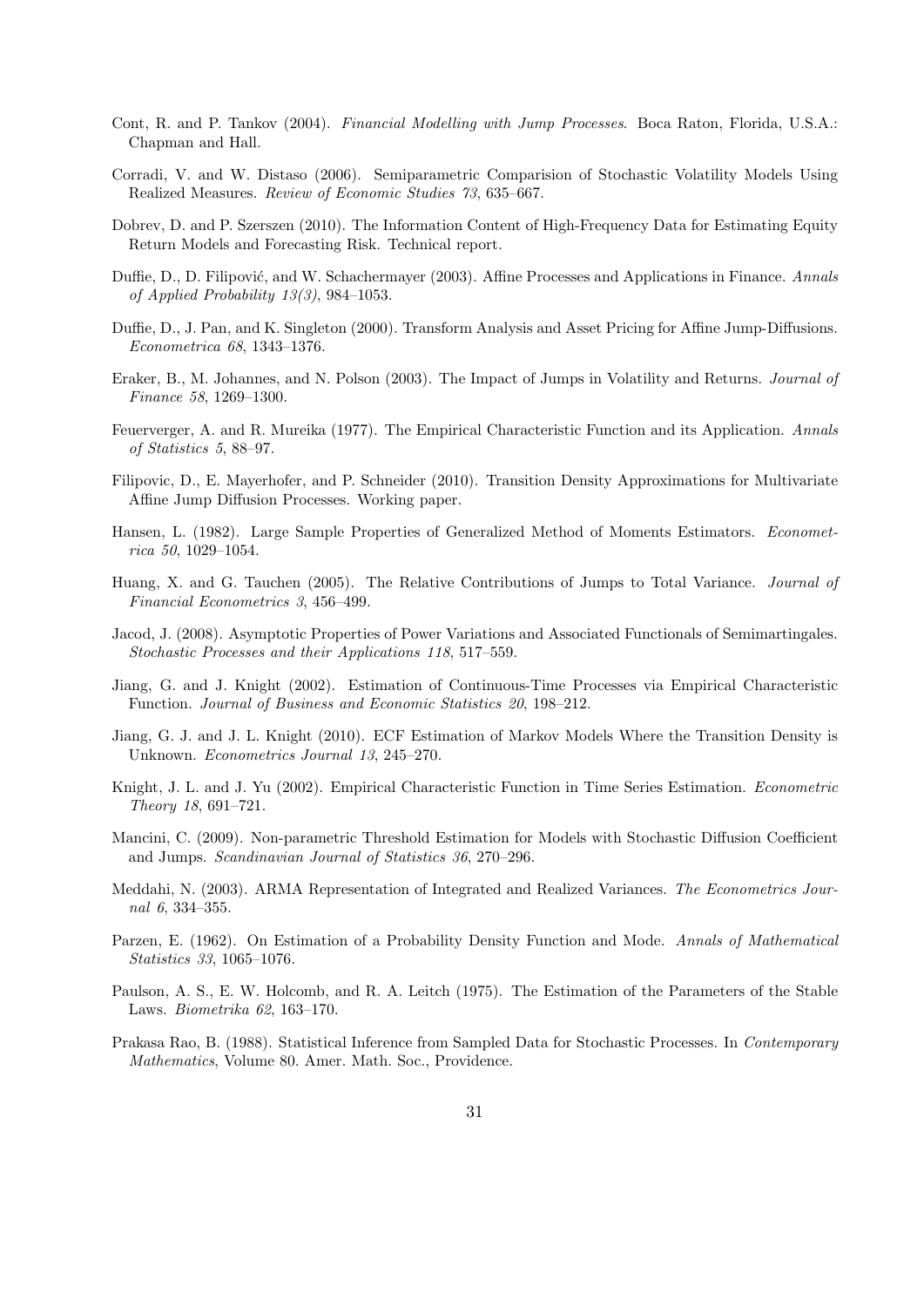Rosiński, J. (2007). Tempering Stable Processes. *Stochastic Processes and their Applications 117*, 677–707.

- Sato, K. (1999). *Lévy Processes and Infinitely Divisible Distributions*. Cambridge, UK: Cambridge University Press.
- Singleton, K. (2001). Estimation of Affine Asset Pricing Models using the Empirical Characteristic Function. *Journal of Econometrics 102*, 111–141.
- Theodosiou, M. and F. Zikes (2009). A Comprehensive Comparison of Alternative Tests for Jumps in Asset Prices. Technical report, Imperial College London, Business School.
- Todorov, V. (2009). Estimation of Coninuous-time Stochastic Volatility Models with Jumps using High-Frequency Data. *Journal of Econometrics 148*, 131–148.
- Todorov, V. (2011). Econometric Analysis of Jump-Driven Stochastic Volatility Models. *Journal of Econometrics 160*, 12–21.
- Todorov, V. and G. Tauchen (2009). The Realized Laplace Transform of Volatility. Working paper.
- Todorov, V. and G. Tauchen (2010a). Activity Signature Functions for High-Frequency Data Analysis. *Journal of Econometrics 154*, 125–138.
- Todorov, V. and G. Tauchen (2010b). Volatility Jumps. *Journal of Business and Economic Statistics, forthcoming*.
- Yu, J. (2004). Empirical Characteristic Function Estimation and its Applications. *Econometric Reviews 23*, 93–123.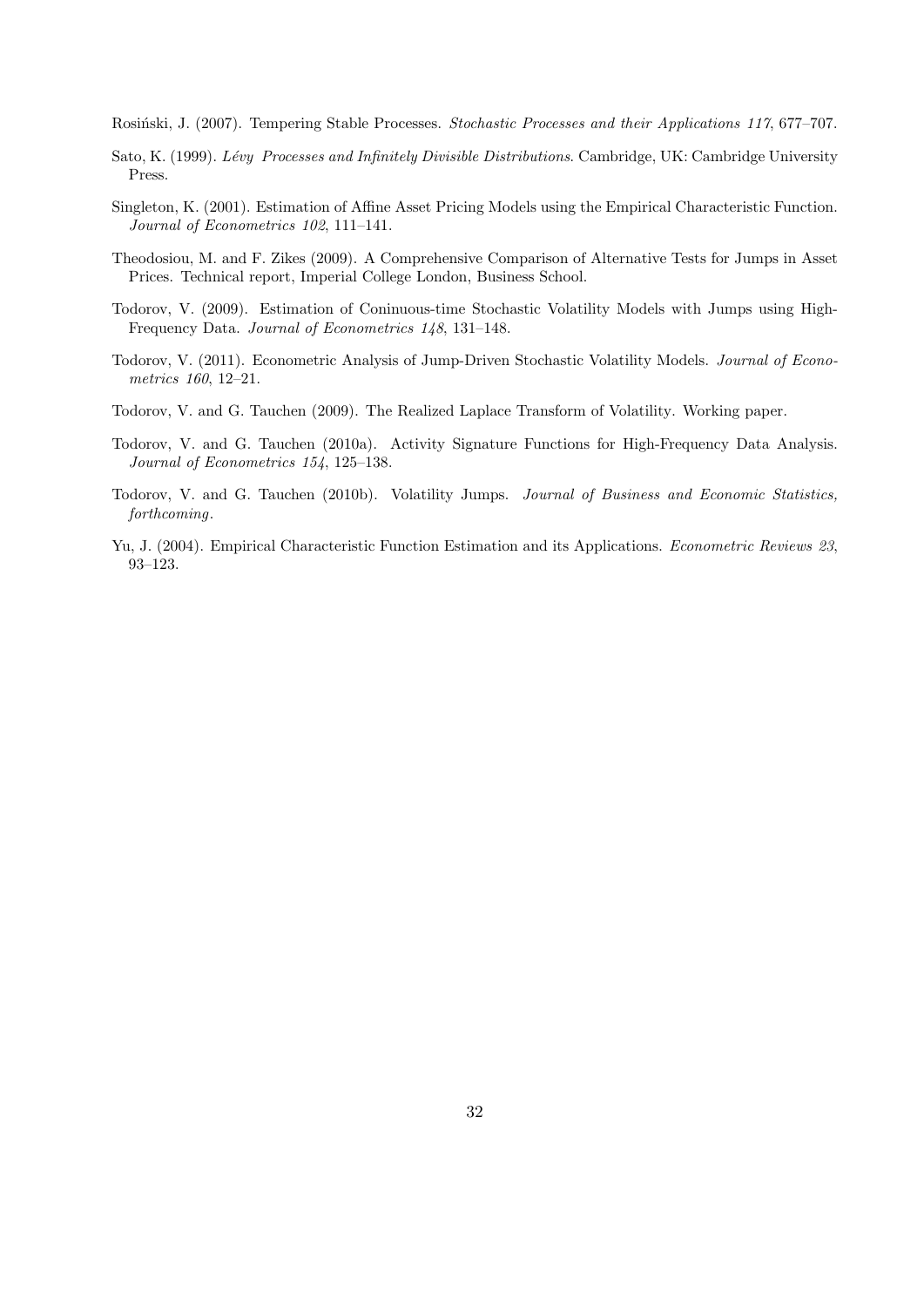| Case                                                                        | <b>Paramaters</b> |                             |                                                                                             |  |  |  |  |
|-----------------------------------------------------------------------------|-------------------|-----------------------------|---------------------------------------------------------------------------------------------|--|--|--|--|
| One-factor Pure-continuous Models                                           |                   |                             |                                                                                             |  |  |  |  |
| $\mathbf{A}$                                                                |                   |                             | $\kappa_1 = 0.50$ $\theta_1 = 1.0$ $\sigma_1 = 0.5$                                         |  |  |  |  |
| <b>B</b> and <b>B-L</b> $\kappa_1 = 0.15$ $\theta_1 = 1.0$ $\sigma_1 = 0.2$ |                   |                             |                                                                                             |  |  |  |  |
| $\mathbf C$                                                                 |                   |                             | $\kappa_1 = 0.03$ $\theta_1 = 1.0$ $\sigma_1 = 0.1$                                         |  |  |  |  |
|                                                                             |                   | One-factor Pure-jump Models |                                                                                             |  |  |  |  |
| D                                                                           |                   |                             | $\kappa_1 = 0.50$ $\alpha_1 = 0.5$ $c_1 = 0.7979$ $\lambda_1 = 2.0$                         |  |  |  |  |
|                                                                             |                   |                             | <b>E</b> and <b>E-L</b> $\kappa_1 = 0.15$ $\alpha_1 = 0.5$ $c_1 = 0.7979$ $\lambda_1 = 2.0$ |  |  |  |  |
| Two-factor Pure-jump Model                                                  |                   |                             |                                                                                             |  |  |  |  |
| F                                                                           |                   |                             | $\kappa_1 = 0.03$ $\alpha_1 = 0.5$ $c_1 = 0.7596$ $\lambda_1 = 5.0$                         |  |  |  |  |
|                                                                             |                   |                             | $\kappa_2 = 1.00 \quad \alpha_2 = 0.5 \quad c_2 = 0.2257 \quad \lambda_2 = 1.0$             |  |  |  |  |

Table 1: Parameter Setting for the Monte Carlo

*Note:* In cases **A**, **B** and **C**,  $V_t$  is independent from  $W_t$  while in case **B-L** we have Corr  $(W_t, W_{it})$  = *−*0*.*5 *× t*. In cases **D**, **E** and **F**, volatility and price jumps are independent. In case **E-L**, price jumps are equal in magnitude to volatility jumps.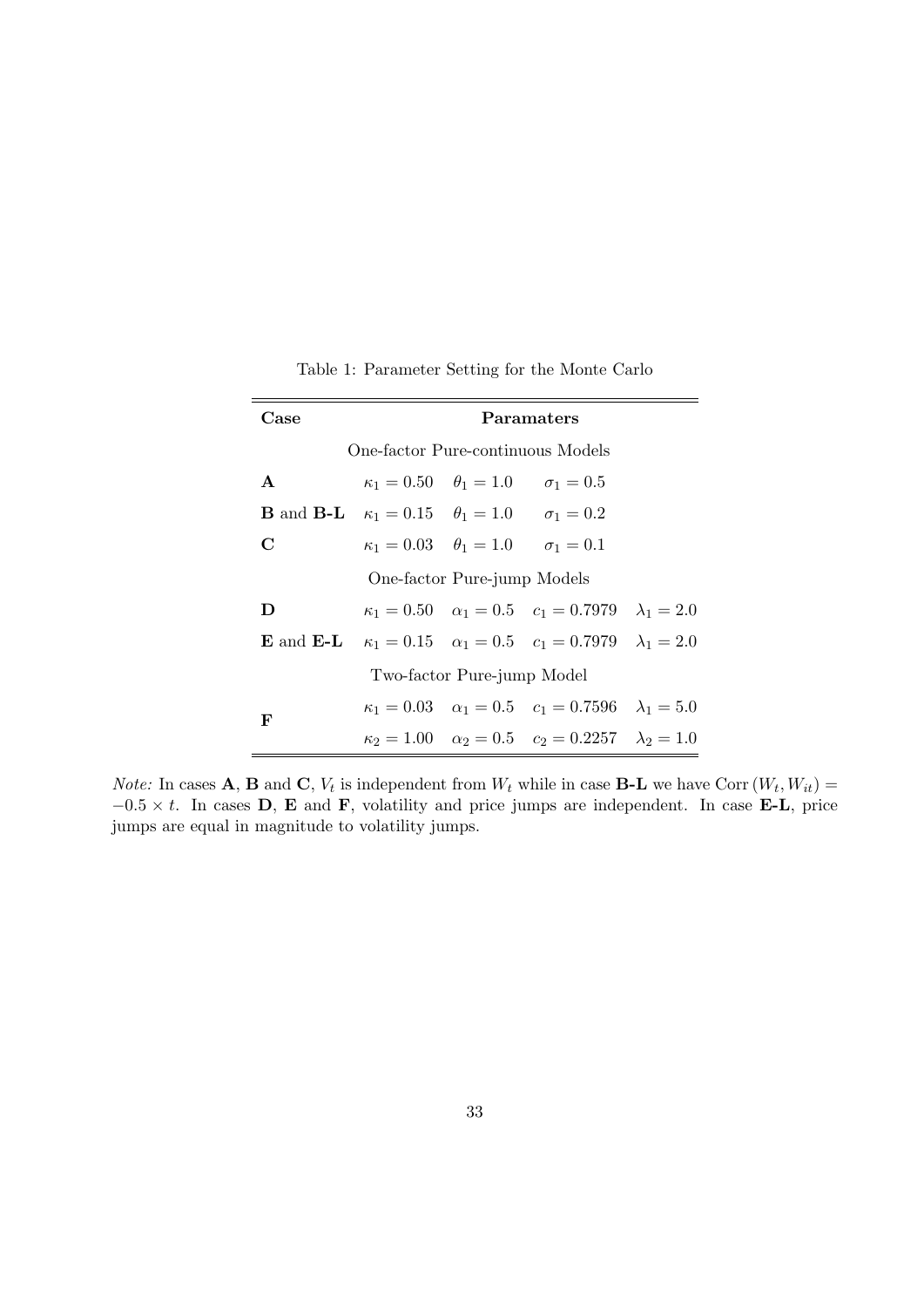| Par              | True Value RLT-based Estimation QML Estimation |               |          |                 |                          |            |                          | CRB    |
|------------------|------------------------------------------------|---------------|----------|-----------------|--------------------------|------------|--------------------------|--------|
|                  |                                                | Median MAD SE |          |                 | Median MAD               |            | SE                       |        |
| Case A           |                                                |               |          |                 |                          |            |                          |        |
| $\kappa_1$       | 0.5000                                         | 0.4734        | 0.0267   | 0.0211          | 0.2999                   | 0.2001     | 0.0093                   | 0.0187 |
| $\theta_1$       | 1.0000                                         | 1.0106        | 0.0113   | 0.0120          | 1.0057                   | 0.0087     | 0.0121                   | 0.0142 |
| $\sigma_1$       | 0.5000                                         | 0.4921        | 0.0098   | 0.0126          | 0.4068                   | 0.0932     | 0.0062                   | 0.0063 |
|                  |                                                |               | Case B   |                 |                          |            |                          |        |
| $\kappa_1$       | 0.1500                                         | 0.1474        | 0.0107   | 0.0132          | 0.1855                   | 0.0355     | 0.0085                   | 0.0086 |
| $\theta_1$       | 1.0000                                         | 1.0097        | 0.0119   | 0.0165          | 1.0040                   | 0.0114     | 0.0159                   | 0.0188 |
| $\sigma_1$       | 0.2000                                         | 0.2014        | 0.0059   | 0.0072          | 0.2488                   | 0.0488     | 0.0035                   | 0.0021 |
|                  |                                                |               | Case B-L |                 |                          |            |                          |        |
| $\kappa_1$       | 0.1500                                         | 0.1505        | 0.0089   | 0.0137          | 0.1808                   | $0.0308\,$ | 0.0081                   | 0.0086 |
| $\theta_1$       | 1.0000                                         | 1.0115        | 0.0146   | 0.0165          | 0.9983                   | 0.0111     | 0.0160                   | 0.0188 |
| $\sigma_1$       | 0.2000                                         | 0.2044        | 0.0062   | 0.0081          | 0.2430                   | 0.0430     | 0.0035                   | 0.0021 |
|                  |                                                |               | Case C   |                 |                          |            |                          |        |
| $\kappa_1$       | 0.0300                                         | 0.0336        | 0.0040   | 0.0049          | 0.1121                   | 0.0821     | 0.0199                   | 0.0035 |
| $\theta_1$       | 1.0000                                         | 1.0059        | 0.0305   | 0.0413          | 0.9971                   | 0.0284     | 0.0553                   | 0.0465 |
| $\sigma_1$       | 0.1000                                         | 0.1019        | 0.0035   | 0.0049          | 0.2050                   | 0.1050     | 0.0079                   | 0.0010 |
|                  |                                                |               | Case D   |                 |                          |            |                          |        |
| $\kappa_1$       | 0.5000                                         | 0.4893        | 0.0218   | 0.0296          | 0.3032                   | 0.1968     | 0.0118                   | 0.0032 |
| $\alpha_1$       | 0.5000                                         | 0.5042        | 0.0140   | 0.0270          | $\overline{\phantom{m}}$ |            | $\overline{\phantom{m}}$ | 0.0095 |
| $c_1$            | 0.7979                                         | 0.7845        | 0.0477   | 0.0943          | 0.7664                   | 0.0315     | 0.0163                   | 0.0342 |
| $\lambda_1$      | 2.0000                                         | 1.9283        | 0.1252   | 0.1896          | 1.8361                   | 0.1639     | 0.0743                   | 0.0810 |
|                  |                                                |               | Case E   |                 |                          |            |                          |        |
| $\kappa_1$       | 0.1500                                         | 0.1511        |          | $0.0077$ 0.0124 | 0.1396                   | 0.0106     | 0.0087                   | 0.0002 |
| $\alpha_1$       | 0.5000                                         | 0.5149        | 0.0317   | 0.0469          | $\overline{\phantom{0}}$ |            |                          | 0.0058 |
| $\mathfrak{c}_1$ | 0.7979                                         | 0.7541        | 0.1008   | 0.1647          | 0.7491                   | 0.0488     | 0.0274                   | 0.0294 |
| $\lambda_1$      | 2.0000                                         | 1.8996        | 0.2164   | 0.3026          | 1.7513                   | 0.2487     | 0.1255                   | 0.1042 |
|                  |                                                |               | Case E-L |                 |                          |            |                          |        |
| $\kappa_1$       | 0.1500                                         | 0.1519        | 0.0078   | 0.0125          | 0.1424                   | 0.0084     | 0.0088                   | 0.0002 |
| $\alpha_1$       | 0.5000                                         | 0.5128        | 0.0268   | 0.0380          |                          |            |                          | 0.0058 |
| $\mathfrak{c}_1$ | 0.7979                                         | 0.7580        | 0.0803   | 0.1263          | 0.7487                   | 0.0492     | 0.0270                   | 0.0294 |
| $\lambda_1$      | 2.0000                                         | 1.8793        | 0.1897   | 0.2377          | 1.7181                   | 0.2819     | 0.1221                   | 0.1042 |

Table 2: Monte Carlo Results: One-factor Models

*Note:* **MAD** stands for median absolute value around the true value; **SE** stands for standard error; **CRB** stands for Cramer-Rao bound; the reported **CRB**s for Case E are italicized because the associated numerical integrations for the inverse Fourier transform described in the Appendix were very delicate, mainly for  $\kappa_1$ ; the difficulties with  $\kappa_1$  indirectly affects the values for the other three parameters because of the matrix inversion.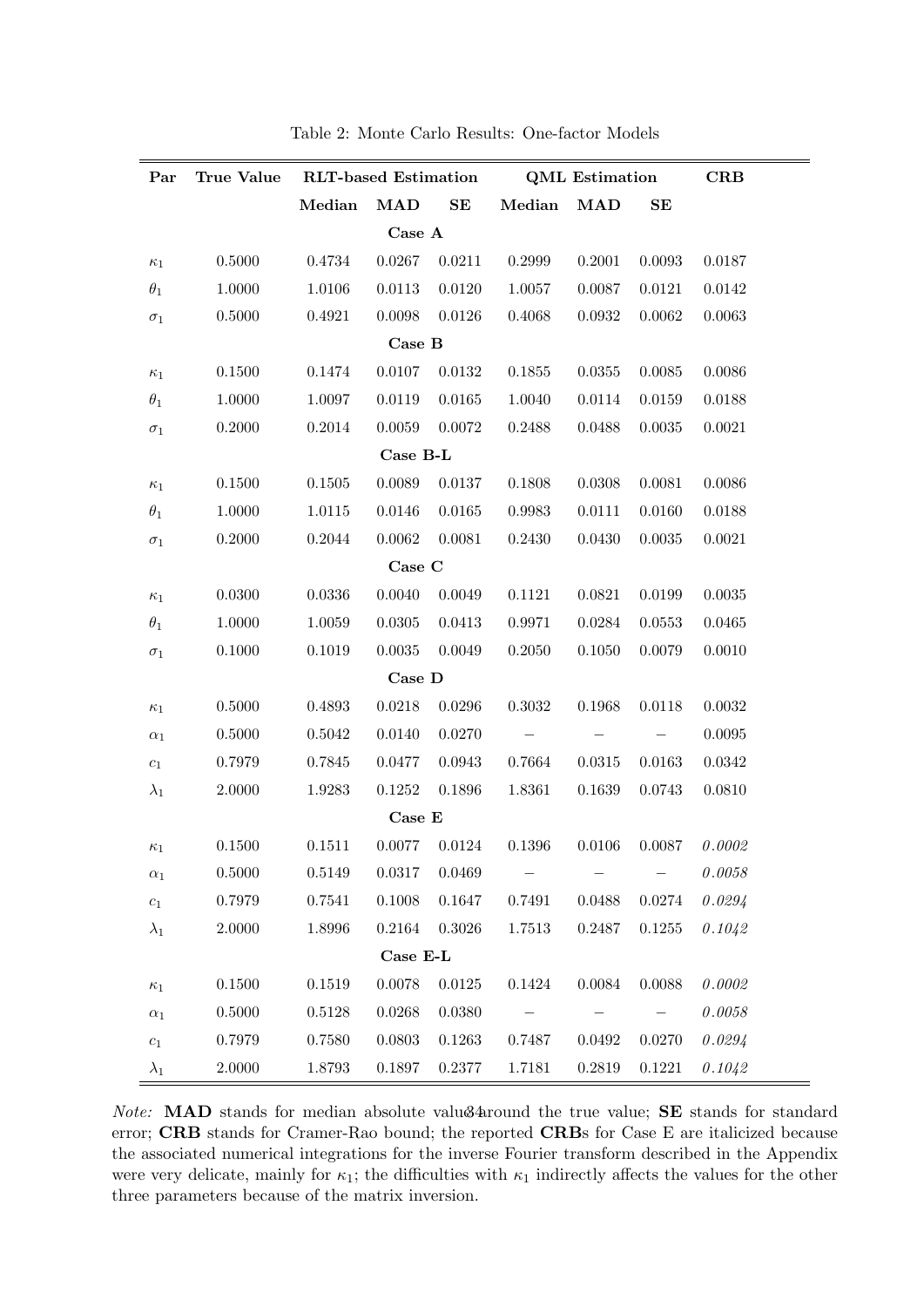|              |   | Case df Nominal Size Case df Nominal Size |       |              |               |       |  |
|--------------|---|-------------------------------------------|-------|--------------|---------------|-------|--|
|              |   | $1\%$                                     | $5\%$ |              | $1\%$         | $5\%$ |  |
| $\mathbf{A}$ |   | 9 4.29                                    | 8.95  | D            | 8 2.60        | 9.80  |  |
| B            |   | 9 8.00                                    | 17.00 | $\bf{E}$     | 8 1.90        | 5.50  |  |
| $B-L$        |   | 9 3.70                                    | 17.90 | $E-L$        | 8 3.10        | 8.80  |  |
| C            | 9 | 0.87                                      | 4.13  | $\mathbf{F}$ | $4\quad 6.50$ | 19.98 |  |

Table 3: Monte Carlo Results: J-test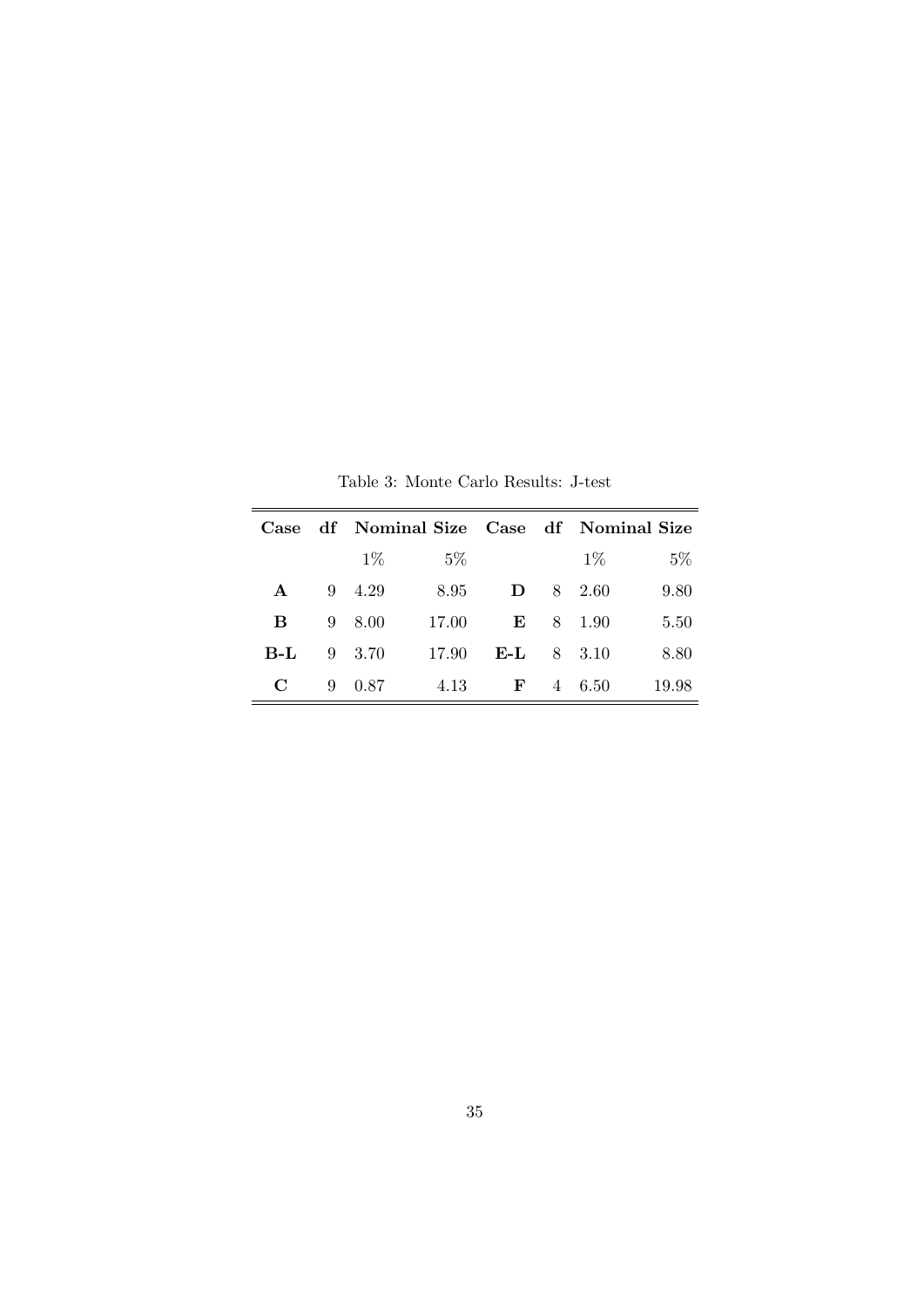| Par         | True Value | Median | MAD    | SЕ     |
|-------------|------------|--------|--------|--------|
|             |            |        |        |        |
| $\kappa_1$  | 0.0300     | 0.0306 | 0.0072 | 0.0118 |
| $\alpha_1$  | 0.5000     | 0.5031 | 0.0340 | 0.0695 |
| $c_1$       | 0.7596     | 0.7808 | 0.0963 | 0.1809 |
| $\lambda_1$ | 5.0000     | 4.8609 | 0.6966 | 1.1049 |
|             |            |        |        |        |
| $\kappa$ 2  | 1.0000     | 1.0000 | 0.0995 | 0.1581 |
| $\alpha_2$  | 0.5000     | 0.4531 | 0.1097 | 0.1855 |
| $c_2$       | 0.2257     | 0.2482 | 0.0551 | 0.1077 |
| $\lambda_2$ | 1.0000     | 1.0620 | 0.2151 | 0.3740 |

Table 4: Monte Carlo Results for RLT-based Estimation of Case F

*Notation as in Table 2. The results are based on* 800 *Monte Carlo replications.*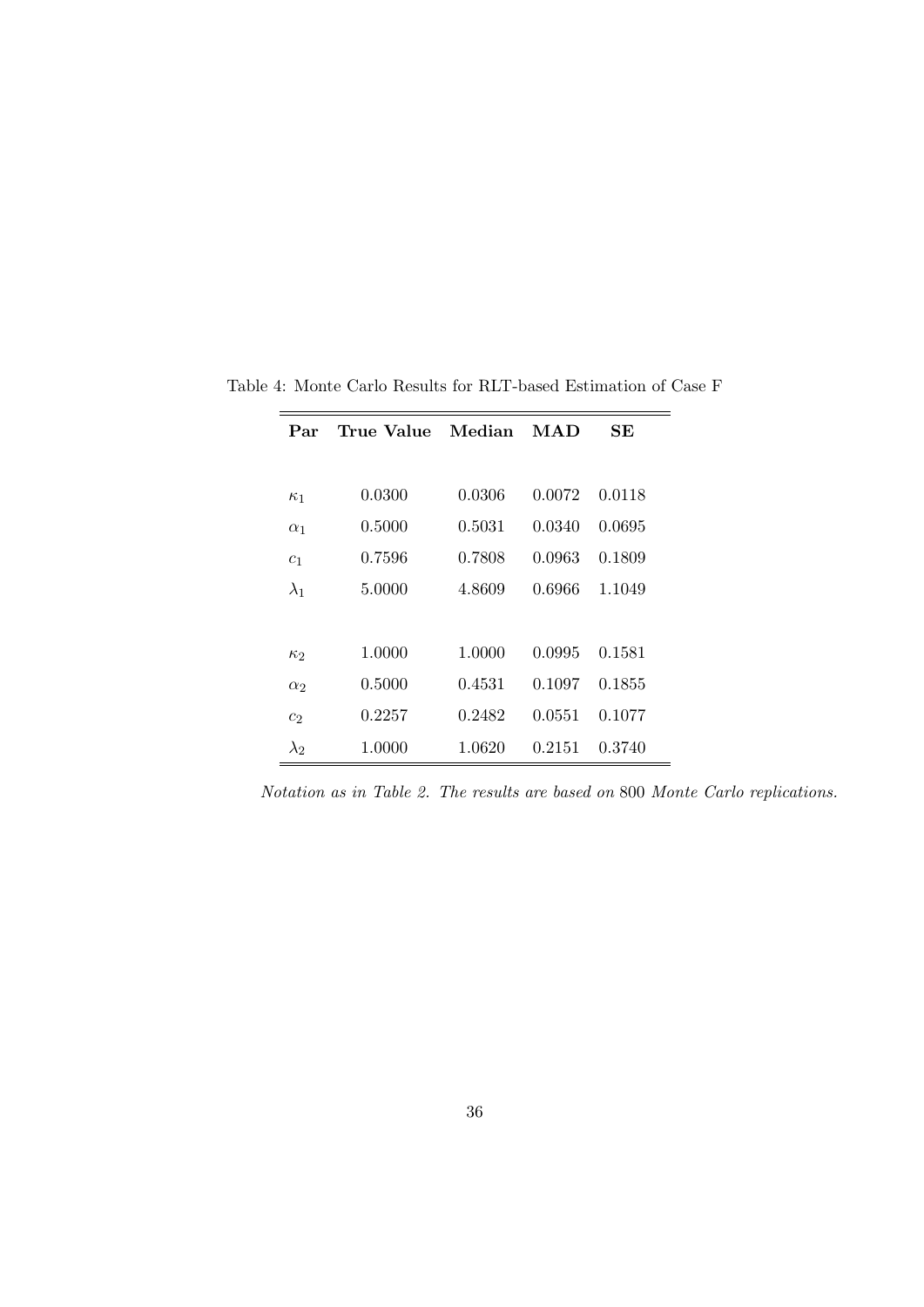| Pure-Continuous              |                         | Pure-Jump      |                         |  |
|------------------------------|-------------------------|----------------|-------------------------|--|
| Parameter                    | Estimate                | Parameter      | Estimate                |  |
| $\kappa_1$                   | 0.0146<br>(0.0027)      | $\kappa_1$     | 2.6834<br>(0.1926)      |  |
| $\theta_1$                   | 2.2437<br>(0.1078)      | $\alpha_1$     | 0.5593<br>(0.0247)      |  |
| $\sigma_1$                   | 0.2082<br>(0.0132)      | c <sub>1</sub> | 0.2047<br>(0.0178)      |  |
|                              |                         | $\lambda_1$    | 1.9459<br>(0.2669)      |  |
| $J$ Test $(df)$<br>$(P-Val)$ | 324.36(6)<br>$(p=0.00)$ |                | 209.64(5)<br>$(p=0.00)$ |  |

Table 5: Estimation Results: One-factor models

*Note:* The set of moment conditions **MC0** defined in the text is used in the estimation. Standard errors for the parameter estimates are reported in parentheses.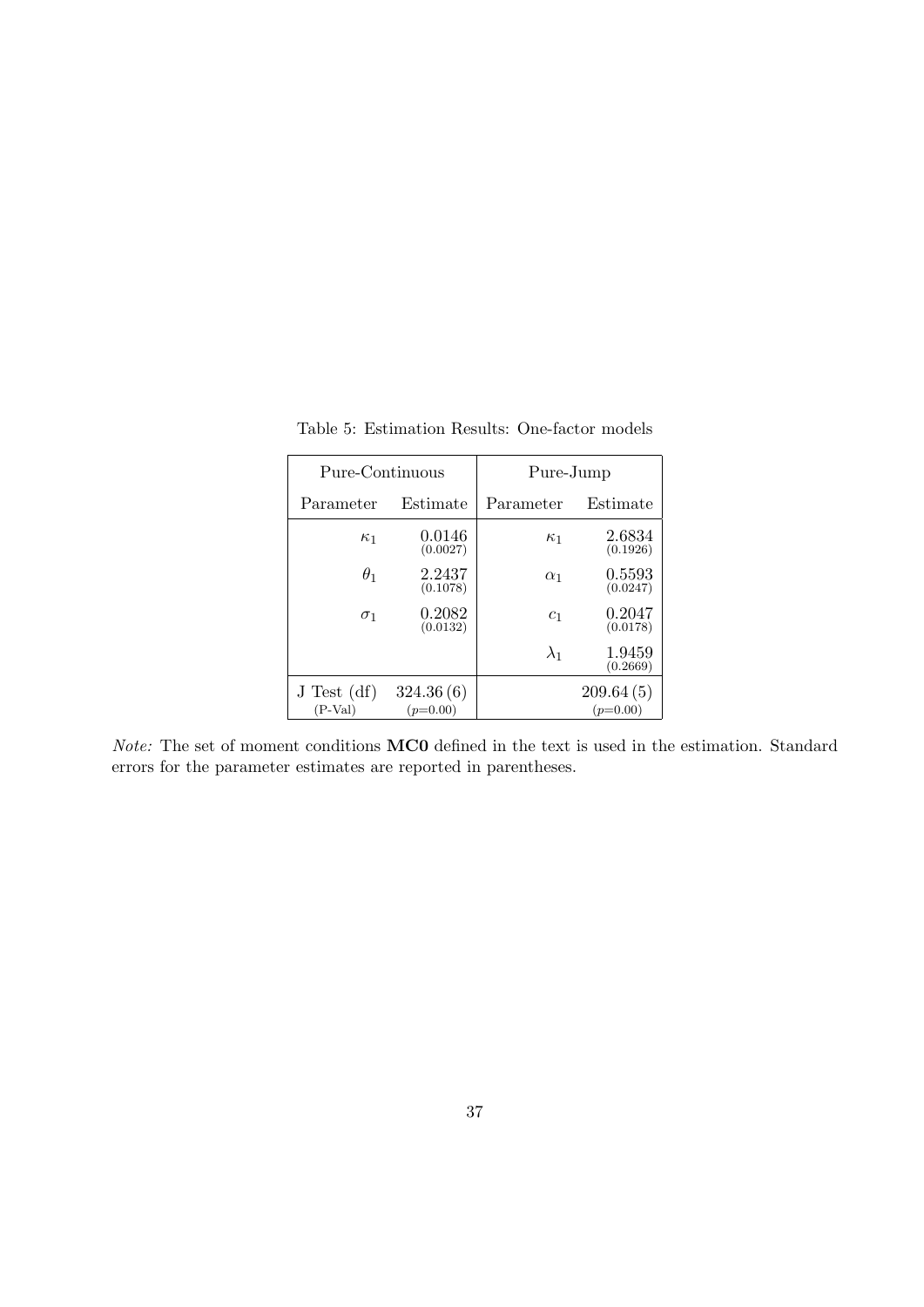| Pure-Continuous              |                         | Continuous-Jump |                         | Pure-Jump      |                        |
|------------------------------|-------------------------|-----------------|-------------------------|----------------|------------------------|
| Parameter                    | Estimate                | Parameter       | Estimate                | Parameter      | Estimate               |
| $\kappa_1$                   | 0.0186<br>(0.0024)      | $\kappa_1$      | 0.0176<br>(0.0106)      | $\kappa_1$     | 0.0122<br>(0.0045)     |
| $\theta_1$                   | 0.6100<br>(0.0423)      | $\theta_1$      | 0.4152<br>(0.0702)      | $\alpha_1$     | 0.3630<br>(0.1459)     |
| $\sigma_1$                   | 0.1504<br>(0.0052)      | $\sigma_1$      | 0.1209<br>(0.0148)      | c <sub>1</sub> | 0.1826<br>(0.0666)     |
|                              |                         |                 |                         | $\lambda_1$    | 0.1836<br>(0.1852)     |
| $\kappa$ <sub>2</sub>        | 1.3776<br>(0.1336)      | $\kappa_2$      | 2.3605<br>(0.4000)      | $\kappa_2$     | 2.2167<br>(0.1779)     |
| $\theta_2$                   | 0.4434<br>(0.0168)      | $\alpha$        | 0.5403<br>(0.0548)      | $\alpha$ ?     | 0.5692<br>(0.0864)     |
| $\sigma_2$                   | 1.1052<br>(0.0523)      | c <sub>2</sub>  | 0.1050<br>(0.0246)      | c <sub>2</sub> | 0.1143<br>(0.0286)     |
|                              |                         | $\lambda_2$     | 0.3420<br>(0.1110)      | $\lambda_2$    | 0.6039<br>(0.1509)     |
| $J$ Test $(df)$<br>$(P-Val)$ | 97.87(3)<br>$(p=0.000)$ |                 | 39.64(2)<br>$(p=0.000)$ |                | 1.61(1)<br>$(p=0.205)$ |

Table 6: Estimation Results: Two-factor models

*Note:* The set of moment conditions **MC0** defined in the text is used in the estimation. Standard errors for the parameter estimates are reported in parentheses.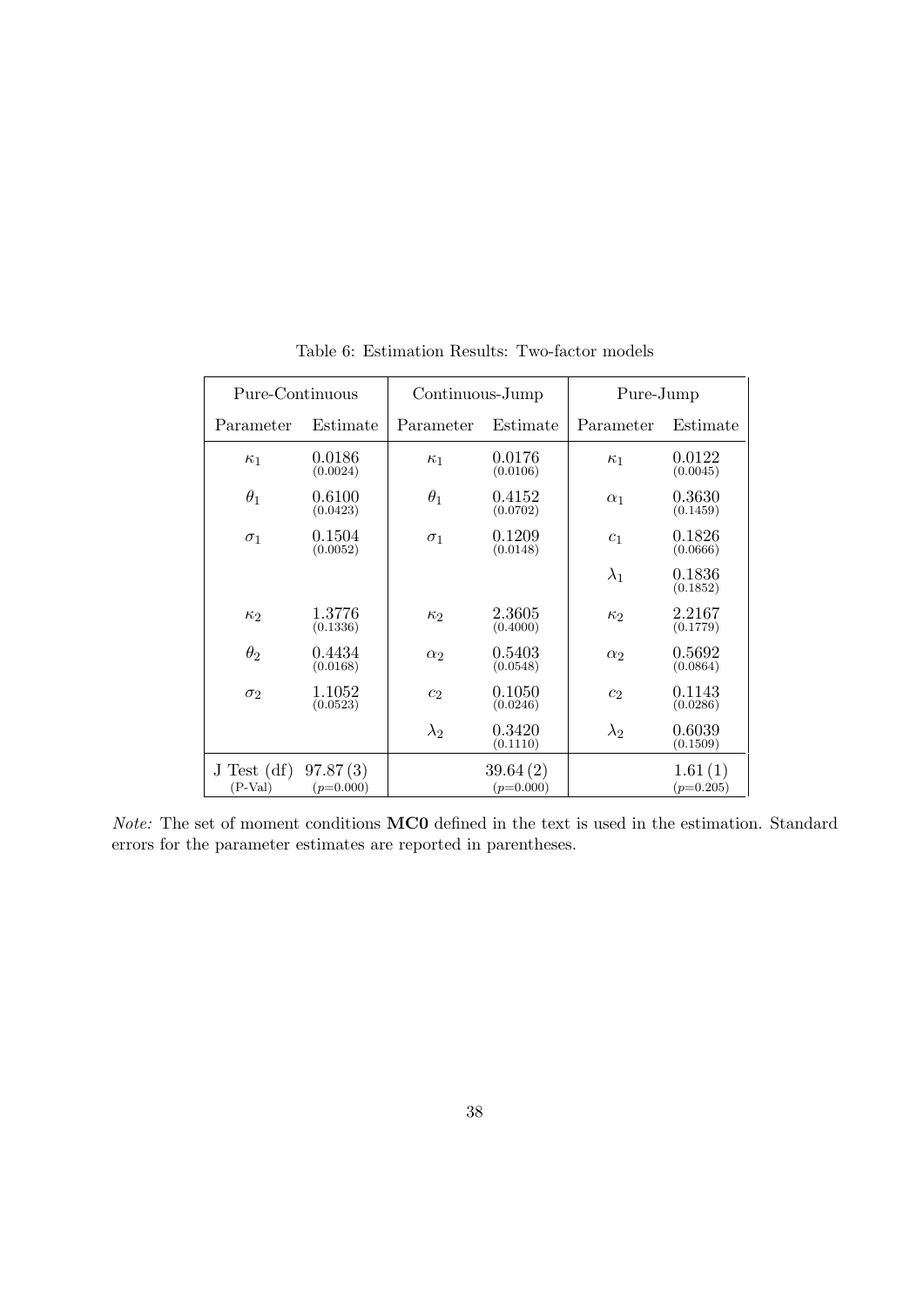|                  | Alternative u-cutoffs |                                                                                                     |           | Alternative Moments |           |           |
|------------------|-----------------------|-----------------------------------------------------------------------------------------------------|-----------|---------------------|-----------|-----------|
| Par              |                       | $\widehat{\mathcal{L}}_V(u_{\text{max}}) = .15 \quad \widehat{\mathcal{L}}_V(u_{\text{max}}) = .05$ | MC1       | MC2                 | MC3       | MC4       |
|                  |                       |                                                                                                     |           |                     |           |           |
| $\kappa_1$       | 0.0119                | 0.0123                                                                                              | 0.0118    | 0.0228              | 0.0145    | 0.0229    |
|                  | (0.0053)              | (0.0043)                                                                                            | (0.0043)  | (0.0041)            | (0.0045)  | (0.0041)  |
| $\alpha_1$       | 0.5252                | 0.1994                                                                                              | 0.3067    | 0.5059              | 0.1120    | 0.5059    |
|                  | (0.1205)              | (0.1504)                                                                                            | (0.1584)  | (0.1698)            | (0.1212)  | (0.1690)  |
| $\mathfrak{c}_1$ | 0.1490                | 0.2594                                                                                              | 0.1981    | 0.1501              | 0.2148    | 0.1501    |
|                  | (0.0526)              | (0.0787)                                                                                            | (0.0631)  | (0.0850)            | (0.0512)  | (0.0846)  |
| $\lambda_1$      | 0.0835                | 0.3374                                                                                              | 0.1993    | 0.1233              | 0.2303    | 0.1233    |
|                  | (0.1905)              | (0.2094)                                                                                            | (0.1707)  | (0.2865)            | (0.1271)  | (0.2855)  |
| $\kappa_2$       | 2.0505                | 2.3683                                                                                              | 2.6130    | 2.7780              | 2.6168    | 2.7780    |
|                  | (0.1763)              | (0.1640)                                                                                            | (0.1584)  | (0.1381)            | (0.4359)  | (0.1380)  |
| $\alpha_2$       | 0.4450                | 0.5675                                                                                              | 0.5888    | 0.4525              | 0.5899    | 0.4525    |
|                  | (0.1791)              | (0.0879)                                                                                            | (0.1331)  | (0.1677)            | (0.04570) | (0.1671)  |
| $c_2$            | 0.1274                | 0.1283                                                                                              | 0.1066    | 0.1331              | 0.1361    | 0.1331    |
|                  | (0.0481)              | (0.0346)                                                                                            | (0.0383)  | (0.0528)            | (0.0246)  | (0.0526)  |
| $\lambda_2$      | 0.5877                | 0.7693                                                                                              | 0.6094    | 0.7979              | 0.9915    | 0.7979    |
|                  | (0.2128)              | (0.2174)                                                                                            | (0.1948)  | (0.2644)            | (0.1464)  | (0.2637)  |
|                  |                       |                                                                                                     |           |                     |           |           |
| $J$ Test $(df)$  | 1.00(1)               | 3.23(1)                                                                                             | 14.00(4)  | 10.59(4)            | 26.81(5)  | 23.44(5)  |
| P-Val            | $p=0.310$             | $p=0.072$                                                                                           | $p=0.007$ | $p=0.032$           | $p=0.000$ | $p=0.000$ |

Table 7: Two-Factor Pure-Jump Model Diagnostics

*Note:* The alternative sets of moment conditions **MC1**, **MC2**, **MC3**, and **MC4** are defined in the text. Standard errors for the parameter estimates are reported in parentheses.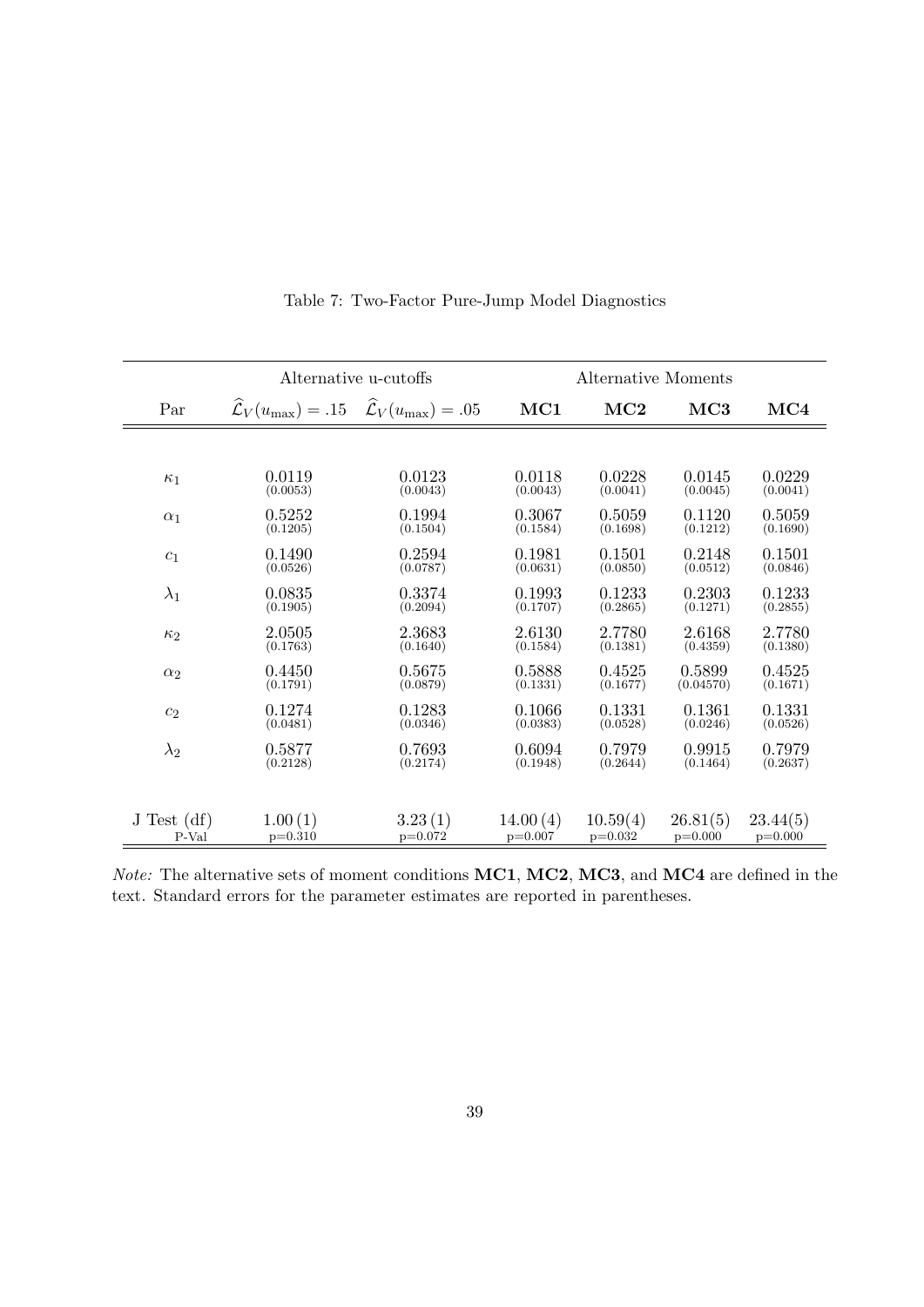| Moment                                       | Model-Implied | $95\%$ CI from data     |  |
|----------------------------------------------|---------------|-------------------------|--|
| $\mathbb{E}(\log[TV_t(\alpha,\varpi)+1])$    | 0.5488        | $[0.4253 \ \ 0.5613]$   |  |
| $\mathbb{E} (\log[TV_t(\alpha,\varpi)+1])^2$ | 0.5255        | $[0.2739 \quad 0.5564]$ |  |
| AC 1 of $\log[TV_t(\alpha,\varpi)+1]$        | 0.8763        | $[0.7948 \quad 0.9051]$ |  |
| AC 5 of $\log[TV_t(\alpha,\varpi)+1]$        | 0.8260        | $[0.6240 \ \ 0.8420]$   |  |
| AC 10 of $\log[TV_t(\alpha,\varpi)+1]$       | 0.7857        | $[0.5423 \ \ 0.8114]$   |  |
| AC 30 of $\log[TV_t(\alpha,\varpi)+1]$       | 0.6518        | $[0.2324 \ \ 0.6921]$   |  |

Table 8: Two-Factor Pure-Jump Model Diagnostics: Implied Moments of Truncated Variation

*Note:* The model implied moments are computed from a long simulation of the estimated two-factor pure-jump model with parameters reported in the last column of Table 6. Standard errors for the confidence intervals in the last column are computed using Parzen kernel with lag length of 70.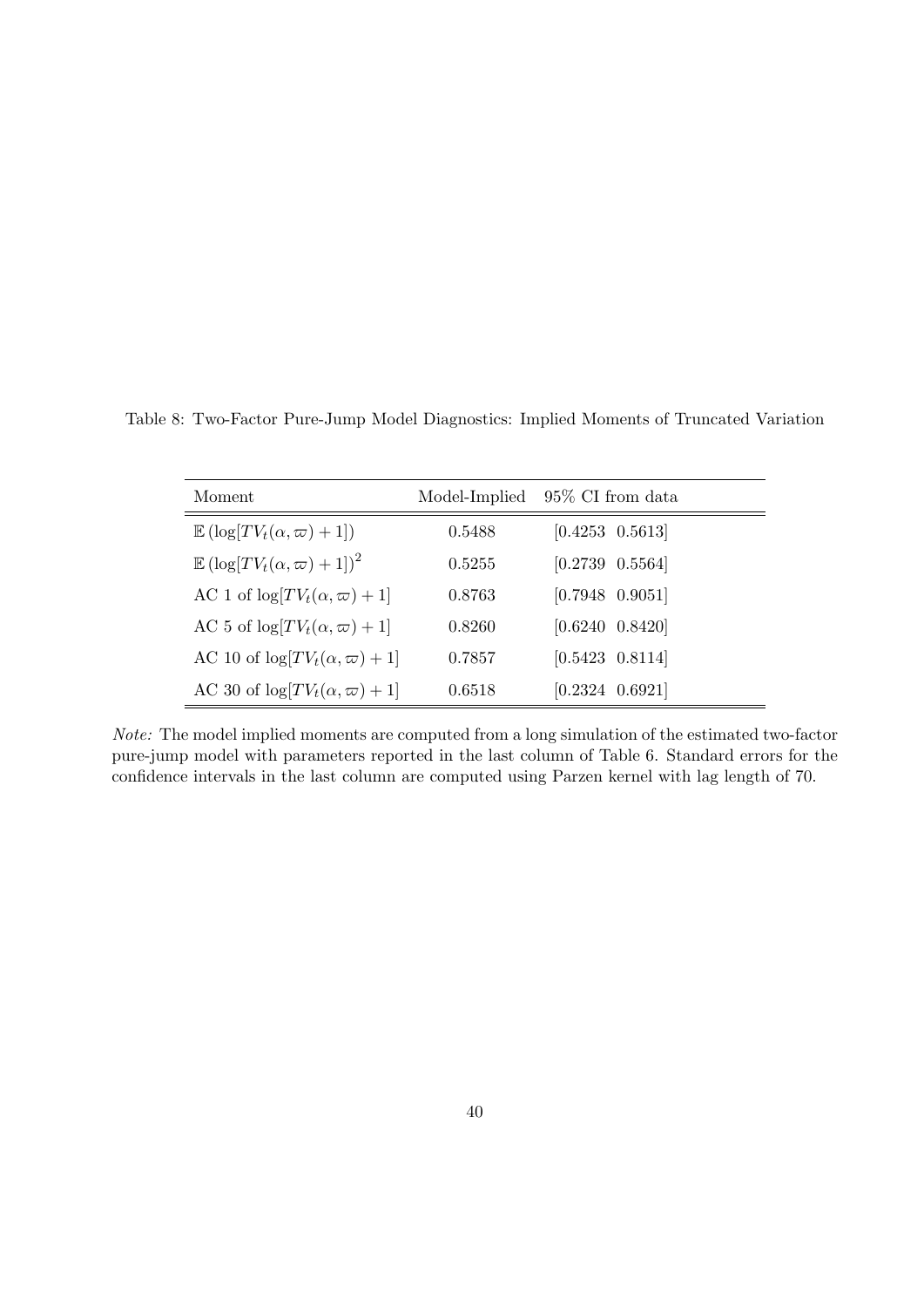

Figure 1: *Regions in*  $R_+^2$  *for fixed lag used in estimation. The shaded regions are the ones used in the set of moment conditions MC1 (together with their projections on the u axis), with the numbers in them corresponding to the lags.*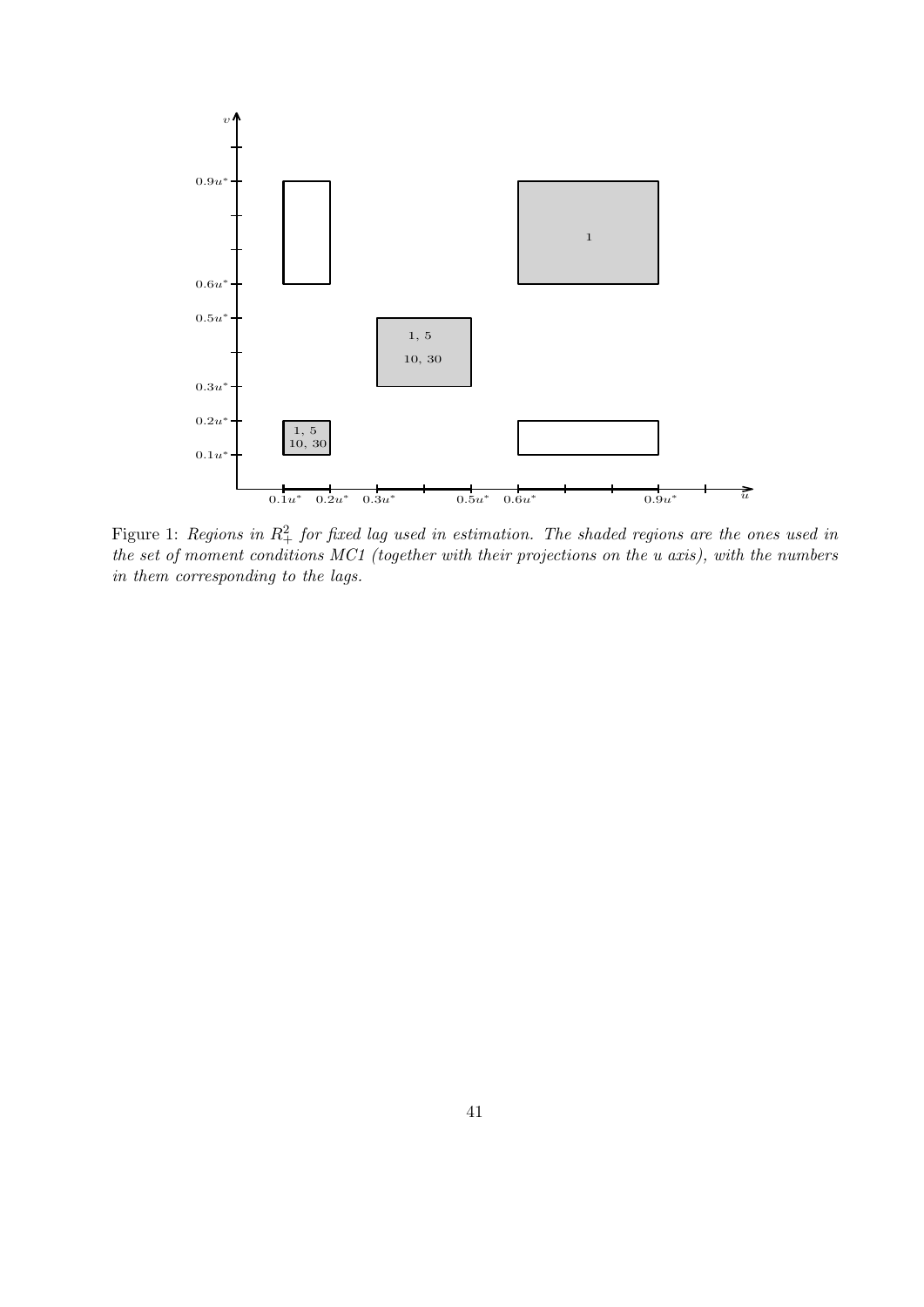

Figure 2: *S&P 500 Index Data*.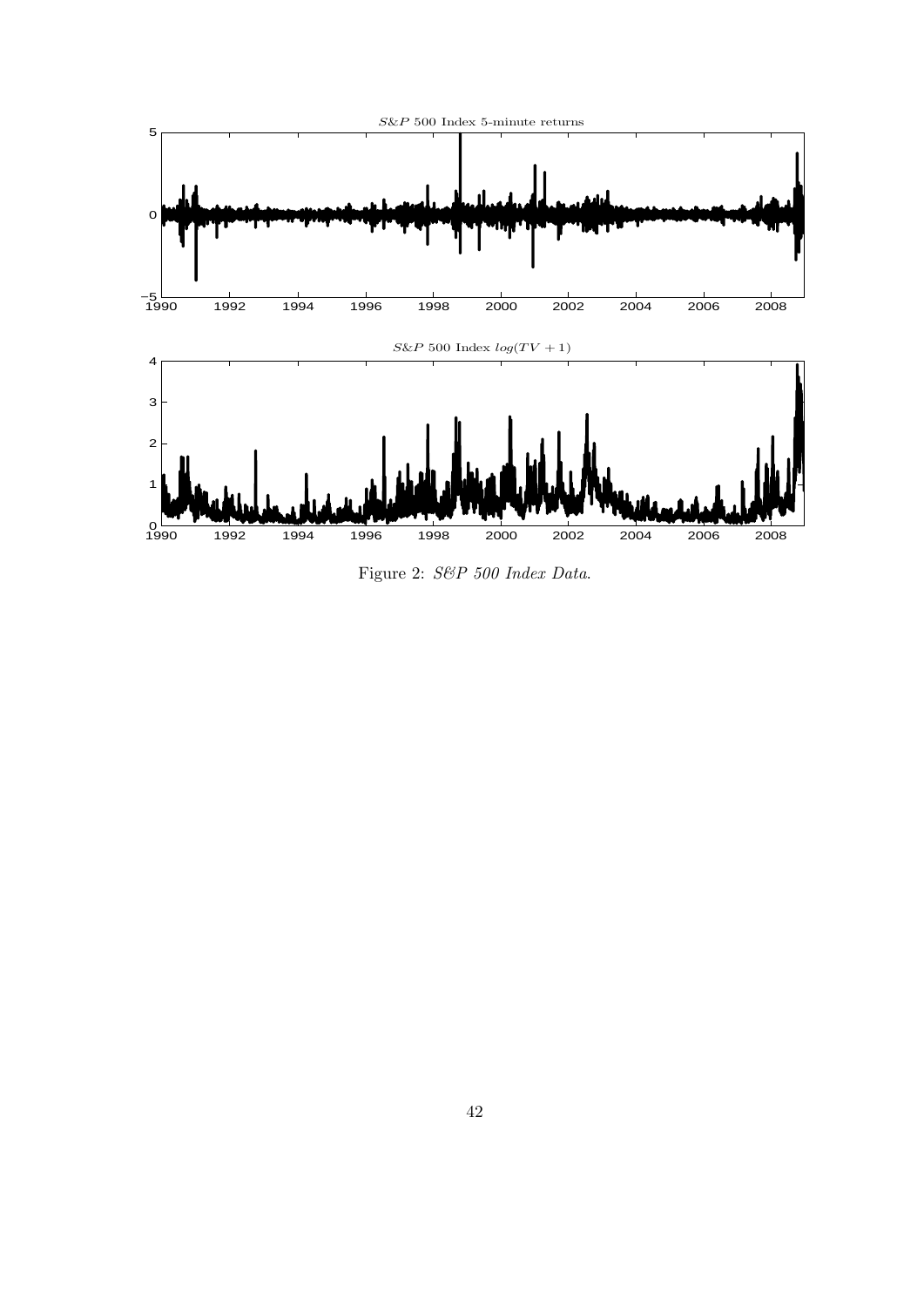

Figure 3: The Lévy densities of the volatility jumps are defined in (15) and the parameter estimates *used in the calculation are reported in the last column of Table 6. Solid line corresponds to V*1*<sup>t</sup> and dotted line to*  $V_{2t}$ *.*